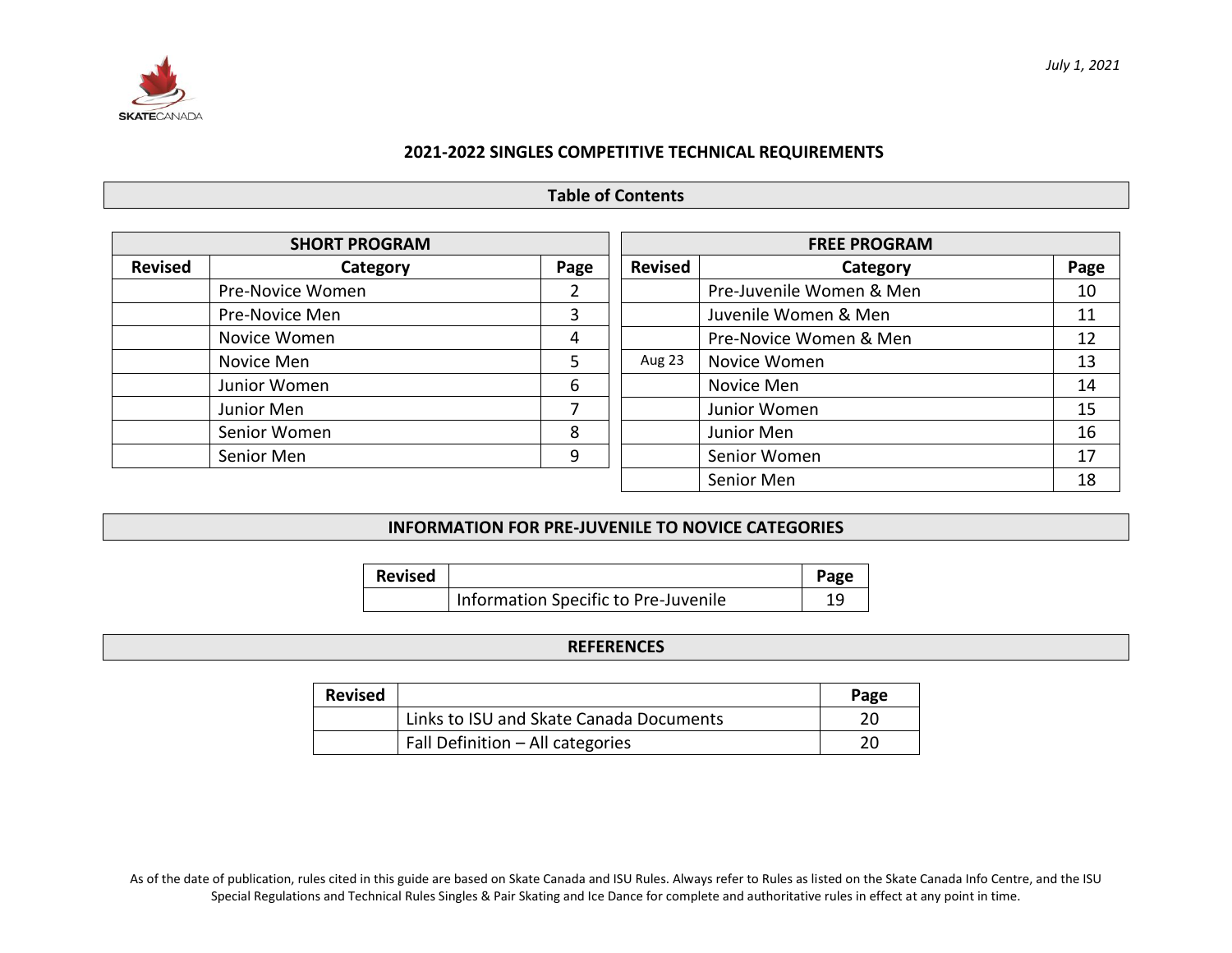

Pre-Novice Women (max 2:20 ±0:10)

|                                    | <b>JUMPS</b>                           |                                                                                        |                                                                                                |                                                                                                                    |                                                                                                                                |  |                                      |                                                                                                                                                         |                                                            |                                                            |  |  |
|------------------------------------|----------------------------------------|----------------------------------------------------------------------------------------|------------------------------------------------------------------------------------------------|--------------------------------------------------------------------------------------------------------------------|--------------------------------------------------------------------------------------------------------------------------------|--|--------------------------------------|---------------------------------------------------------------------------------------------------------------------------------------------------------|------------------------------------------------------------|------------------------------------------------------------|--|--|
| <b>Bonus</b>                       |                                        | Each fully rotated or landed on the quarter (q) 2A<br>or higher base value jump (+1.0) | 2 or more different fully rotated or landed on the<br>quarter (q) triple jumps included (+1.0) |                                                                                                                    |                                                                                                                                |  |                                      | Any fully rotated or landed on the quarter (q) double jump immediately<br>followed by a fully rotated or landed on the quarter (q) $3T$ or $3Lo$ (+1.0) |                                                            |                                                            |  |  |
| <b>Required</b><br><b>Elements</b> | One single<br>or double<br><b>AXEL</b> | One DOUBLE or TRIPLE jump<br>(must be a double loop or higher)                         |                                                                                                | One JUMP COMBINATION<br>two doubles / one double and one triple / two triples<br>2A may be repeated in combination |                                                                                                                                |  |                                      |                                                                                                                                                         |                                                            |                                                            |  |  |
| <b>Error</b>                       | Wrong<br>number of<br>revs             | Lower than a double loop                                                               | 2A only<br>appears in<br>combo                                                                 | Wrong<br>number of<br>revs                                                                                         | two separate jump boxes                                                                                                        |  | The same jump may not be repeated in |                                                                                                                                                         | Two solo jumps, neither in combo                           |                                                            |  |  |
| <b>Penalty</b>                     | No value<br>Final GOE<br>must be -5    | No value<br>Final GOE must be -5                                                       | 2 <sup>nd</sup> solo jump<br>receives no<br>value                                              | No value<br>Final GOE<br>must be -<br>כ                                                                            | Repeated jump receives no value (if in a<br>jump combo, only the repeated jump will<br>not be counted)<br>Final GOE must be -5 |  |                                      | If unclear, add +COMBO to later<br>performed jump<br>Final GOE must be -5                                                                               | Final GOE must be<br>-5                                    |                                                            |  |  |
| <b>Examples</b>                    | $1W(1A<<^*)$<br>$3A*$                  | $2Lo+2Lo$<br>$2S^*$<br>1A                                                              | 3S (fall)<br>3T* (fall,<br>must be 1A or<br>2A)<br>$2A+2T$                                     | $1Lz^* + 2Lo$<br>$3T + 1T^*$                                                                                       | $3T+2T$<br>$3T+3T$<br>2 <sub>0</sub><br>$2Lz+2Lo*$<br>2A<br>2A<br>$3T^*$<br>$3T*$<br>2A                                        |  |                                      | 2A+COMBO<br>(fall)<br>2F<br>2A                                                                                                                          | 2Lz<br>2A<br>2F+COMBO<br>(not clear<br>which was<br>combo) | 3T+COMBO+2T*<br>(step out or fall<br>after 3T)<br>3T+COMBO |  |  |

|                                    |                                                                                                                                                                           | <b>SPINS: Maximum Level 3</b> |                                                                                                   |                     |  |  |  |  |  |  |  |  |  |
|------------------------------------|---------------------------------------------------------------------------------------------------------------------------------------------------------------------------|-------------------------------|---------------------------------------------------------------------------------------------------|---------------------|--|--|--|--|--|--|--|--|--|
|                                    | One situation where "V" sign is applied in this SP: only 2 basic positions in Spin Combination                                                                            |                               |                                                                                                   |                     |  |  |  |  |  |  |  |  |  |
| <b>Required</b><br><b>Elements</b> | <b>COMBO SPIN</b> with only one change of foot<br>e.g. CCoSp                                                                                                              |                               | LAYBACK / SIDEWAYS LEANING SPIN, SIT or CAMEL SPIN without change of foot<br>e.g. LSp, SSp or CSp |                     |  |  |  |  |  |  |  |  |  |
|                                    | <b>Minimum Requirements:</b>                                                                                                                                              | Penalty:                      | <b>Minimum Requirements:</b>                                                                      | Penalty:            |  |  |  |  |  |  |  |  |  |
|                                    | Must have at least 3 revs on each foot                                                                                                                                    | No value                      | Must have at least 3 revolutions                                                                  | No value            |  |  |  |  |  |  |  |  |  |
|                                    | Must have at least two basic positions with at least 2<br>revs each                                                                                                       | No value                      | Must have at least 2 revs in the intended basic position                                          | No value            |  |  |  |  |  |  |  |  |  |
|                                    | 2 <sup>nd</sup> change of foot NOT permitted                                                                                                                              | No value                      | Change of foot is NOT permitted                                                                   | No value            |  |  |  |  |  |  |  |  |  |
| <b>Limitations</b>                 | Flying entry is NOT permitted                                                                                                                                             | No value                      | Flying entry is NOT permitted                                                                     | No value            |  |  |  |  |  |  |  |  |  |
|                                    |                                                                                                                                                                           |                               | Biellmann executed prior to 5 revs in LSp                                                         | Feature not awarded |  |  |  |  |  |  |  |  |  |
| Grade of<br><b>Execution (GOE)</b> | Minimum 4 revs per foot<br><b>GOE reduction for "Less</b><br><b>GOE reduction for "Less</b><br>Minimum 5 revs<br>than required revolutions"<br>than required revolutions" |                               |                                                                                                   |                     |  |  |  |  |  |  |  |  |  |
|                                    | <b>STEP SEQUENCE: Maximum Level 3</b>                                                                                                                                     |                               |                                                                                                   |                     |  |  |  |  |  |  |  |  |  |
|                                    | Minimum Requirements: Must fully utilize the ice surface                                                                                                                  |                               | Penalty: No value                                                                                 |                     |  |  |  |  |  |  |  |  |  |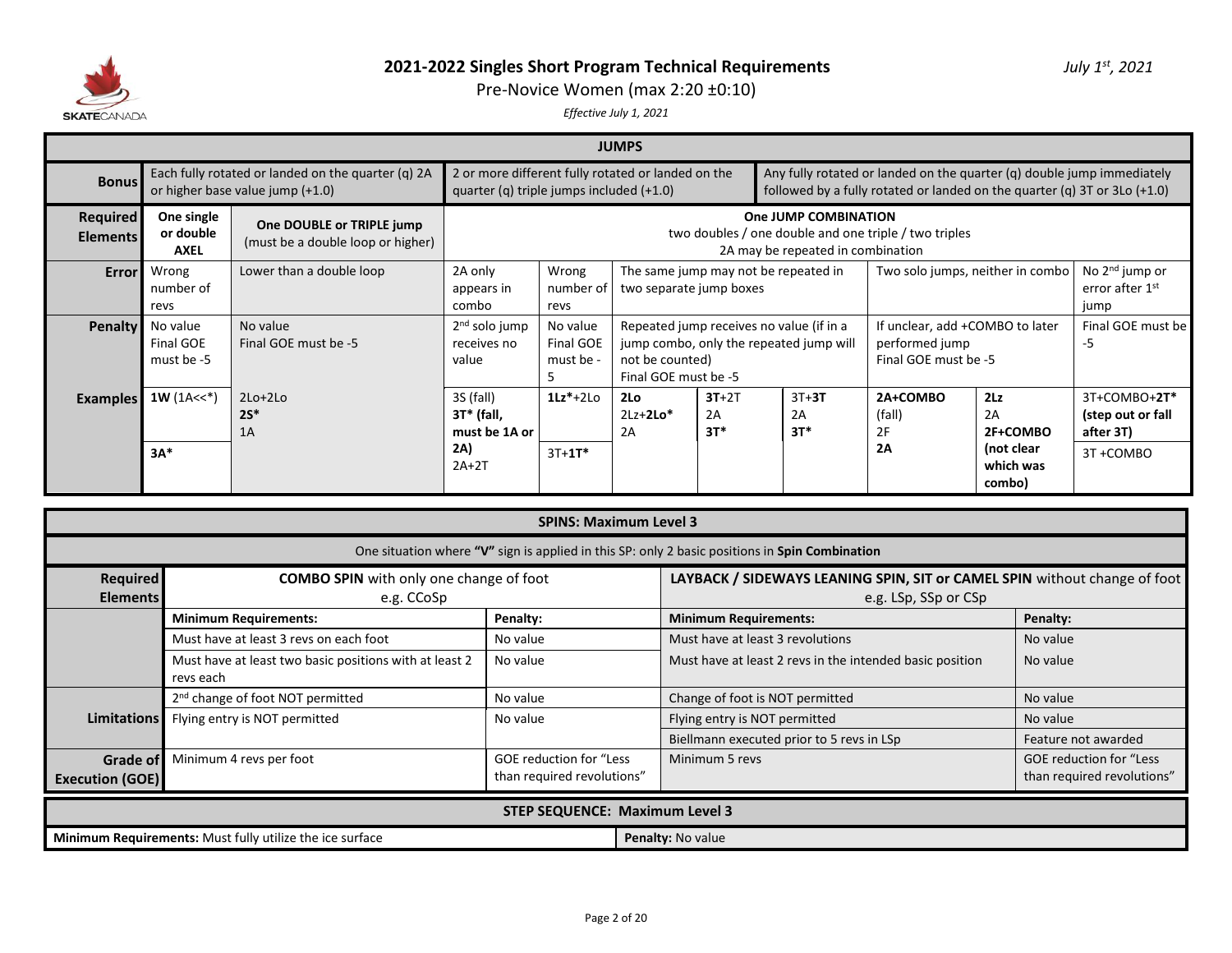

### Pre-Novice Men (2:20 ±0:10)

|                                    |                                                                                                                               |                              |                                                                                        |                                                   |                                                                                                | <b>JUMPS</b>                                                                                                                                                                                                                                                   |                                                                           |                                                                        |                                                                           |                                   |                                                       |
|------------------------------------|-------------------------------------------------------------------------------------------------------------------------------|------------------------------|----------------------------------------------------------------------------------------|---------------------------------------------------|------------------------------------------------------------------------------------------------|----------------------------------------------------------------------------------------------------------------------------------------------------------------------------------------------------------------------------------------------------------------|---------------------------------------------------------------------------|------------------------------------------------------------------------|---------------------------------------------------------------------------|-----------------------------------|-------------------------------------------------------|
| <b>Bonus</b>                       |                                                                                                                               |                              | Each fully rotated or landed on the quarter (q) 2A or<br>higher base value jump (+1.0) |                                                   |                                                                                                | Any a fully rotated or landed on the quarter (q) double<br>2 or more different fully rotated or landed on the quarter (q)<br>jump immediately followed by a fully rotated or landed<br>triple jumps included (+1.0)<br>on the quarter (q) $3T$ or $3Lo$ (+1.0) |                                                                           |                                                                        |                                                                           |                                   |                                                       |
| <b>Required</b><br><b>Elements</b> |                                                                                                                               | One single or<br>double AXEL | One DOUBLE or TRIPLE<br>jump<br>(must be a double loop<br>or higher)                   |                                                   |                                                                                                |                                                                                                                                                                                                                                                                |                                                                           | One JUMP COMBINATION<br>2A may be repeated in combination              | two doubles / one double and one triple / two triples                     |                                   |                                                       |
| <b>Error</b>                       | of revs                                                                                                                       | Wrong number                 | Lower than double<br>loop                                                              | 2A only<br>appears in<br>combo                    | Wrong number<br>of revs                                                                        | two separate jump boxes                                                                                                                                                                                                                                        | The same jump may not be repeated in                                      |                                                                        | Two solo jumps, neither in combo                                          |                                   | No 2 <sup>nd</sup> jump or<br>error after 1st<br>jump |
| <b>Penalty</b>                     | No value<br>No value<br>Final GOE must<br>Final GOE must be -5<br>$be -5$                                                     |                              |                                                                                        | 2 <sup>nd</sup> solo jump<br>receives no<br>value | No value<br>Final GOE must<br>$be -5$                                                          | be $-5$                                                                                                                                                                                                                                                        | Repeated jump receives no value<br>(if in a jump combo, only the repeated | jump will not be counted). Final GOE must                              | If unclear, add +COMBO to later<br>performed jump<br>Final GOE must be -5 |                                   | Final GOE must be<br>$-5$                             |
| <b>Examples</b>                    | $1W(1A<<^*)$                                                                                                                  |                              | $2Lo+2Lo$<br>$2S^*$<br>1A                                                              | 3S (fall)<br>3T* (fall,<br>must be 1A             | $1Lz^*+2L0$                                                                                    | 2Lo<br>$2Lz+2Lo*$<br>2A                                                                                                                                                                                                                                        | $3T+2T$<br>2A<br>$3T*$                                                    | $3T+3T$<br>2A<br>$3T*$                                                 | 2A+COMBO<br>(fall)<br>2F                                                  | 2Lz<br>2A<br>2F+COMBO             | 3T+COMBO+2T*<br>(step out or fall<br>after 3T)        |
|                                    | $3A*$                                                                                                                         |                              |                                                                                        | or 2A)<br>$2A+2T$                                 | $3T + 1T^*$                                                                                    |                                                                                                                                                                                                                                                                |                                                                           |                                                                        | 2A                                                                        | Inot clear<br>which was<br>combo) | 3T+COMBO                                              |
|                                    |                                                                                                                               |                              |                                                                                        |                                                   |                                                                                                | <b>SPINS: Maximum Level 3</b>                                                                                                                                                                                                                                  |                                                                           |                                                                        |                                                                           |                                   |                                                       |
|                                    |                                                                                                                               |                              |                                                                                        |                                                   | One situation where "V" sign is applied in this SP: only 2 basic positions in Spin Combination |                                                                                                                                                                                                                                                                |                                                                           |                                                                        |                                                                           |                                   |                                                       |
| <b>Required Elements</b>           |                                                                                                                               |                              | <b>COMBO SPIN</b> with only one change of foot                                         |                                                   |                                                                                                |                                                                                                                                                                                                                                                                |                                                                           |                                                                        | <b>SIT SPIN</b> with only one change of foot                              |                                   |                                                       |
|                                    |                                                                                                                               |                              |                                                                                        | e.g. CCoSp                                        |                                                                                                |                                                                                                                                                                                                                                                                |                                                                           |                                                                        | e.g. CSSp                                                                 |                                   |                                                       |
|                                    |                                                                                                                               |                              | <b>Minimum Requirements:</b><br>Must have at least 3 revs on each foot                 |                                                   | Penalty:<br>No value                                                                           |                                                                                                                                                                                                                                                                |                                                                           | <b>Minimum Requirements:</b><br>Must have at least 3 revs on each foot |                                                                           | Penalty:<br>No value              |                                                       |
|                                    |                                                                                                                               | 2 revs each                  | Must have at least two basic positions with at least                                   |                                                   | No value                                                                                       |                                                                                                                                                                                                                                                                | foot                                                                      |                                                                        | Must have at least 2 revs in a sit position on each                       | No value                          |                                                       |
|                                    |                                                                                                                               |                              | 2 <sup>nd</sup> change of foot NOT permitted                                           |                                                   | No value                                                                                       |                                                                                                                                                                                                                                                                |                                                                           | Flying entry is NOT permitted                                          |                                                                           | No value                          |                                                       |
|                                    | <b>Limitations</b><br>Flying entry is NOT permitted                                                                           |                              |                                                                                        |                                                   | No value                                                                                       |                                                                                                                                                                                                                                                                |                                                                           | 2 <sup>nd</sup> change of foot NOT permitted                           |                                                                           | No value                          |                                                       |
|                                    | Minimum 4 revs per foot<br>GOE reduction for "Less than<br><b>Grade of</b><br>required revolutions"<br><b>Execution (GOE)</b> |                              |                                                                                        |                                                   |                                                                                                |                                                                                                                                                                                                                                                                |                                                                           | Minimum 4 revs per foot in sit position                                |                                                                           |                                   | GOE reduction for "Less than<br>required revolutions" |
|                                    |                                                                                                                               |                              |                                                                                        |                                                   | <b>STEP SEQUENCE: Maximum Level 3</b>                                                          |                                                                                                                                                                                                                                                                |                                                                           |                                                                        |                                                                           |                                   |                                                       |
|                                    |                                                                                                                               |                              | Minimum Requirements: Must fully utilize the ice surface                               |                                                   |                                                                                                | Penalty: No value                                                                                                                                                                                                                                              |                                                                           |                                                                        |                                                                           |                                   |                                                       |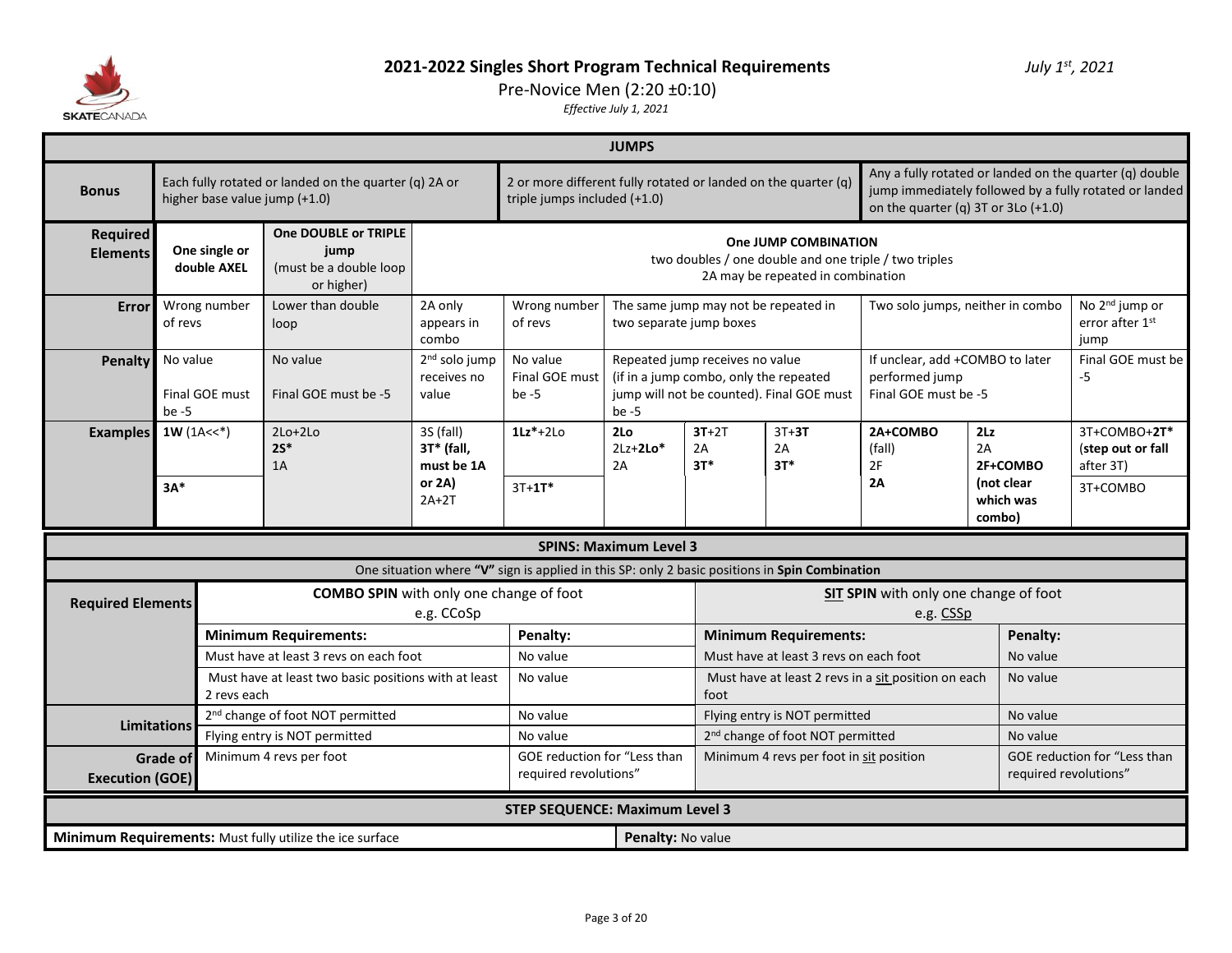

# Novice Women (2:20 ±0:10)

|                                                                                                                               |                                                     |                                              |                                                              |                                                                                                | <b>JUMPS</b>            |                                                                                                                                                                                                                                                                                                                              |                                                                                                                             |                                    |                      |                                                                                                   |                                              |                                                       |
|-------------------------------------------------------------------------------------------------------------------------------|-----------------------------------------------------|----------------------------------------------|--------------------------------------------------------------|------------------------------------------------------------------------------------------------|-------------------------|------------------------------------------------------------------------------------------------------------------------------------------------------------------------------------------------------------------------------------------------------------------------------------------------------------------------------|-----------------------------------------------------------------------------------------------------------------------------|------------------------------------|----------------------|---------------------------------------------------------------------------------------------------|----------------------------------------------|-------------------------------------------------------|
| <b>Bonus</b>                                                                                                                  | quarter (q) triple or higher base value jump (+1.0) |                                              | Each different type of fully rotated or landed on the        | quarter (q) $3T$ or $3Lo$ (+2.0)                                                               |                         | Any fully rotated or landed on the quarter (q) double jump,<br>Any fully rotated or landed on the quarter (q) triple jump<br>under-rotated or downgraded triple jump immediately<br>immediately followed by a fully rotated or landed on the<br>followed by a fully rotated or landed on the quarter (q) 3T<br>or 3Lo (+1.0) |                                                                                                                             |                                    |                      |                                                                                                   |                                              |                                                       |
| <b>Required</b><br><b>Elements</b>                                                                                            | One single or<br>double AXEL                        |                                              | One DOUBLE or TRIPLE jump                                    |                                                                                                |                         |                                                                                                                                                                                                                                                                                                                              |                                                                                                                             |                                    | One JUMP COMBINATION | (two doubles / one double and one triple / two triples)                                           |                                              |                                                       |
| <b>Error</b>                                                                                                                  | Wrong number<br>of revs                             | Wrong<br>number of<br>revs                   | Two 2A are<br>executed as solo<br>jumps                      | Wrong number of<br>revs                                                                        | separate jump boxes     |                                                                                                                                                                                                                                                                                                                              | The same jump may not be repeated in two                                                                                    |                                    |                      | Two solo jumps, neither in<br>combo; or only axel in combo                                        |                                              | No 2 <sup>nd</sup> jump or<br>error after 1st<br>jump |
| <b>Penalty</b>                                                                                                                | No value<br>Final GOE must<br>$be -5$               | No value<br><b>Final GOE</b><br>must be -5   | Second 2A is<br>invalidated with<br>final GOE of -5          | No value<br>Final GOE must be<br>5                                                             |                         |                                                                                                                                                                                                                                                                                                                              | Repeated jump receives no value (if in a jump<br>combo, only the repeated jump will not be<br>counted) Final GOE must be -5 |                                    |                      | If unclear, add +COMBO to<br>later performed jump Final<br>GOE must be -5                         |                                              | Final GOE must<br>be $-5$                             |
| <b>Examples</b>                                                                                                               | $1W(1A<<^*)$                                        | $1Lz$ <sup>*</sup>                           | 2A<br>$2A*$<br>$2Lz+2T$                                      | $1Lz^*+2L0$                                                                                    | 2Lo<br>$2Lz+2Lo*$<br>2A |                                                                                                                                                                                                                                                                                                                              | $3T+2T$<br>2A<br>$3T*$                                                                                                      | 2F<br>$2A*$                        | 2A+COMBO (fall)      | 3S (fall)<br>3T* (must be<br>a 1A as 2A in                                                        | 2Lz<br>2A<br>2F+COMBO                        | 3T+COMBO+2T*<br>(step out or fall<br>after 3T)        |
|                                                                                                                               | $3A*$                                               | $1S^*$                                       |                                                              | $3T+1T*$                                                                                       |                         |                                                                                                                                                                                                                                                                                                                              |                                                                                                                             | ΟR<br>2A (fall)<br>2F<br>2A+COMBO* |                      | combo)<br>$2A+2T$                                                                                 | (not clear<br>which was<br>combo)            | 3T+COMBO                                              |
|                                                                                                                               |                                                     |                                              |                                                              | One situation where "V" sign is applied in this SP: only 2 basic positions in Spin Combination | <b>SPINS</b>            |                                                                                                                                                                                                                                                                                                                              |                                                                                                                             |                                    |                      |                                                                                                   |                                              |                                                       |
| <b>Required</b><br><b>Elements</b>                                                                                            |                                                     |                                              | <b>COMBO SPIN</b> with only one change of foot<br>e.g. CCoSp |                                                                                                |                         |                                                                                                                                                                                                                                                                                                                              |                                                                                                                             |                                    |                      | LAYBACK / SIDEWAYS LEANING SPIN, SIT or CAMEL SPIN without change of foot<br>e.g. LSp, SSp or CSp |                                              |                                                       |
|                                                                                                                               | <b>Minimum Requirements:</b>                        |                                              |                                                              | Penalty:                                                                                       |                         |                                                                                                                                                                                                                                                                                                                              | <b>Minimum Requirements:</b>                                                                                                |                                    |                      |                                                                                                   | Penalty:                                     |                                                       |
|                                                                                                                               |                                                     | Must have at least 3 revs on each foot       |                                                              | No value                                                                                       |                         |                                                                                                                                                                                                                                                                                                                              | Must have at least 3 revolutions                                                                                            |                                    |                      |                                                                                                   | No value                                     |                                                       |
|                                                                                                                               | 2 revs each                                         |                                              | Must have at least two basic positions with at least         | No value                                                                                       |                         |                                                                                                                                                                                                                                                                                                                              |                                                                                                                             |                                    |                      | Must have at least 2 revs in the intended basic position                                          | No value                                     |                                                       |
|                                                                                                                               |                                                     | 2 <sup>nd</sup> change of foot NOT permitted |                                                              | No value                                                                                       |                         |                                                                                                                                                                                                                                                                                                                              | Change of foot is NOT permitted                                                                                             |                                    |                      |                                                                                                   | No value                                     |                                                       |
| <b>Limitations</b>                                                                                                            | Flying entry is NOT permitted                       |                                              |                                                              | No value                                                                                       |                         |                                                                                                                                                                                                                                                                                                                              | Flying entry is NOT permitted                                                                                               |                                    |                      |                                                                                                   | No value                                     |                                                       |
| Minimum 5 revs per foot<br><b>GOE reduction for "Less</b><br>Grade of<br>than required revolutions"<br><b>Execution (GOE)</b> |                                                     |                                              |                                                              |                                                                                                |                         |                                                                                                                                                                                                                                                                                                                              | Biellmann executed prior to 6 revs in LSp<br>Minimum 6 revs                                                                 |                                    |                      |                                                                                                   | Feature not awarded<br>required revolutions" | GOE reduction for "Less than                          |
|                                                                                                                               |                                                     |                                              |                                                              |                                                                                                | <b>STEP SEQUENCE</b>    |                                                                                                                                                                                                                                                                                                                              |                                                                                                                             |                                    |                      |                                                                                                   |                                              |                                                       |
| Minimum Requirements: Must fully utilize the ice surface                                                                      |                                                     |                                              |                                                              |                                                                                                | Penalty: No value       |                                                                                                                                                                                                                                                                                                                              |                                                                                                                             |                                    |                      |                                                                                                   |                                              |                                                       |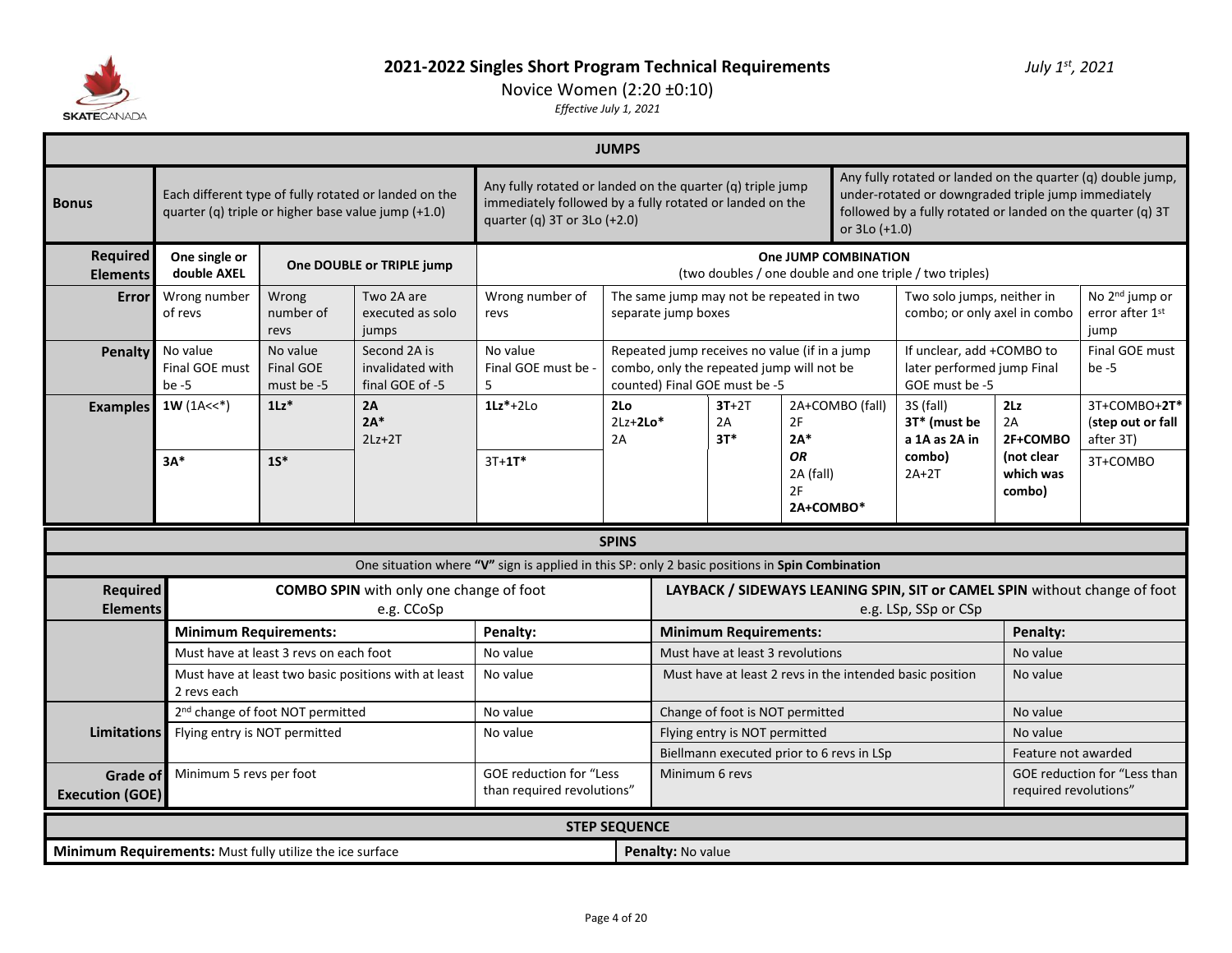

|                             | <b>JUMPS</b>                                                                                                               |                               |                                                          |                                     |                                                                                                                                                                                                                                                                                                                                                        |                                              |                                                                                 |                                                |                                                                  |                                                |  |
|-----------------------------|----------------------------------------------------------------------------------------------------------------------------|-------------------------------|----------------------------------------------------------|-------------------------------------|--------------------------------------------------------------------------------------------------------------------------------------------------------------------------------------------------------------------------------------------------------------------------------------------------------------------------------------------------------|----------------------------------------------|---------------------------------------------------------------------------------|------------------------------------------------|------------------------------------------------------------------|------------------------------------------------|--|
| <b>Bonus</b>                | Each different type of fully rotated or<br>landed on the quarter (q) triple jump -<br>3Lo or higher base value jump (+1.0) |                               |                                                          |                                     | Any fully rotated or landed on the quarter (q) triple<br>Any fully rotated or landed on the quarter (q) double jump, under-<br>jump immediately followed by a fully rotated or<br>rotated or downgraded triple jump followed by a fully rotated or<br>landed on the quarter (q) $3T$ or $3Lo$ (+2.0)<br>landed on the quarter (q) $3T$ or $3Lo$ (+1.0) |                                              |                                                                                 |                                                |                                                                  |                                                |  |
| Required<br><b>Elements</b> | One single or<br>double AXEL                                                                                               | One DOUBLE or one TRIPLE jump |                                                          |                                     |                                                                                                                                                                                                                                                                                                                                                        |                                              | One JUMP COMBINATION<br>(two doubles / one double and one triple / two triples) |                                                |                                                                  |                                                |  |
| <b>Error</b>                | Wrong<br>number of<br>revs                                                                                                 | Wrong number of revs          | Two 2A are<br>executed as<br>solo jumps                  | Wrong number<br>of revs             |                                                                                                                                                                                                                                                                                                                                                        | two separate jump boxes                      | The same jump may not be repeated in                                            |                                                | Two solo jumps, neither in<br>combo; or only axel in combo       |                                                |  |
| <b>Penalty</b>              | No value<br>Final GOE<br>must be -5                                                                                        | No value                      | Second 2A is<br>invalidated<br>with final GOE<br>$of -5$ | No value<br>Final GOE must<br>be -5 |                                                                                                                                                                                                                                                                                                                                                        | will not be counted)<br>Final GOE must be -5 | Repeated jump receives no value (if in a<br>jump combo, only the repeated jump  | be -5                                          | If unclear, add +COMBO to later<br>performed jump Final GOE must | Final GOE must be<br>-5                        |  |
| <b>Examples</b>             | $1W(1A<<^*)$                                                                                                               | $1\mathsf{Lz}^*$              | 2A<br>$2A*$<br>$2Lz+2T$                                  | $1Lz^*+2L0$                         | 2 <sub>Lo</sub><br>$2Lz+2Lo*$<br>2A                                                                                                                                                                                                                                                                                                                    | $3T+2T$<br>2A<br>$3T*$                       | 2A+COMBO (fall)<br>2F<br>$2A*$                                                  | 3S (fall)<br>3T* (must be a $ $<br>1A as 2A in | 2Lz<br>2A<br>2F+COMBO                                            | 3T+COMBO+2T*<br>(step out or fall<br>after 3T) |  |
|                             | $3A*$                                                                                                                      | $1S^*$                        |                                                          | $3T + 1T^*$                         |                                                                                                                                                                                                                                                                                                                                                        |                                              | <b>OR</b><br>2A (fall)<br>2F<br>2A+COMBO*                                       | combo)<br>$2A+2T$                              | (not clear which<br>was combo)                                   | 3T+COMBO                                       |  |

|                             |                                                                                                | <b>SPINS</b>                        |                                                             |                                |  |  |  |  |  |  |  |  |
|-----------------------------|------------------------------------------------------------------------------------------------|-------------------------------------|-------------------------------------------------------------|--------------------------------|--|--|--|--|--|--|--|--|
|                             | One situation where "V" sign is applied in this SP: only 2 basic positions in Spin Combination |                                     |                                                             |                                |  |  |  |  |  |  |  |  |
| Required<br><b>Elements</b> | <b>COMBO SPIN</b> with only one change of foot<br>e.g. CCoSp                                   |                                     | <b>CAMEL SPIN</b> with only one change of foot<br>e.g. CCSp |                                |  |  |  |  |  |  |  |  |
|                             | <b>Minimum Requirements:</b>                                                                   | Penalty:                            | <b>Minimum Requirements:</b>                                | Penalty:                       |  |  |  |  |  |  |  |  |
|                             | Must have at least 3 revs on each foot                                                         | No value                            | Must have at least 3 revs on each foot                      | No value                       |  |  |  |  |  |  |  |  |
|                             | Must have at least two basic positions with at least 2 revs each                               | No value                            | Must have at least 2 revs in a camel position on each foot  | No value                       |  |  |  |  |  |  |  |  |
| <b>Limitations</b>          | 2 <sup>nd</sup> change of foot NOT permitted                                                   | No value                            | Flying entry is NOT permitted                               | No value                       |  |  |  |  |  |  |  |  |
|                             | Flying entry is NOT permitted                                                                  | No value                            | 2 <sup>nd</sup> change of foot NOT permitted                | No value                       |  |  |  |  |  |  |  |  |
| Grade of                    | Minimum 5 revs per foot                                                                        | <b>GOE</b> reduction for            | Minimum 5 revs per foot in camel position                   | <b>GOE reduction for "Less</b> |  |  |  |  |  |  |  |  |
| <b>Execution</b><br>(GOE)   |                                                                                                | "Less than required<br>revolutions" |                                                             | than required revolutions"     |  |  |  |  |  |  |  |  |

| <b>STEP SEQUENCE</b>                                     |                          |  |  |  |  |  |  |  |
|----------------------------------------------------------|--------------------------|--|--|--|--|--|--|--|
| Minimum Requirements: Must fully utilize the ice surface | <b>Penalty:</b> No value |  |  |  |  |  |  |  |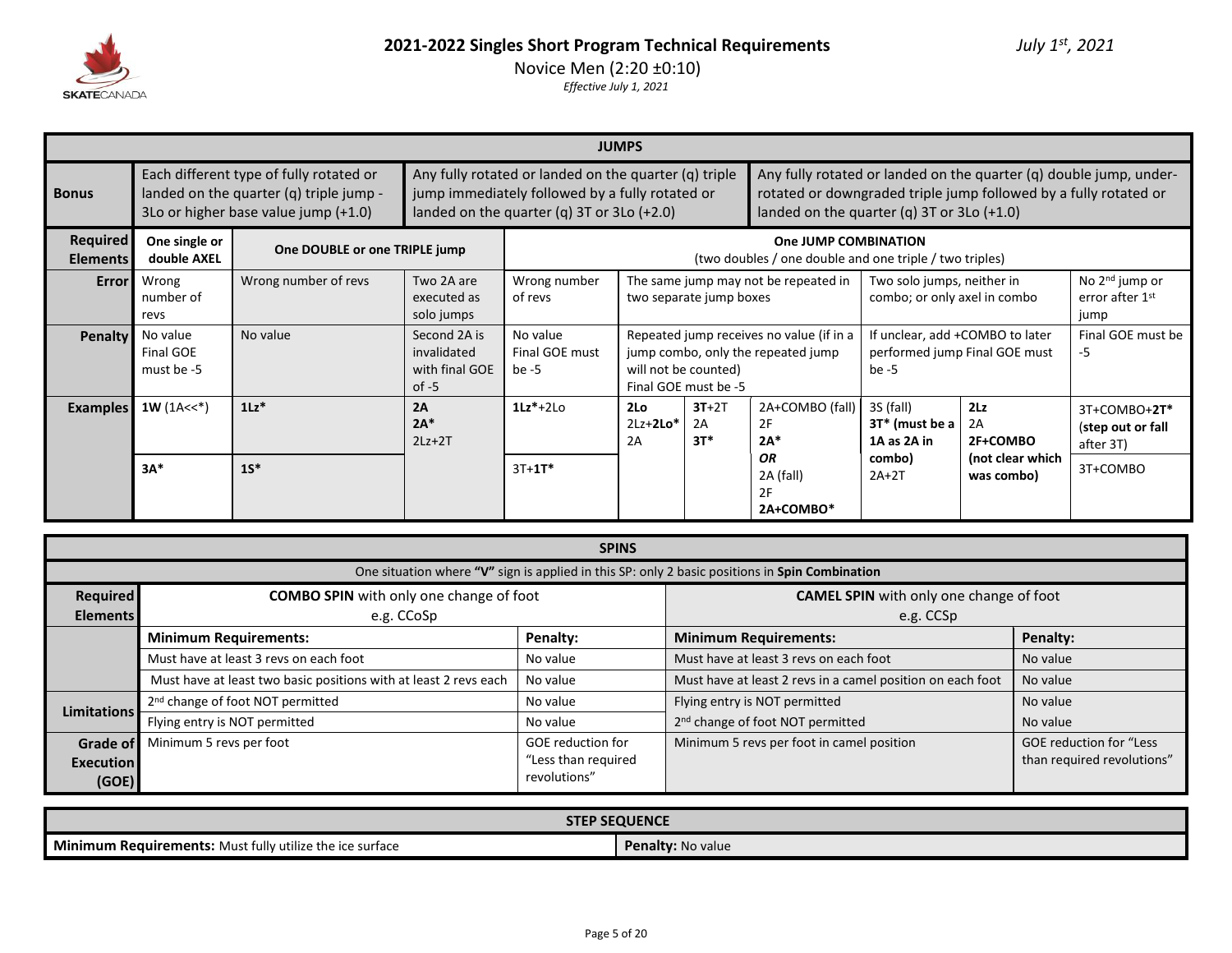

| A fully rotated or landed on the quarter (q) triple jump<br>A fully rotated or landed on the quarter<br>Halfway (1:20): Only the last jump element executed in 2 <sup>nd</sup> half will be multiplied<br>immediately followed by a fully rotated or landed on the<br><b>Bonus</b><br>(q) $3E$ as solo jump $(+1.0)$<br>by a 1.1 factor<br>quarter (q) 3T or 3Lo (+1.0)<br><b>Required</b><br>One double<br>One JUMP COMBINATION<br>One DOUBLE or TRIPLE FLIP jump<br><b>AXEL</b><br>(two doubles / one double and one triple / two triples)<br><b>Elements</b><br>Wrong number<br>Wrong number of revs<br>Two axels are executed<br>Wrong number<br>The same jump may not be repeated<br>Two solo jumps, neither in<br>Error<br>or wrong element<br>of revs<br>of revs<br>as solo jumps<br>in two separate jump boxes<br>combo, or only axel in combo<br>after 1 <sup>st</sup> jump<br>No value<br>No value<br>No value<br>The jump that does not<br>Repeated jump receives no value (if in<br>If unclear, add +COMBO to later<br>Penalty<br>Final GOE must<br>Final GOE must be -5<br>meet the requirements<br>Final GOE must<br>a jump combo, only the repeated<br>performed jump Final GOE must<br>is invalidated.<br>jump will not be counted) Final GOE<br>be $-5$<br>be $-5$<br>be $-5$<br>Final GOE must be -5<br>must be -5<br>$1A^*$<br>$2Lo*$<br>$1A^*$<br>$3T + 1T^*$<br>2F<br>$3F+2T$<br>$35*$ (fall)<br>2F<br>3T+COMBO+2T*<br><b>Examples</b><br>$2F*+2T$<br>3T+COMBO<br>2A<br>2A<br>2A<br>(step out or fall<br>$3F*$<br>2Lz+COMBO<br>$2Lo+2T$<br>2A<br>(fall)<br>after 3T)<br>$2A+2T*$<br>(2F is required<br>$1F^*$<br>$3A*$<br>$1Lo*+2T$<br>3T+COMBO<br>solo, must be<br>combo)<br><b>SPINS</b><br>Two situations where "V" sign is applied in this SP:<br>1) step over/no clear visible jump in Flying Spins in one position no change foot 2) only 2 basic positions in Spin Combination<br><b>LAYBACK / SIDEWAYS LEANING SPIN</b><br><b>FLYING SIT SPIN</b><br><b>Required</b><br><b>COMBO SPIN</b> with only one change of foot<br>or CAMEL SPIN without change of foot<br>one position, no change of foot<br><b>Elements</b><br>e.g. CCoSp<br>e.g. LSp, CSp<br>e.g. FSSp<br><b>Minimum Requirements:</b><br>Penalty:<br><b>Minimum Requirements:</b><br>Penalty:<br><b>Minimum Requirements:</b><br>Penalty:<br>Must have at least 3 revs on each<br>Must have at least 3<br>No value<br>Must have at least 3 revolutions<br>No value<br>No value<br>foot<br>revolutions<br>Must have at least two basic<br>No value<br>Must have at least 2 revs in the<br>No value<br>Must have at least 2 revs in<br>No value<br>positions with at least 2 revs each<br>intended basic position<br>the sit position<br>2 <sup>nd</sup> change of foot NOT permitted<br>No value<br>No value<br>Change of foot is NOT<br>No value<br>Change foot is NOT permitted<br>permitted<br>Flying entry is NOT permitted<br>No value<br>Flying entry is NOT permitted<br>No value<br><b>Limitations</b><br>Biellmann executed prior to 8 revs in<br>Feature not awarded<br>LSp<br>Minimum 6 revs per foot<br><b>GOE</b> reduction for<br>Minimum 8 revs<br><b>GOE reduction for</b><br><b>GOE</b> reduction for<br>Minimum 8 revs in sit<br>Grade of<br><b>Execution</b><br>"Less than required<br>"Less than required<br>"Less than required<br>position<br>(GOE)<br>revolutions"<br>revolutions"<br>revolutions"<br><b>STEP SEQUENCE</b> |  |  |  |  | <b>JUMPS</b> |  |  |  |  |                                  |
|------------------------------------------------------------------------------------------------------------------------------------------------------------------------------------------------------------------------------------------------------------------------------------------------------------------------------------------------------------------------------------------------------------------------------------------------------------------------------------------------------------------------------------------------------------------------------------------------------------------------------------------------------------------------------------------------------------------------------------------------------------------------------------------------------------------------------------------------------------------------------------------------------------------------------------------------------------------------------------------------------------------------------------------------------------------------------------------------------------------------------------------------------------------------------------------------------------------------------------------------------------------------------------------------------------------------------------------------------------------------------------------------------------------------------------------------------------------------------------------------------------------------------------------------------------------------------------------------------------------------------------------------------------------------------------------------------------------------------------------------------------------------------------------------------------------------------------------------------------------------------------------------------------------------------------------------------------------------------------------------------------------------------------------------------------------------------------------------------------------------------------------------------------------------------------------------------------------------------------------------------------------------------------------------------------------------------------------------------------------------------------------------------------------------------------------------------------------------------------------------------------------------------------------------------------------------------------------------------------------------------------------------------------------------------------------------------------------------------------------------------------------------------------------------------------------------------------------------------------------------------------------------------------------------------------------------------------------------------------------------------------------------------------------------------------------------------------------------------------------------------------------------------------------------------------------------------------------------------------------------------------------------------------------------------------------------------------------------------------------------------------------------------------------------------------------|--|--|--|--|--------------|--|--|--|--|----------------------------------|
|                                                                                                                                                                                                                                                                                                                                                                                                                                                                                                                                                                                                                                                                                                                                                                                                                                                                                                                                                                                                                                                                                                                                                                                                                                                                                                                                                                                                                                                                                                                                                                                                                                                                                                                                                                                                                                                                                                                                                                                                                                                                                                                                                                                                                                                                                                                                                                                                                                                                                                                                                                                                                                                                                                                                                                                                                                                                                                                                                                                                                                                                                                                                                                                                                                                                                                                                                                                                                                          |  |  |  |  |              |  |  |  |  |                                  |
|                                                                                                                                                                                                                                                                                                                                                                                                                                                                                                                                                                                                                                                                                                                                                                                                                                                                                                                                                                                                                                                                                                                                                                                                                                                                                                                                                                                                                                                                                                                                                                                                                                                                                                                                                                                                                                                                                                                                                                                                                                                                                                                                                                                                                                                                                                                                                                                                                                                                                                                                                                                                                                                                                                                                                                                                                                                                                                                                                                                                                                                                                                                                                                                                                                                                                                                                                                                                                                          |  |  |  |  |              |  |  |  |  |                                  |
|                                                                                                                                                                                                                                                                                                                                                                                                                                                                                                                                                                                                                                                                                                                                                                                                                                                                                                                                                                                                                                                                                                                                                                                                                                                                                                                                                                                                                                                                                                                                                                                                                                                                                                                                                                                                                                                                                                                                                                                                                                                                                                                                                                                                                                                                                                                                                                                                                                                                                                                                                                                                                                                                                                                                                                                                                                                                                                                                                                                                                                                                                                                                                                                                                                                                                                                                                                                                                                          |  |  |  |  |              |  |  |  |  | No 2 <sup>nd</sup> jump or error |
|                                                                                                                                                                                                                                                                                                                                                                                                                                                                                                                                                                                                                                                                                                                                                                                                                                                                                                                                                                                                                                                                                                                                                                                                                                                                                                                                                                                                                                                                                                                                                                                                                                                                                                                                                                                                                                                                                                                                                                                                                                                                                                                                                                                                                                                                                                                                                                                                                                                                                                                                                                                                                                                                                                                                                                                                                                                                                                                                                                                                                                                                                                                                                                                                                                                                                                                                                                                                                                          |  |  |  |  |              |  |  |  |  | Final GOE must be -5             |
|                                                                                                                                                                                                                                                                                                                                                                                                                                                                                                                                                                                                                                                                                                                                                                                                                                                                                                                                                                                                                                                                                                                                                                                                                                                                                                                                                                                                                                                                                                                                                                                                                                                                                                                                                                                                                                                                                                                                                                                                                                                                                                                                                                                                                                                                                                                                                                                                                                                                                                                                                                                                                                                                                                                                                                                                                                                                                                                                                                                                                                                                                                                                                                                                                                                                                                                                                                                                                                          |  |  |  |  |              |  |  |  |  |                                  |
|                                                                                                                                                                                                                                                                                                                                                                                                                                                                                                                                                                                                                                                                                                                                                                                                                                                                                                                                                                                                                                                                                                                                                                                                                                                                                                                                                                                                                                                                                                                                                                                                                                                                                                                                                                                                                                                                                                                                                                                                                                                                                                                                                                                                                                                                                                                                                                                                                                                                                                                                                                                                                                                                                                                                                                                                                                                                                                                                                                                                                                                                                                                                                                                                                                                                                                                                                                                                                                          |  |  |  |  |              |  |  |  |  |                                  |
|                                                                                                                                                                                                                                                                                                                                                                                                                                                                                                                                                                                                                                                                                                                                                                                                                                                                                                                                                                                                                                                                                                                                                                                                                                                                                                                                                                                                                                                                                                                                                                                                                                                                                                                                                                                                                                                                                                                                                                                                                                                                                                                                                                                                                                                                                                                                                                                                                                                                                                                                                                                                                                                                                                                                                                                                                                                                                                                                                                                                                                                                                                                                                                                                                                                                                                                                                                                                                                          |  |  |  |  |              |  |  |  |  |                                  |
|                                                                                                                                                                                                                                                                                                                                                                                                                                                                                                                                                                                                                                                                                                                                                                                                                                                                                                                                                                                                                                                                                                                                                                                                                                                                                                                                                                                                                                                                                                                                                                                                                                                                                                                                                                                                                                                                                                                                                                                                                                                                                                                                                                                                                                                                                                                                                                                                                                                                                                                                                                                                                                                                                                                                                                                                                                                                                                                                                                                                                                                                                                                                                                                                                                                                                                                                                                                                                                          |  |  |  |  |              |  |  |  |  |                                  |
|                                                                                                                                                                                                                                                                                                                                                                                                                                                                                                                                                                                                                                                                                                                                                                                                                                                                                                                                                                                                                                                                                                                                                                                                                                                                                                                                                                                                                                                                                                                                                                                                                                                                                                                                                                                                                                                                                                                                                                                                                                                                                                                                                                                                                                                                                                                                                                                                                                                                                                                                                                                                                                                                                                                                                                                                                                                                                                                                                                                                                                                                                                                                                                                                                                                                                                                                                                                                                                          |  |  |  |  |              |  |  |  |  |                                  |
|                                                                                                                                                                                                                                                                                                                                                                                                                                                                                                                                                                                                                                                                                                                                                                                                                                                                                                                                                                                                                                                                                                                                                                                                                                                                                                                                                                                                                                                                                                                                                                                                                                                                                                                                                                                                                                                                                                                                                                                                                                                                                                                                                                                                                                                                                                                                                                                                                                                                                                                                                                                                                                                                                                                                                                                                                                                                                                                                                                                                                                                                                                                                                                                                                                                                                                                                                                                                                                          |  |  |  |  |              |  |  |  |  |                                  |
|                                                                                                                                                                                                                                                                                                                                                                                                                                                                                                                                                                                                                                                                                                                                                                                                                                                                                                                                                                                                                                                                                                                                                                                                                                                                                                                                                                                                                                                                                                                                                                                                                                                                                                                                                                                                                                                                                                                                                                                                                                                                                                                                                                                                                                                                                                                                                                                                                                                                                                                                                                                                                                                                                                                                                                                                                                                                                                                                                                                                                                                                                                                                                                                                                                                                                                                                                                                                                                          |  |  |  |  |              |  |  |  |  |                                  |
|                                                                                                                                                                                                                                                                                                                                                                                                                                                                                                                                                                                                                                                                                                                                                                                                                                                                                                                                                                                                                                                                                                                                                                                                                                                                                                                                                                                                                                                                                                                                                                                                                                                                                                                                                                                                                                                                                                                                                                                                                                                                                                                                                                                                                                                                                                                                                                                                                                                                                                                                                                                                                                                                                                                                                                                                                                                                                                                                                                                                                                                                                                                                                                                                                                                                                                                                                                                                                                          |  |  |  |  |              |  |  |  |  |                                  |
|                                                                                                                                                                                                                                                                                                                                                                                                                                                                                                                                                                                                                                                                                                                                                                                                                                                                                                                                                                                                                                                                                                                                                                                                                                                                                                                                                                                                                                                                                                                                                                                                                                                                                                                                                                                                                                                                                                                                                                                                                                                                                                                                                                                                                                                                                                                                                                                                                                                                                                                                                                                                                                                                                                                                                                                                                                                                                                                                                                                                                                                                                                                                                                                                                                                                                                                                                                                                                                          |  |  |  |  |              |  |  |  |  |                                  |
|                                                                                                                                                                                                                                                                                                                                                                                                                                                                                                                                                                                                                                                                                                                                                                                                                                                                                                                                                                                                                                                                                                                                                                                                                                                                                                                                                                                                                                                                                                                                                                                                                                                                                                                                                                                                                                                                                                                                                                                                                                                                                                                                                                                                                                                                                                                                                                                                                                                                                                                                                                                                                                                                                                                                                                                                                                                                                                                                                                                                                                                                                                                                                                                                                                                                                                                                                                                                                                          |  |  |  |  |              |  |  |  |  |                                  |
|                                                                                                                                                                                                                                                                                                                                                                                                                                                                                                                                                                                                                                                                                                                                                                                                                                                                                                                                                                                                                                                                                                                                                                                                                                                                                                                                                                                                                                                                                                                                                                                                                                                                                                                                                                                                                                                                                                                                                                                                                                                                                                                                                                                                                                                                                                                                                                                                                                                                                                                                                                                                                                                                                                                                                                                                                                                                                                                                                                                                                                                                                                                                                                                                                                                                                                                                                                                                                                          |  |  |  |  |              |  |  |  |  |                                  |
|                                                                                                                                                                                                                                                                                                                                                                                                                                                                                                                                                                                                                                                                                                                                                                                                                                                                                                                                                                                                                                                                                                                                                                                                                                                                                                                                                                                                                                                                                                                                                                                                                                                                                                                                                                                                                                                                                                                                                                                                                                                                                                                                                                                                                                                                                                                                                                                                                                                                                                                                                                                                                                                                                                                                                                                                                                                                                                                                                                                                                                                                                                                                                                                                                                                                                                                                                                                                                                          |  |  |  |  |              |  |  |  |  |                                  |
|                                                                                                                                                                                                                                                                                                                                                                                                                                                                                                                                                                                                                                                                                                                                                                                                                                                                                                                                                                                                                                                                                                                                                                                                                                                                                                                                                                                                                                                                                                                                                                                                                                                                                                                                                                                                                                                                                                                                                                                                                                                                                                                                                                                                                                                                                                                                                                                                                                                                                                                                                                                                                                                                                                                                                                                                                                                                                                                                                                                                                                                                                                                                                                                                                                                                                                                                                                                                                                          |  |  |  |  |              |  |  |  |  |                                  |
| Penalty: No value<br><b>Minimum Requirements:</b> Must fully utilize the ice surface                                                                                                                                                                                                                                                                                                                                                                                                                                                                                                                                                                                                                                                                                                                                                                                                                                                                                                                                                                                                                                                                                                                                                                                                                                                                                                                                                                                                                                                                                                                                                                                                                                                                                                                                                                                                                                                                                                                                                                                                                                                                                                                                                                                                                                                                                                                                                                                                                                                                                                                                                                                                                                                                                                                                                                                                                                                                                                                                                                                                                                                                                                                                                                                                                                                                                                                                                     |  |  |  |  |              |  |  |  |  |                                  |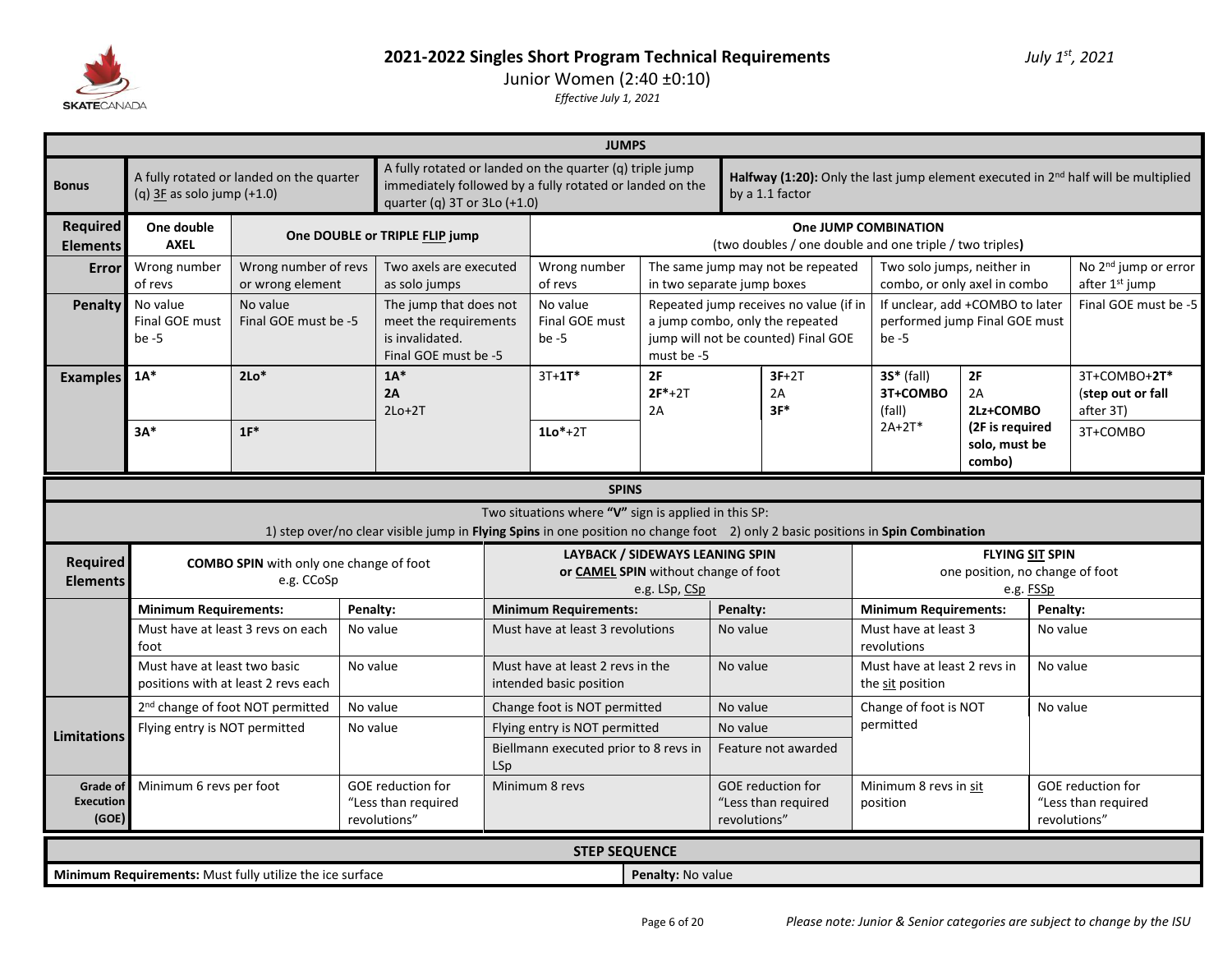

### Junior Men (2:40 ±0:10)

|                                    | <b>JUMPS</b>                                                                                                                                                                        |                                                                                              |                                                                                                                                  |                                     |                                                                 |                                                                                                         |                                                                        |                                      |                                                                |  |  |  |
|------------------------------------|-------------------------------------------------------------------------------------------------------------------------------------------------------------------------------------|----------------------------------------------------------------------------------------------|----------------------------------------------------------------------------------------------------------------------------------|-------------------------------------|-----------------------------------------------------------------|---------------------------------------------------------------------------------------------------------|------------------------------------------------------------------------|--------------------------------------|----------------------------------------------------------------|--|--|--|
| <b>Bonus</b>                       |                                                                                                                                                                                     |                                                                                              | Each fully rotated or landed on the quarter (q) 3A or higher base value (+1.0)                                                   |                                     |                                                                 | Halfway (1:20): Only the last jump element executed in $2^{nd}$ half will be multiplied by a 1.1 factor |                                                                        |                                      |                                                                |  |  |  |
| Required<br><b>Elements</b>        | One double<br>or triple AXEL                                                                                                                                                        |                                                                                              | One DOUBLE or TRIPLE FLIP jump                                                                                                   |                                     |                                                                 | (one double and one triple / two triples)                                                               | One JUMP COMBINATION                                                   |                                      |                                                                |  |  |  |
| Error                              | Wrong<br>number of<br>revs                                                                                                                                                          | Wrong number<br>of revs or wrong<br>element                                                  | Two axels are executed<br>as solo jumps                                                                                          | Wrong<br>number of<br>revs          | two separate jump boxes                                         | The same jump may not be repeated in                                                                    | or only axel in combo                                                  | Two solo jumps, neither in combo,    | No 2 <sup>nd</sup> jump or error<br>after 1 <sup>st</sup> jump |  |  |  |
| <b>Penalty</b>                     | No value<br><b>Final GOE</b><br>must be -5                                                                                                                                          | No value<br>Final GOE must<br>$be -5$                                                        | The jump that does not<br>meet the requirements<br>is invalidated with final<br>GOE of -5                                        | No value<br>Final GOE<br>must be -5 | not be counted)<br>Final GOE must be -5                         | Repeated jump receives no value (if in a<br>jump combo, only the repeated jump will                     | performed jump<br>Final GOE must be -5                                 | If unclear, add +COMBO to later      | Final GOE must be -5                                           |  |  |  |
| <b>Examples</b>                    | $1A^*$                                                                                                                                                                              | $2Lo*$                                                                                       | $1A*$<br>2A<br>$3T+2T$                                                                                                           | $3T+1T^*$                           | 2F<br>$2F*+3T$<br>2A                                            | $3F+2T$<br>2A<br>$3F*$                                                                                  | $35*$ (fall)<br>3T+COMBO<br>(fall)                                     | 2F<br>2A<br>2Lz+COMBO                | 3T+COMBO+2T*<br>(step out or fall<br>after 3T)                 |  |  |  |
|                                    |                                                                                                                                                                                     | $1F^*$                                                                                       |                                                                                                                                  | $1Lo*+2T$<br>$2Lo<<*+2T$            |                                                                 |                                                                                                         | (2F is required solo,<br>must be combo)                                | 3T+COMBO                             |                                                                |  |  |  |
|                                    | <b>SPINS</b>                                                                                                                                                                        |                                                                                              |                                                                                                                                  |                                     |                                                                 |                                                                                                         |                                                                        |                                      |                                                                |  |  |  |
|                                    |                                                                                                                                                                                     |                                                                                              | 1) step over/no clear visible jump in Flying Spins in one position no change foot; 2) only 2 basic positions in Spin Combination |                                     | Two situations where "V" sign is applied in this SP:            |                                                                                                         |                                                                        |                                      |                                                                |  |  |  |
| <b>Required</b><br><b>Elements</b> |                                                                                                                                                                                     | e.g. CCoSp                                                                                   | <b>COMBO SPIN</b> with only one change of foot                                                                                   |                                     | <b>CAMEL SPIN</b> with only one change of foot<br>e.g. CCSp     |                                                                                                         | <b>FLYING SIT SPIN</b><br>one position, no change of foot<br>e.g. FSSp |                                      |                                                                |  |  |  |
|                                    |                                                                                                                                                                                     | <b>Minimum Requirements:</b>                                                                 | Penalty:                                                                                                                         |                                     | <b>Minimum Requirements:</b>                                    | Penalty:                                                                                                |                                                                        | <b>Minimum Requirements:</b>         | Penalty:                                                       |  |  |  |
|                                    | foot                                                                                                                                                                                | Must have at least 3 revs on each                                                            | No value                                                                                                                         | each foot                           | Must have at least 3 revs on                                    | No value                                                                                                |                                                                        | Must have at least 3 revolutions     | No value                                                       |  |  |  |
|                                    |                                                                                                                                                                                     | Must have at least two basic<br>positions with at least 2 revs each                          | No value                                                                                                                         |                                     | Must have at least 2 revs in the<br>camel position on each foot | No value                                                                                                | position                                                               | Must have at least 2 revs in the sit | No value                                                       |  |  |  |
|                                    |                                                                                                                                                                                     | 2 <sup>nd</sup> change of foot NOT permitted                                                 | No value                                                                                                                         |                                     | Flying entry is NOT permitted                                   | No value                                                                                                |                                                                        | Change of foot is NOT permitted      | No value                                                       |  |  |  |
| <b>Limitations</b>                 |                                                                                                                                                                                     | 2 <sup>nd</sup> change of foot NOT<br>Flying entry is NOT permitted<br>No value<br>permitted |                                                                                                                                  |                                     |                                                                 | No value                                                                                                |                                                                        |                                      |                                                                |  |  |  |
|                                    | Minimum 6 revs per foot in<br><b>Grade of</b><br>Minimum 6 revs per foot<br>GOE reduction for<br>"Less than required<br><b>Execution</b><br>camel position<br>revolutions"<br>(GOE) |                                                                                              |                                                                                                                                  |                                     |                                                                 | GOE reduction for<br>"Less than required<br>revolutions"                                                |                                                                        | Minimum 8 revs in sit position       | GOE reduction for<br>"Less than required<br>revolutions"       |  |  |  |
|                                    |                                                                                                                                                                                     |                                                                                              |                                                                                                                                  |                                     | <b>STEP SEQUENCE</b>                                            |                                                                                                         |                                                                        |                                      |                                                                |  |  |  |
|                                    |                                                                                                                                                                                     | Minimum Requirements: Must fully utilize the ice surface                                     |                                                                                                                                  |                                     | Penalty: No value                                               |                                                                                                         |                                                                        |                                      |                                                                |  |  |  |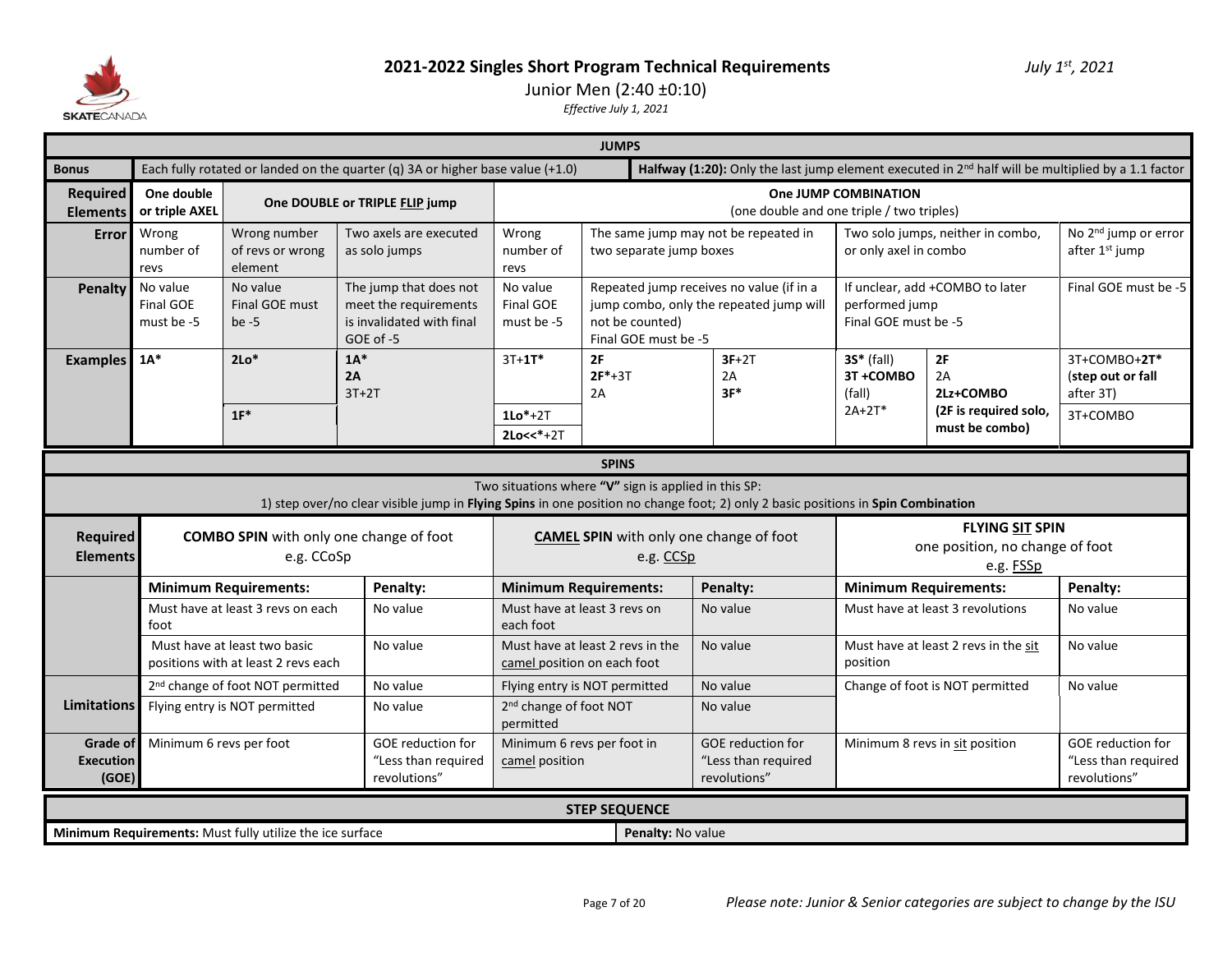

|                                              |                                                                                                                                                                                                                                                                                                                                                                 |                                                                                                      |                                                                                                                                  |  |                                                                                         | <b>JUMPS</b>                                                                                                                   |                        |                                   |                                                                   |                                                                                      |                                                    |  |  |  |
|----------------------------------------------|-----------------------------------------------------------------------------------------------------------------------------------------------------------------------------------------------------------------------------------------------------------------------------------------------------------------------------------------------------------------|------------------------------------------------------------------------------------------------------|----------------------------------------------------------------------------------------------------------------------------------|--|-----------------------------------------------------------------------------------------|--------------------------------------------------------------------------------------------------------------------------------|------------------------|-----------------------------------|-------------------------------------------------------------------|--------------------------------------------------------------------------------------|----------------------------------------------------|--|--|--|
| <b>Bonus</b>                                 |                                                                                                                                                                                                                                                                                                                                                                 | Halfway (1:20): Only the last jump element executed in $2nd$ half will be multiplied by a 1.1 factor |                                                                                                                                  |  |                                                                                         |                                                                                                                                |                        |                                   |                                                                   |                                                                                      |                                                    |  |  |  |
| <b>Required</b><br><b>Elements</b>           | One double or<br>triple AXEL                                                                                                                                                                                                                                                                                                                                    |                                                                                                      | One TRIPLE jump                                                                                                                  |  |                                                                                         |                                                                                                                                |                        |                                   | One JUMP COMBINATION<br>(one double and one triple / two triples) |                                                                                      |                                                    |  |  |  |
| <b>Error</b>                                 | Wrong number<br>of revs                                                                                                                                                                                                                                                                                                                                         | Wrong number<br>of revs                                                                              | Two axels are executed<br>as solo jumps                                                                                          |  | Wrong number<br>of revs                                                                 | in two separate jump boxes                                                                                                     |                        | The same jump may not be repeated | Two solo jumps, neither in<br>combo, or axel in combo             |                                                                                      | No 2 <sup>nd</sup> jump or error<br>after 1st jump |  |  |  |
| Penalty                                      | No value<br>Final GOE must<br>be $-5$                                                                                                                                                                                                                                                                                                                           | No value<br>Final GOE must<br>be $-5$                                                                | The jump that does not<br>meet the requirements<br>is invalidated with final<br>$GOE$ of $-5$                                    |  | No value<br>Final GOE must<br>be -5                                                     | Repeated jump receives no value (if<br>in a jump combo, only the repeated<br>jump will not be counted)<br>Final GOE must be -5 |                        |                                   | performed jump<br>Final GOE must be -5                            | If unclear, add +COMBO to later                                                      | Final GOE must be -5                               |  |  |  |
| <b>Examples</b>                              | $1A^*$                                                                                                                                                                                                                                                                                                                                                          | $2Lz$ <sup>*</sup>                                                                                   | $1A*$<br>2A<br>$3T+2T$                                                                                                           |  | $3T+1T*$                                                                                | 3Lo<br>$3Lo*+2T$<br>2A                                                                                                         | $3T+2T$<br>2A<br>$3T*$ | 3S (fall)<br>3T+COMBO<br>(fall)   | 3Lz<br>2A<br>3F+COMBO                                             | 3T+COMBO+2T*<br>(step out or fall after<br>3T)                                       |                                                    |  |  |  |
|                                              | $2A+2T^*$<br>(not clear which<br>$1Lz^*+2L0$<br>3T+COMBO<br>was combo)<br>$2F << * + 2T$                                                                                                                                                                                                                                                                        |                                                                                                      |                                                                                                                                  |  |                                                                                         |                                                                                                                                |                        |                                   |                                                                   |                                                                                      |                                                    |  |  |  |
|                                              | <b>SPINS</b>                                                                                                                                                                                                                                                                                                                                                    |                                                                                                      |                                                                                                                                  |  |                                                                                         |                                                                                                                                |                        |                                   |                                                                   |                                                                                      |                                                    |  |  |  |
|                                              |                                                                                                                                                                                                                                                                                                                                                                 |                                                                                                      | 1) step over/no clear visible jump in Flying Spins in one position no change foot; 2) only 2 basic positions in Spin Combination |  | Two situations where "V" sign is applied in this SP:                                    |                                                                                                                                |                        |                                   |                                                                   |                                                                                      |                                                    |  |  |  |
| <b>Required</b><br><b>Elements</b>           |                                                                                                                                                                                                                                                                                                                                                                 | e.g. CCoSp                                                                                           | <b>COMBO SPIN</b> with only one change of foot                                                                                   |  | SIT or CAMEL SPIN without change of foot                                                | LAYBACK / SIDEWAYS LEANING SPIN,<br>e.g. LSp, SSp, CSp                                                                         |                        |                                   |                                                                   | <b>FLYING SPIN</b><br>one position, no change of foot<br>e.g. FCSp, FSSp, FUSp, FLSp |                                                    |  |  |  |
|                                              | <b>Minimum Requirements:</b>                                                                                                                                                                                                                                                                                                                                    |                                                                                                      | Penalty:                                                                                                                         |  | <b>Minimum Requirements:</b>                                                            |                                                                                                                                | Penalty:               |                                   |                                                                   | <b>Minimum Requirements:</b>                                                         | Penalty:                                           |  |  |  |
|                                              | Must have at least 3 revs on each<br>foot                                                                                                                                                                                                                                                                                                                       |                                                                                                      | No value                                                                                                                         |  | Must have at least 3 revolutions                                                        |                                                                                                                                | No value               |                                   | position                                                          | Must be in a different basic<br>position than the spin in one                        | No value                                           |  |  |  |
|                                              | Must have at least two basic                                                                                                                                                                                                                                                                                                                                    |                                                                                                      | No value                                                                                                                         |  | Must have at least 2 revs in the                                                        |                                                                                                                                | No value               |                                   |                                                                   | Must have at least 3 revolutions                                                     | No value                                           |  |  |  |
|                                              | positions with at least 2 revs<br>each                                                                                                                                                                                                                                                                                                                          |                                                                                                      |                                                                                                                                  |  | intended basic position                                                                 |                                                                                                                                |                        |                                   |                                                                   | Must have at least 2 revs in the<br>intended basic position                          | No Value                                           |  |  |  |
|                                              | 2 <sup>nd</sup> change of foot NOT permitted                                                                                                                                                                                                                                                                                                                    |                                                                                                      | No value                                                                                                                         |  | Change of foot is NOT permitted                                                         |                                                                                                                                | No value               |                                   |                                                                   | Change of foot is NOT permitted                                                      | No value                                           |  |  |  |
| <b>Limitations</b>                           | Flying entry is NOT permitted                                                                                                                                                                                                                                                                                                                                   |                                                                                                      | No value                                                                                                                         |  | Flying entry is NOT permitted                                                           |                                                                                                                                | No value               |                                   |                                                                   |                                                                                      |                                                    |  |  |  |
| <b>Grade of</b><br><b>Execution</b><br>(GOE) | Biellmann executed prior to 8 revs in LSp<br>Feature not awarded<br>Minimum 6 revs per foot<br><b>GOE</b> reduction for<br><b>GOE</b> reduction for<br>Minimum 8 revs<br><b>GOE reduction for "Less</b><br>Minimum 8 revs in landing<br>"Less than required<br>"Less than required<br>than required<br>position<br>revolutions"<br>revolutions"<br>revolutions" |                                                                                                      |                                                                                                                                  |  |                                                                                         |                                                                                                                                |                        |                                   |                                                                   |                                                                                      |                                                    |  |  |  |
|                                              |                                                                                                                                                                                                                                                                                                                                                                 |                                                                                                      |                                                                                                                                  |  |                                                                                         | <b>STEP SEQUENCE</b>                                                                                                           |                        |                                   |                                                                   |                                                                                      |                                                    |  |  |  |
|                                              | Minimum Requirements: Must fully utilize the ice surface                                                                                                                                                                                                                                                                                                        |                                                                                                      |                                                                                                                                  |  |                                                                                         | Penalty: No value                                                                                                              |                        |                                   |                                                                   |                                                                                      |                                                    |  |  |  |
|                                              |                                                                                                                                                                                                                                                                                                                                                                 |                                                                                                      |                                                                                                                                  |  | Falls: -1.0 for the 1st & 2nd, -2.0 for the 3rd & 4th, -3.0 for the 5th & further falls |                                                                                                                                |                        |                                   |                                                                   |                                                                                      |                                                    |  |  |  |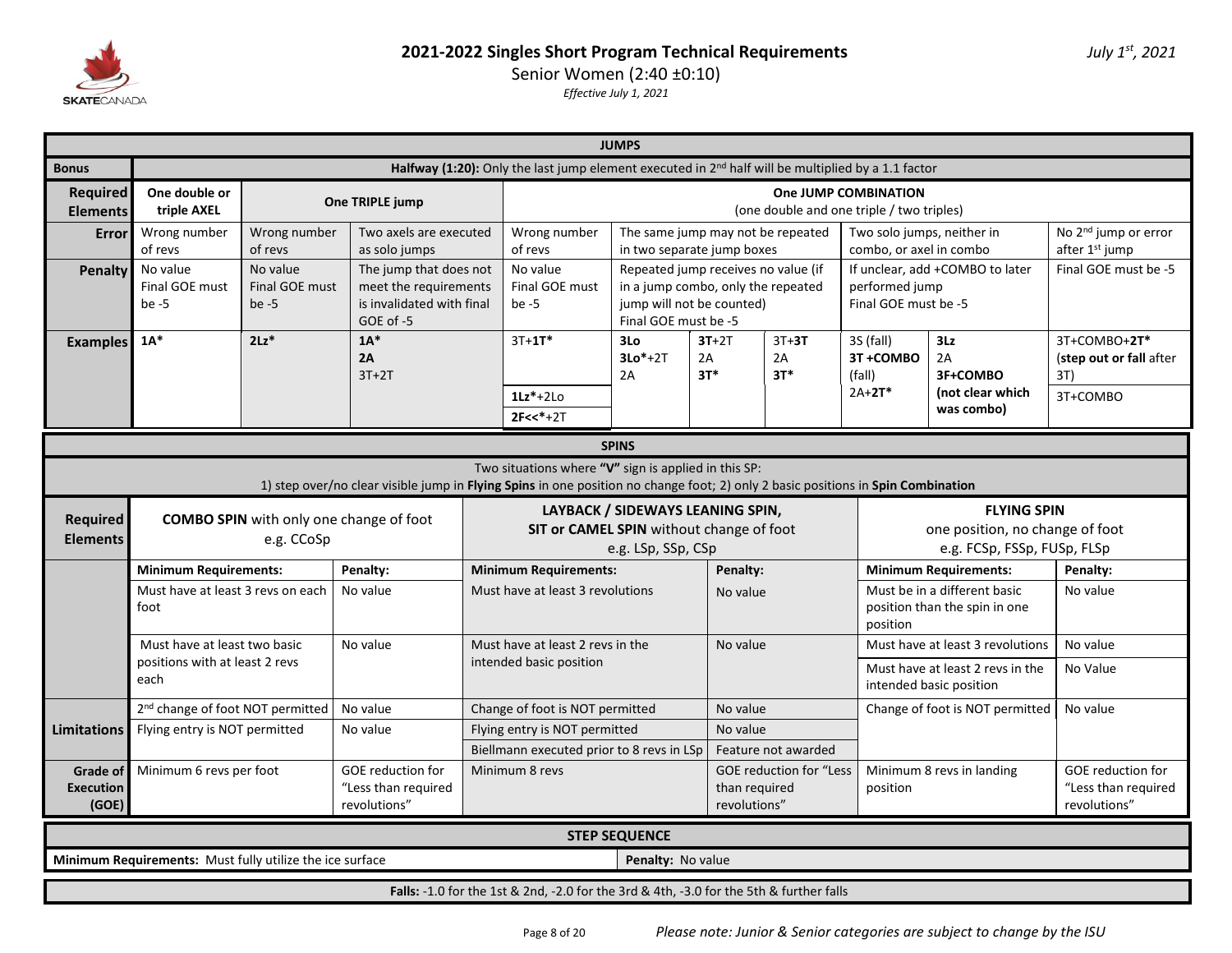

### Senior Men (2:40 ±0:10)

|                                              |                                                                                                                                              |                                                                                                                                                                                                                                        |                                                                                           |                                                                          | <b>JUMPS</b>                                                                                                                   |                                                                    |               |                                                                               |                                                                                      |                                                                 |  |  |  |  |
|----------------------------------------------|----------------------------------------------------------------------------------------------------------------------------------------------|----------------------------------------------------------------------------------------------------------------------------------------------------------------------------------------------------------------------------------------|-------------------------------------------------------------------------------------------|--------------------------------------------------------------------------|--------------------------------------------------------------------------------------------------------------------------------|--------------------------------------------------------------------|---------------|-------------------------------------------------------------------------------|--------------------------------------------------------------------------------------|-----------------------------------------------------------------|--|--|--|--|
| <b>Bonus</b>                                 |                                                                                                                                              | Halfway (1:20): Only the last jump element executed in 2 <sup>nd</sup> half will be multiplied by a 1.1 factor<br>One JUMP COMBINATION                                                                                                 |                                                                                           |                                                                          |                                                                                                                                |                                                                    |               |                                                                               |                                                                                      |                                                                 |  |  |  |  |
| <b>Required</b><br><b>Elements</b>           | One double or<br>triple AXEL                                                                                                                 |                                                                                                                                                                                                                                        | One TRIPLE or QUAD jump                                                                   |                                                                          |                                                                                                                                |                                                                    |               | (one double and one triple / two triples / one quad and a double or a triple) |                                                                                      |                                                                 |  |  |  |  |
| Error                                        | Wrong number<br>of revs                                                                                                                      | Wrong number<br>of revs                                                                                                                                                                                                                | Two axels are executed<br>as solo jumps                                                   | Wrong number<br>of revs                                                  | The same jump may not be repeated<br>in two separate jump boxes                                                                |                                                                    |               | Two solo jumps, neither in<br>combo, or axel in combo                         |                                                                                      | No 2 <sup>nd</sup> jump or error<br>after 1st jump              |  |  |  |  |
| <b>Penalty</b>                               | No value<br>Final GOE must<br>be $-5$                                                                                                        | No value<br>Final GOE must<br>be $-5$                                                                                                                                                                                                  | The jump that does not<br>meet the requirements<br>is invalidated with final<br>GOE of -5 | No value<br>Final GOE must<br>be -5                                      | Repeated jump receives no value (if<br>in a jump combo, only the repeated<br>jump will not be counted)<br>Final GOE must be -5 |                                                                    |               | If unclear, add +COMBO to later<br>performed jump Final GOE must<br>be $-5$   |                                                                                      | Final GOE must be -5                                            |  |  |  |  |
| <b>Examples</b>                              | $1A*$                                                                                                                                        | $2Lz$ *                                                                                                                                                                                                                                | $1A^*$<br>3A                                                                              | $3T + 1T^*$                                                              | 3Lo<br>$3Lo*+2T$                                                                                                               | $3T+2T$<br>2A                                                      | $3T+3T$<br>2A | 3S (fall)<br>3T +COMBO (fall)                                                 | 3Lz<br>2A                                                                            | 3T+COMBO+2T*<br>(step out or fall after 3T)                     |  |  |  |  |
|                                              | $3T*$<br>$3T*$<br>$2A+2T*$<br>3F+COMBO<br>$3Lz + 3T$<br>2A<br>$1Lz^*+2L0$<br>3T+COMBO<br>(not clear<br>$2F << * + 2T$<br>which was<br>combo) |                                                                                                                                                                                                                                        |                                                                                           |                                                                          |                                                                                                                                |                                                                    |               |                                                                               |                                                                                      |                                                                 |  |  |  |  |
|                                              |                                                                                                                                              |                                                                                                                                                                                                                                        |                                                                                           |                                                                          | <b>SPINS</b>                                                                                                                   |                                                                    |               |                                                                               |                                                                                      |                                                                 |  |  |  |  |
|                                              |                                                                                                                                              |                                                                                                                                                                                                                                        | 1) step over/no clear visible jump in Flying Spins in one position no change foot         | Two situations where "V" sign is applied in this SP:                     |                                                                                                                                |                                                                    |               | 2) only 2 basic positions in Spin Combination                                 |                                                                                      |                                                                 |  |  |  |  |
| <b>Required</b><br><b>Elements</b>           |                                                                                                                                              | <b>COMBO SPIN</b> with only one change of foot<br>e.g. CCoSp                                                                                                                                                                           |                                                                                           | <b>CAMEL or SIT SPIN</b> with only one change of foot                    | e.g. CCSp, CSSp                                                                                                                |                                                                    |               |                                                                               | <b>FLYING SPIN</b><br>one position, no change of foot<br>e.g. FCSp, FSSp, FUSp, FLSp |                                                                 |  |  |  |  |
|                                              |                                                                                                                                              |                                                                                                                                                                                                                                        | Penalty:                                                                                  |                                                                          |                                                                                                                                |                                                                    |               |                                                                               |                                                                                      |                                                                 |  |  |  |  |
|                                              |                                                                                                                                              | <b>Minimum Requirements:</b><br><b>Minimum Requirements:</b><br><b>Minimum Requirements:</b><br>Penalty:<br>Penalty:<br>Must be in a different basic position<br>Must have at least 3 revs on each<br>Must have at least 3 revolutions |                                                                                           |                                                                          |                                                                                                                                |                                                                    |               |                                                                               |                                                                                      |                                                                 |  |  |  |  |
|                                              | foot<br>than the spin in one position                                                                                                        |                                                                                                                                                                                                                                        |                                                                                           |                                                                          |                                                                                                                                |                                                                    |               |                                                                               |                                                                                      |                                                                 |  |  |  |  |
|                                              |                                                                                                                                              |                                                                                                                                                                                                                                        | No value                                                                                  |                                                                          |                                                                                                                                | No value                                                           |               | Must have at least 3 revolutions                                              |                                                                                      | No Value<br>No value                                            |  |  |  |  |
|                                              | Must have at least two basic                                                                                                                 | positions with at least 2 revs each                                                                                                                                                                                                    | No value                                                                                  | Must have at least 2 revs in the<br>intended basic position on each foot |                                                                                                                                | No value                                                           |               | Must have at least 2 revs in the<br>intended basic position                   |                                                                                      | No value                                                        |  |  |  |  |
|                                              |                                                                                                                                              | 2 <sup>nd</sup> change of foot NOT permitted                                                                                                                                                                                           | No value                                                                                  | Flying entry is NOT permitted                                            |                                                                                                                                | No value                                                           |               | Change of foot is NOT permitted                                               |                                                                                      | No value                                                        |  |  |  |  |
| <b>Limitations</b>                           | Flying entry is NOT permitted                                                                                                                |                                                                                                                                                                                                                                        | No value                                                                                  | 2 <sup>nd</sup> change of foot NOT permitted                             |                                                                                                                                | No value                                                           |               |                                                                               |                                                                                      |                                                                 |  |  |  |  |
| <b>Grade of</b><br><b>Execution</b><br>(GOE) | Minimum 6 revs per foot                                                                                                                      |                                                                                                                                                                                                                                        | <b>GOE</b> reduction for<br>"Less than required<br>revolutions"                           | Minimum 6 revs per foot in camel<br>or sit position                      |                                                                                                                                | <b>GOE</b> reduction for<br>"Less than<br>required<br>revolutions" |               | Minimum 8 revs in landing position                                            |                                                                                      | <b>GOE</b> reduction for<br>"Less than required<br>revolutions" |  |  |  |  |
|                                              |                                                                                                                                              |                                                                                                                                                                                                                                        |                                                                                           |                                                                          | <b>STEP SEQUENCE</b>                                                                                                           |                                                                    |               |                                                                               |                                                                                      |                                                                 |  |  |  |  |
|                                              |                                                                                                                                              | Minimum Requirements: Must fully utilize the ice surface                                                                                                                                                                               |                                                                                           |                                                                          | Penalty: No value                                                                                                              |                                                                    |               |                                                                               |                                                                                      |                                                                 |  |  |  |  |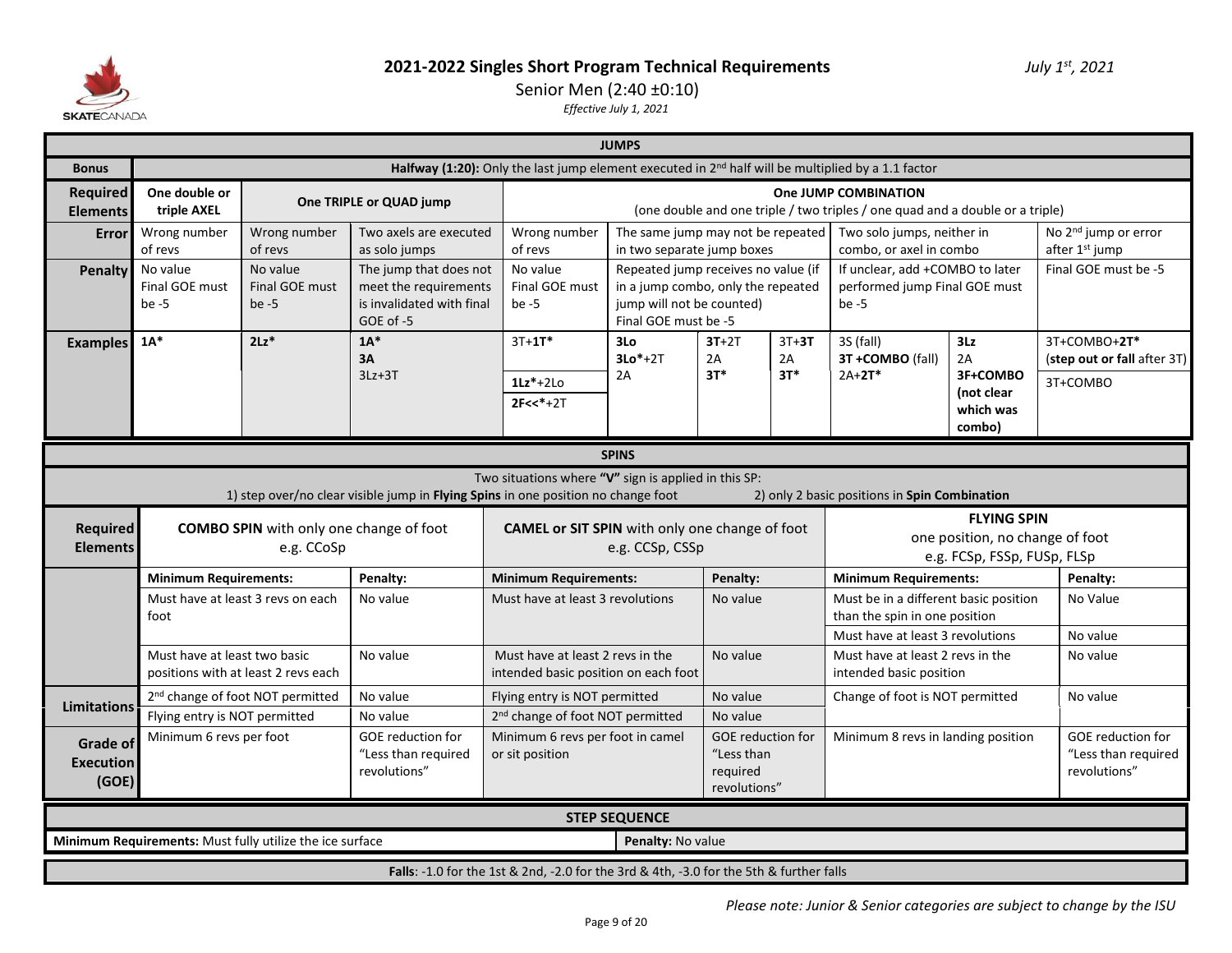

**Grade of Execution (GOE)**

### **2021-2022 Singles Free Program Technical Requirements** *July 1st, 2021*

Pre-Juvenile Women & Men (2:00 ±0:10 OR 2:30 ±0:10)

*Effective July 1, 2021*

|                                   |                                                                                                                                                                                                                                                                                                                                                                                                                                                                                                                                                                                                                                                                                                                                                                                                                                    |                                                                     |  |                                                                                          |          |                                                                           | <b>JUMPS</b>           |                                         |                                                                                                                                                                                         |                                                                                                                       |                                                                                                                                                                                                |                                                                                                                 |                                                  |
|-----------------------------------|------------------------------------------------------------------------------------------------------------------------------------------------------------------------------------------------------------------------------------------------------------------------------------------------------------------------------------------------------------------------------------------------------------------------------------------------------------------------------------------------------------------------------------------------------------------------------------------------------------------------------------------------------------------------------------------------------------------------------------------------------------------------------------------------------------------------------------|---------------------------------------------------------------------|--|------------------------------------------------------------------------------------------|----------|---------------------------------------------------------------------------|------------------------|-----------------------------------------|-----------------------------------------------------------------------------------------------------------------------------------------------------------------------------------------|-----------------------------------------------------------------------------------------------------------------------|------------------------------------------------------------------------------------------------------------------------------------------------------------------------------------------------|-----------------------------------------------------------------------------------------------------------------|--------------------------------------------------|
|                                   |                                                                                                                                                                                                                                                                                                                                                                                                                                                                                                                                                                                                                                                                                                                                                                                                                                    |                                                                     |  |                                                                                          |          |                                                                           |                        |                                         |                                                                                                                                                                                         |                                                                                                                       | The jumps are considered in order of execution. If an extra jump(s) is executed, only the individual jump which is not according to the requirements will have no value                        |                                                                                                                 |                                                  |
| <b>WBP</b><br><b>Restrictions</b> |                                                                                                                                                                                                                                                                                                                                                                                                                                                                                                                                                                                                                                                                                                                                                                                                                                    | Maximum of 5 jump<br>elements<br>(must have an Axel type<br>jump)   |  | Must include 5 different types of<br>jumps<br>(e.g. 1T and 2T are the same jump<br>type) |          | Maximum of 2 jump<br>combinations or error in<br>execution of combination |                        |                                         |                                                                                                                                                                                         | One combo must include<br>TOE-LOOP as 2 <sup>nd</sup> jump, one<br>combo must include LOOP<br>as 2 <sup>nd</sup> jump | Jump<br>combinations may<br>contain no more<br>than two jumps                                                                                                                                  | A jump may<br>only be<br>repeated once                                                                          | No jump may<br>be included<br>more than<br>twice |
| Penalty                           | A 6 <sup>th</sup> jump element will<br>If skater has an 'empty jump box or<br>Error after 1 <sup>st</sup> jump that leads to<br>be invalidated and<br>empty jump combo box' (i.e. only 1<br>combination not meeting<br>combo executed) there is no penalty<br>definition will be called: 1st<br>receive no value.<br>applied if missing one jump type. If<br>jump +SEQ + 2 <sup>nd</sup> jump*<br>(If the only Axel type)<br>jump is performed as<br>more than one jump type is missing,<br>If the number of combos is<br>the 6 <sup>th</sup> element, the last<br>the last repeated jump type will<br>more than 2, only the 1st jump<br>two elements will<br>receive no value. If no jump types<br>of the extra combo(s) is counted<br>are repeated, there is no penalty<br>and marked with +REP<br>receive no value)<br>applied. |                                                                     |  |                                                                                          |          |                                                                           |                        | will receive no value.<br>been executed | If skater includes both jump<br>combos with the same type<br>of 2 <sup>nd</sup> jump, the repeated<br>2nd jump from the combo<br>There is no penalty applied<br>if both combos have not | Only the extra<br>jump(s) will<br>receive no value                                                                    | A repeated<br>jump, if not in<br>combo will be<br>identified as<br>+REP and will<br>not be<br>considered as<br>a combo<br>attempt                                                              | Only the<br>jump(s)<br>included more<br>than twice will<br>receive no<br>value, even<br>when in a jump<br>combo |                                                  |
| <b>Examples</b>                   | 2Lz<br>$2Lz+2T$<br>$2F+2T$<br>$1A+2T$<br>$2Lz+2T$<br>1A<br>2F<br>$2F+2Lo$<br>$2F+2Lo$<br>2S<br>$2Lo+2Lo$<br>2 <sub>Lz</sub><br>2S<br>2S<br>1A<br>2T<br>1A<br>$2Lz+2T*+REP$<br>2F<br>2F<br>1A<br>2Lz+REP<br>2Lo<br>$2F*$<br>2F<br>$2Lz$ *<br>2T<br>1 <sub>Lz</sub><br>$2Lz$ <sup>*</sup><br>$1A^*$                                                                                                                                                                                                                                                                                                                                                                                                                                                                                                                                  |                                                                     |  |                                                                                          |          |                                                                           | 1A<br>2Lo<br>2Lz<br>2S | $2F+SEQ+2T*$                            | $2Lo+2T$<br>2F<br>$2Lz+1T*$<br>1A<br>2S                                                                                                                                                 | 1A<br>$2Lo+2T$<br>2F<br>2S<br>1F                                                                                      | $2Lz+1Lo+2Lo*$                                                                                                                                                                                 | 2Lz<br>2F<br>$1A+2T$<br>$2Lo+2Lo$<br>2Lz+REP                                                                    | 1A<br>2S<br>2T<br>$2T+2T*$<br>$2F+2Lo$           |
|                                   |                                                                                                                                                                                                                                                                                                                                                                                                                                                                                                                                                                                                                                                                                                                                                                                                                                    |                                                                     |  |                                                                                          |          |                                                                           |                        | <b>SPINS: Maximum Level B</b>           |                                                                                                                                                                                         |                                                                                                                       |                                                                                                                                                                                                |                                                                                                                 |                                                  |
|                                   |                                                                                                                                                                                                                                                                                                                                                                                                                                                                                                                                                                                                                                                                                                                                                                                                                                    |                                                                     |  |                                                                                          |          | Three situations where "V" sign is applied in this FP:                    |                        |                                         |                                                                                                                                                                                         |                                                                                                                       | 1) step over/no clear visible jump in flying spins in one position no change foot 2) only 2 basic positions in any spin combination 3) less than 3 revs on one foot in any change of foot spin |                                                                                                                 |                                                  |
| <b>Restrictions</b>               | <b>WBP</b>                                                                                                                                                                                                                                                                                                                                                                                                                                                                                                                                                                                                                                                                                                                                                                                                                         |                                                                     |  |                                                                                          |          | <b>COMBO SPIN</b> with at least one change of foot e.g. CCoSp             |                        |                                         |                                                                                                                                                                                         |                                                                                                                       | FLYING CAMEL or FLYING SIT SPIN in one position, no change of foot<br>e.g. FCSp, FSSp                                                                                                          |                                                                                                                 |                                                  |
|                                   |                                                                                                                                                                                                                                                                                                                                                                                                                                                                                                                                                                                                                                                                                                                                                                                                                                    | <b>Minimum Requirements:</b>                                        |  |                                                                                          | Penalty: |                                                                           |                        |                                         | <b>Minimum Requirements:</b>                                                                                                                                                            |                                                                                                                       |                                                                                                                                                                                                | Penalty:                                                                                                        |                                                  |
|                                   |                                                                                                                                                                                                                                                                                                                                                                                                                                                                                                                                                                                                                                                                                                                                                                                                                                    | Must have at least 3 revs on 1 foot                                 |  |                                                                                          | No value |                                                                           |                        |                                         | Must have at least 3 revolutions                                                                                                                                                        |                                                                                                                       |                                                                                                                                                                                                | No value                                                                                                        |                                                  |
|                                   |                                                                                                                                                                                                                                                                                                                                                                                                                                                                                                                                                                                                                                                                                                                                                                                                                                    | Must have at least two basic positions with at least<br>2 revs each |  |                                                                                          | No value |                                                                           |                        |                                         |                                                                                                                                                                                         | Must have at least 2 revs in the intended basic position                                                              |                                                                                                                                                                                                | No value                                                                                                        |                                                  |
|                                   | Flying entry is NOT permitted<br>No value<br><b>Limitations</b><br>Difficult Variations are permitted<br>Maximum Level B                                                                                                                                                                                                                                                                                                                                                                                                                                                                                                                                                                                                                                                                                                           |                                                                     |  |                                                                                          |          |                                                                           |                        |                                         |                                                                                                                                                                                         | Difficult Variations are NOT permitted                                                                                |                                                                                                                                                                                                | No value                                                                                                        |                                                  |
|                                   | Minimum 3 revs per foot<br>GOE reduction for "Less<br>Grade of<br>than required revolutions"<br><b>Execution (GOE)</b>                                                                                                                                                                                                                                                                                                                                                                                                                                                                                                                                                                                                                                                                                                             |                                                                     |  |                                                                                          |          |                                                                           |                        | Minimum 4 revs                          | (not including final wind up)                                                                                                                                                           |                                                                                                                       |                                                                                                                                                                                                | required revolutions"                                                                                           | GOE reduction for "Less than                     |
|                                   |                                                                                                                                                                                                                                                                                                                                                                                                                                                                                                                                                                                                                                                                                                                                                                                                                                    |                                                                     |  |                                                                                          |          | SPIRAL SEQUENCE: Maximum Level B                                          |                        |                                         |                                                                                                                                                                                         |                                                                                                                       |                                                                                                                                                                                                |                                                                                                                 |                                                  |
|                                   |                                                                                                                                                                                                                                                                                                                                                                                                                                                                                                                                                                                                                                                                                                                                                                                                                                    | <b>Minimum Requirements:</b>                                        |  |                                                                                          |          |                                                                           |                        | Penalty:                                |                                                                                                                                                                                         |                                                                                                                       |                                                                                                                                                                                                |                                                                                                                 |                                                  |
|                                   |                                                                                                                                                                                                                                                                                                                                                                                                                                                                                                                                                                                                                                                                                                                                                                                                                                    | Sustained position with knee and foot above hip on each foot        |  |                                                                                          |          |                                                                           |                        | No value                                |                                                                                                                                                                                         |                                                                                                                       |                                                                                                                                                                                                |                                                                                                                 |                                                  |

One or both spirals too short or with edge not well established GOE reduction for "poor quality of position(s)" and/or "poor quality of edge(s)"

At least one spiral must be unsupported and No value

Poor edge quality **Poor edge quality**  $\overline{S}$  correduction for "poor quality of edge(s)"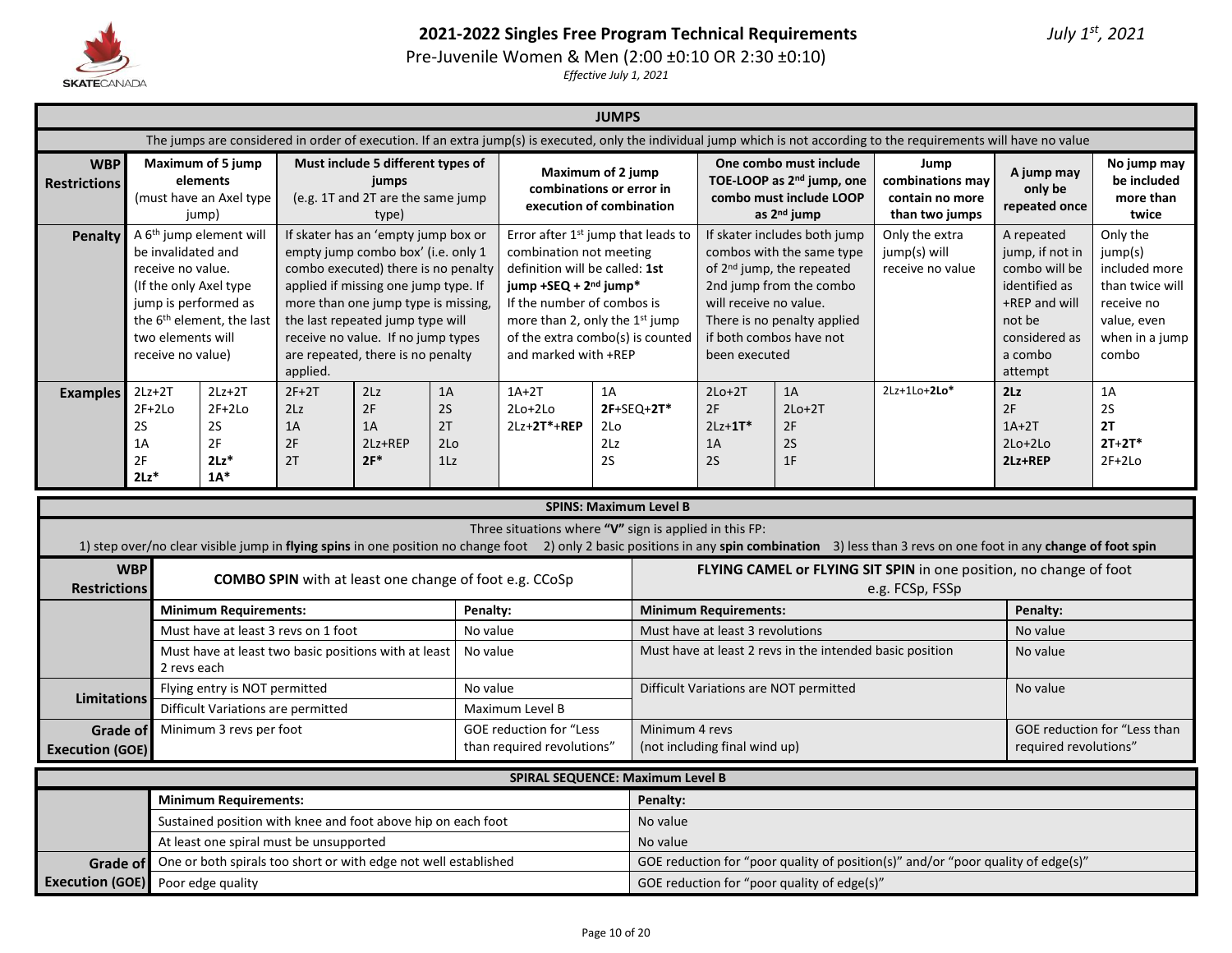

Juvenile Women & Men (2:30 ±0:10)

|                                                          | <b>JUMPS</b><br><b>Bonus:</b> Each fully rotated or landed on the quarter (q) 2A or higher base value jump (+1.0)                                                                                                                                                                                |                                                                   |                                              |                                                                                                                                                                                                                                                                                                                            |                                                                  |                                                                                                                                                                                      |                                                                                   |                                                                                                                                         |                                         |                                                                                                                                                                                                                                                                                                        |                                                                                                                                |                                        |                                                                                                           |  |
|----------------------------------------------------------|--------------------------------------------------------------------------------------------------------------------------------------------------------------------------------------------------------------------------------------------------------------------------------------------------|-------------------------------------------------------------------|----------------------------------------------|----------------------------------------------------------------------------------------------------------------------------------------------------------------------------------------------------------------------------------------------------------------------------------------------------------------------------|------------------------------------------------------------------|--------------------------------------------------------------------------------------------------------------------------------------------------------------------------------------|-----------------------------------------------------------------------------------|-----------------------------------------------------------------------------------------------------------------------------------------|-----------------------------------------|--------------------------------------------------------------------------------------------------------------------------------------------------------------------------------------------------------------------------------------------------------------------------------------------------------|--------------------------------------------------------------------------------------------------------------------------------|----------------------------------------|-----------------------------------------------------------------------------------------------------------|--|
|                                                          |                                                                                                                                                                                                                                                                                                  |                                                                   |                                              |                                                                                                                                                                                                                                                                                                                            |                                                                  |                                                                                                                                                                                      |                                                                                   |                                                                                                                                         |                                         |                                                                                                                                                                                                                                                                                                        |                                                                                                                                |                                        |                                                                                                           |  |
|                                                          |                                                                                                                                                                                                                                                                                                  |                                                                   |                                              |                                                                                                                                                                                                                                                                                                                            |                                                                  |                                                                                                                                                                                      |                                                                                   |                                                                                                                                         |                                         | The jumps are considered in order of execution. If an extra jump(s) is executed, only the individual jump which is not according to the requirements will have no value                                                                                                                                |                                                                                                                                |                                        |                                                                                                           |  |
| <b>WBP</b><br><b>Restrictions</b>                        |                                                                                                                                                                                                                                                                                                  | Maximum of 5 jump<br>elements<br>(must have an Axel<br>type jump) |                                              | Must include 6 different types of<br>jumps (e.g. 1Lo and 2Lo are the<br>same jump type)                                                                                                                                                                                                                                    |                                                                  |                                                                                                                                                                                      | Maximum of 2 jump<br>combinations or error in<br>execution of combination         | One combo must include<br>TOE-LOOP as 2 <sup>nd</sup> jump,<br>one combo must include<br>LOOP as 2 <sup>nd</sup> jump                   |                                         | Jump<br>combinations may<br>contain no more<br>than two jumps                                                                                                                                                                                                                                          |                                                                                                                                | A jump may<br>only be<br>repeated once | No jump may be<br>included more<br>than twice                                                             |  |
| <b>Penalty</b>                                           | be invalidated and<br>receive no value.<br>(If the only Axel type<br>jump is performed as<br>the 6 <sup>th</sup> element, the<br>receive no value)                                                                                                                                               | A 6 <sup>th</sup> jump element will<br>last two elements will     |                                              | If skater has an 'empty jump box<br>or empty jump combo box' (i.e.<br>only 1 combo executed) there is no<br>penalty applied if missing one<br>jump type. If more than one jump<br>type is missing, the last repeated<br>jump type will receive no value. If<br>no jump types are repeated, there<br>is no penalty applied. |                                                                  | combination not meeting<br>definition will be called: 1st<br>jump +SEQ + 2 <sup>nd</sup> jump*<br>than 2, only the 1st jump of the<br>extra combo is counted and<br>marked with +REP | Error after 1 <sup>st</sup> jump that leads to<br>If the number of combos is more | If skater includes both<br>jump combos with the<br>same type of 2 <sup>nd</sup> jump,<br>the repeated 2nd jump<br>will receive no value |                                         | Only the extra<br>jump(s) will receive<br>no value                                                                                                                                                                                                                                                     | A repeated<br>jump, if not in<br>combo-will be<br>identified as<br>+REP and will<br>not be<br>considered as a<br>combo attempt |                                        | Only the jump(s)<br>included more<br>than twice will<br>receive no value.<br>even when in a<br>jump combo |  |
| <b>Examples</b>                                          | $2Lz+2T$<br>$2F+2Lo$<br>2S<br>1A<br>2F<br>$2Lz$ *                                                                                                                                                                                                                                                | $2Lz+2T$<br>$2F+2Lo$<br>2S<br>2F<br>$2Lz$ *<br>$1A^*$             | $2F+2T$<br>2Lz<br>1A<br>1 <sub>S</sub><br>2T | 2A<br>1A<br>2Lz<br>2F<br>$2Lz*+2T$                                                                                                                                                                                                                                                                                         | 1A<br>2S<br>2T<br>2 <sub>0</sub><br>1 <sub>L</sub>               | $1A+2T$<br>$2Lo+2Lo$<br>$2Lz+2T*+REP$                                                                                                                                                | 1A<br>$2F+SEO+2T*$<br>2Lo<br>2Lz<br>2S                                            | $2Lo+2T$<br>2F<br>$2Lz+1T*$<br>1A<br>2S                                                                                                 | 1A<br>$2Lo+1T$<br>2S<br>2Lz<br>$2F+2T*$ | $2Lz+1Lo+2Lo*$                                                                                                                                                                                                                                                                                         | 2Lz<br>2F<br>$1A+2T$<br>$2S+2Lo$<br>2Lz+REP                                                                                    |                                        | 1A<br>2S<br>2T<br>$2T+2T*2F+2Lo$                                                                          |  |
|                                                          |                                                                                                                                                                                                                                                                                                  |                                                                   |                                              |                                                                                                                                                                                                                                                                                                                            |                                                                  |                                                                                                                                                                                      | <b>SPINS: Maximum Level B</b>                                                     |                                                                                                                                         |                                         |                                                                                                                                                                                                                                                                                                        |                                                                                                                                |                                        |                                                                                                           |  |
|                                                          |                                                                                                                                                                                                                                                                                                  |                                                                   |                                              |                                                                                                                                                                                                                                                                                                                            |                                                                  |                                                                                                                                                                                      | Three situations where "V" sign is applied in this FP:                            |                                                                                                                                         |                                         |                                                                                                                                                                                                                                                                                                        |                                                                                                                                |                                        |                                                                                                           |  |
| <b>WBP</b><br><b>Restrictions</b>                        |                                                                                                                                                                                                                                                                                                  |                                                                   |                                              |                                                                                                                                                                                                                                                                                                                            |                                                                  | <b>COMBO SPIN</b> with at least one change of foot e.g. CCoSp                                                                                                                        |                                                                                   |                                                                                                                                         |                                         | 1) step over/no clear visible jump in flying spins in one position no change foot; 2) only 2 basic positions in any spin combination; 3) less than 3 revs on one foot in any change of foot spin.;<br><b>FLYING CAMEL or FLYING SIT SPIN</b><br>in one position, no change of foot<br>e.g. FCSp, FSSp, |                                                                                                                                |                                        |                                                                                                           |  |
|                                                          |                                                                                                                                                                                                                                                                                                  | <b>Minimum Requirements:</b>                                      |                                              |                                                                                                                                                                                                                                                                                                                            |                                                                  | Penalty:                                                                                                                                                                             |                                                                                   | <b>Minimum Requirements:</b>                                                                                                            |                                         |                                                                                                                                                                                                                                                                                                        |                                                                                                                                | Penalty:                               |                                                                                                           |  |
|                                                          |                                                                                                                                                                                                                                                                                                  | Must have at least 3 revs on 1 foot                               |                                              |                                                                                                                                                                                                                                                                                                                            |                                                                  | No value                                                                                                                                                                             |                                                                                   | Must have at least 3 revolutions                                                                                                        |                                         |                                                                                                                                                                                                                                                                                                        |                                                                                                                                | No value                               |                                                                                                           |  |
|                                                          |                                                                                                                                                                                                                                                                                                  |                                                                   |                                              |                                                                                                                                                                                                                                                                                                                            | Must have at least two basic positions with at least 2 revs each | No value                                                                                                                                                                             |                                                                                   |                                                                                                                                         |                                         | Must have at least 2 revs in the intended basic position                                                                                                                                                                                                                                               |                                                                                                                                | No value                               |                                                                                                           |  |
| <b>Limitations</b>                                       |                                                                                                                                                                                                                                                                                                  | Flying entry is NOT permitted                                     |                                              |                                                                                                                                                                                                                                                                                                                            |                                                                  | No value<br>Maximum Level B                                                                                                                                                          |                                                                                   | Difficult Variations are NOT permitted                                                                                                  |                                         |                                                                                                                                                                                                                                                                                                        |                                                                                                                                | No value                               |                                                                                                           |  |
|                                                          | Difficult Variations are permitted<br>Minimum 3 revs per foot<br><b>GOE reduction for "Less</b><br><b>Grade of</b><br><b>GOE reduction for "Less</b><br>Minimum 4 revs<br>(not including final wind up)<br><b>Execution</b><br>than required revolutions"<br>than required revolutions"<br>(GOE) |                                                                   |                                              |                                                                                                                                                                                                                                                                                                                            |                                                                  |                                                                                                                                                                                      |                                                                                   |                                                                                                                                         |                                         |                                                                                                                                                                                                                                                                                                        |                                                                                                                                |                                        |                                                                                                           |  |
|                                                          |                                                                                                                                                                                                                                                                                                  |                                                                   |                                              |                                                                                                                                                                                                                                                                                                                            |                                                                  |                                                                                                                                                                                      | <b>STEP SEQUENCE: Maximum Level B</b>                                             |                                                                                                                                         |                                         |                                                                                                                                                                                                                                                                                                        |                                                                                                                                |                                        |                                                                                                           |  |
| Minimum Requirements: Must fully utilize the ice surface |                                                                                                                                                                                                                                                                                                  |                                                                   |                                              |                                                                                                                                                                                                                                                                                                                            |                                                                  |                                                                                                                                                                                      | Penalty: No value                                                                 |                                                                                                                                         |                                         |                                                                                                                                                                                                                                                                                                        |                                                                                                                                |                                        |                                                                                                           |  |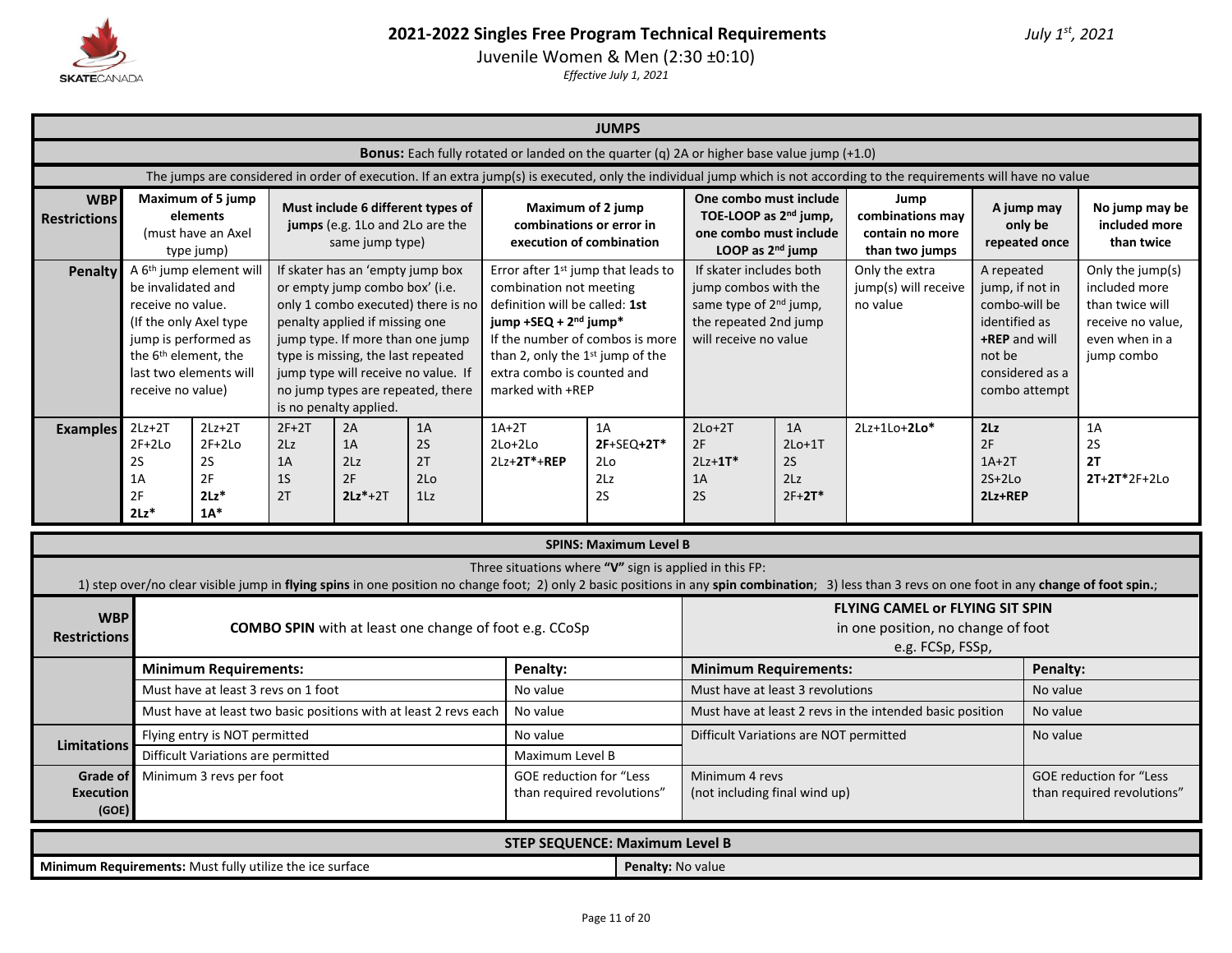

Pre-Novice Women & Men (3:00 ±0:10)

|                                              | <b>JUMPS</b>                                                                                                                      |                                                                             |                                                                                                      |                                                                                                                                                                                             |                  |                                                                                                                                                   |                                                                                                                                                                                                    |                                                                                                                                                                                       |                                                                                                                                             |                                                                                                           |  |  |  |
|----------------------------------------------|-----------------------------------------------------------------------------------------------------------------------------------|-----------------------------------------------------------------------------|------------------------------------------------------------------------------------------------------|---------------------------------------------------------------------------------------------------------------------------------------------------------------------------------------------|------------------|---------------------------------------------------------------------------------------------------------------------------------------------------|----------------------------------------------------------------------------------------------------------------------------------------------------------------------------------------------------|---------------------------------------------------------------------------------------------------------------------------------------------------------------------------------------|---------------------------------------------------------------------------------------------------------------------------------------------|-----------------------------------------------------------------------------------------------------------|--|--|--|
| <b>Bonus</b>                                 | jump $(+1.0)$                                                                                                                     | Each fully rotated or landed on the<br>quarter (q) 2A or higher base value  |                                                                                                      | If 3 or more different fully rotated or<br>landed on the quarter (q) triple jumps<br>are included $(+2.0)$                                                                                  |                  | 3T on first successful attempt (+1.0)                                                                                                             | One 1A or fully rotated or landed on the<br>quarter (q) double jump immediately followed<br>by a fully rotated or landed on the quarter (q)                                                        | One 1A or fully rotated or landed on the<br>quarter (q) double jump immediately followed<br>by a fully rotated or landed on the quarter (q)<br>3Lo on first successful attempt (+1.0) |                                                                                                                                             |                                                                                                           |  |  |  |
| <b>WBP</b><br><b>Restrictions</b>            |                                                                                                                                   | Maximum of 6 jump elements<br>(must have an Axel type jump)                 |                                                                                                      | Maximum of 3 jump combinations or<br>sequences, or error in execution of<br>combination or sequence                                                                                         |                  | Jump combinations may<br>contain no more than<br>two jumps                                                                                        | Of all triples, only 2 may<br>be repeated                                                                                                                                                          |                                                                                                                                                                                       | A jump may only be<br>repeated once                                                                                                         | No jump may be<br>included more<br>than twice                                                             |  |  |  |
| <b>Penalty</b>                               | A 7 <sup>th</sup> jump element will be<br>invalidated and receive no<br>value.<br>the last two elements will<br>receive no value) | (If the only Axel type jump is<br>performed as the 7 <sup>th</sup> element, | extra combo/seq is counted and<br>marked with +REP<br>Error after 1 <sup>st</sup> jump that leads to | If the number of combos or sequences<br>is more than 3, only the 1 <sup>st</sup> jump of the<br>combination not meeting definition will<br>be called: 1st jump +SEQ + 2 <sup>nd</sup> jump* | receive no value | Only the extra jump(s) will                                                                                                                       | A 3rd repeated triple will<br>receive no value. If in a<br>jump combo, only the<br>jump not meeting<br>requirements will receive<br>no value                                                       |                                                                                                                                                                                       | A repeated jump, if not in<br>combo or sequence, will<br>be identified as +REP and<br>will not be considered as a<br>combo/sequence attempt | Only the jump(s)<br>included more<br>than twice will<br>receive no value,<br>even when in a<br>jump combo |  |  |  |
| <b>Examples</b>                              | $2Lz+2T$<br>$2F+2Lo$<br>2S<br>$2F+2Lo$<br>2S+REP<br>1A<br>$2Lz*$                                                                  | $2Lz+2T$<br>$2F+2Lo$<br>2S<br>$2F+2Lo$<br>2S+REP<br>$2Lz*$<br>$1A*$         | $1A+2T$<br>$2Lo+2Lo$<br>$2Lz+2T$<br>2F+2Lo*+REP                                                      | 1A<br>2F+SEQ+2T*<br>2Lo<br>2Lz<br>2S                                                                                                                                                        |                  | $2Lz+1Lo+2Lo*$<br>$3S+3T$<br>2 <sub>Lz</sub><br>$2T+2T$<br>$2F+2T$<br>$2F+2T*$<br>3T<br>3S<br>$2A+2T$<br>$2Lo+2Lo$<br>3Lo<br>$3Lo*+2T$<br>2Lz+REP |                                                                                                                                                                                                    |                                                                                                                                                                                       |                                                                                                                                             |                                                                                                           |  |  |  |
|                                              |                                                                                                                                   |                                                                             |                                                                                                      |                                                                                                                                                                                             |                  | <b>SPINS: Maximum Level 3</b>                                                                                                                     |                                                                                                                                                                                                    |                                                                                                                                                                                       |                                                                                                                                             |                                                                                                           |  |  |  |
|                                              |                                                                                                                                   |                                                                             |                                                                                                      | Three situations where "V" sign is applied in this FP:                                                                                                                                      |                  |                                                                                                                                                   | 1) step over/no clear visible jump in flying spins in one position no change foot; 2) only 2 basic positions in any spin combination; 3) less than 3 revs on one foot in any change of foot spin.; |                                                                                                                                                                                       |                                                                                                                                             |                                                                                                           |  |  |  |
| <b>WBP</b><br><b>Restrictions</b>            |                                                                                                                                   |                                                                             | <b>COMBO SPIN</b> with at least one change of foot<br>(flying entry optional)<br>e.g. (F)CCoSp       |                                                                                                                                                                                             |                  |                                                                                                                                                   | FLYING CAMEL or FLYING SIT SPIN<br>in one position, no change of foot                                                                                                                              | e.g. FCSp, FSSp                                                                                                                                                                       |                                                                                                                                             |                                                                                                           |  |  |  |
|                                              |                                                                                                                                   | <b>Minimum Requirements:</b>                                                |                                                                                                      | Penalty:                                                                                                                                                                                    |                  | <b>Minimum Requirements:</b>                                                                                                                      |                                                                                                                                                                                                    |                                                                                                                                                                                       | Penalty:                                                                                                                                    |                                                                                                           |  |  |  |
|                                              |                                                                                                                                   | Must have at least 3 revs on 1 foot                                         |                                                                                                      | No value                                                                                                                                                                                    |                  | Must have at least 3 revolutions                                                                                                                  |                                                                                                                                                                                                    |                                                                                                                                                                                       | No value                                                                                                                                    |                                                                                                           |  |  |  |
|                                              | least 2 revs each                                                                                                                 | Must have at least two basic positions with at                              |                                                                                                      | No value                                                                                                                                                                                    |                  |                                                                                                                                                   | Must have at least 2 revs in the intended basic position                                                                                                                                           |                                                                                                                                                                                       | No value                                                                                                                                    |                                                                                                           |  |  |  |
| <b>Grade of</b><br><b>Execution</b><br>(GOF) | <b>GOE</b> reduction for<br>Minimum 8 revs in total<br>"Less than required revolutions"                                           |                                                                             |                                                                                                      |                                                                                                                                                                                             |                  |                                                                                                                                                   | Minimum 5 revs<br><b>GOE</b> reduction for<br>(not including final wind up)<br>"Less than required revolutions"                                                                                    |                                                                                                                                                                                       |                                                                                                                                             |                                                                                                           |  |  |  |
|                                              |                                                                                                                                   |                                                                             |                                                                                                      |                                                                                                                                                                                             |                  | <b>STEP SEQUENCE: Maximum Level 3</b>                                                                                                             |                                                                                                                                                                                                    |                                                                                                                                                                                       |                                                                                                                                             |                                                                                                           |  |  |  |
|                                              |                                                                                                                                   | Minimum Requirements: Must fully utilize the ice surface                    |                                                                                                      |                                                                                                                                                                                             |                  | Penalty: No value                                                                                                                                 |                                                                                                                                                                                                    |                                                                                                                                                                                       |                                                                                                                                             |                                                                                                           |  |  |  |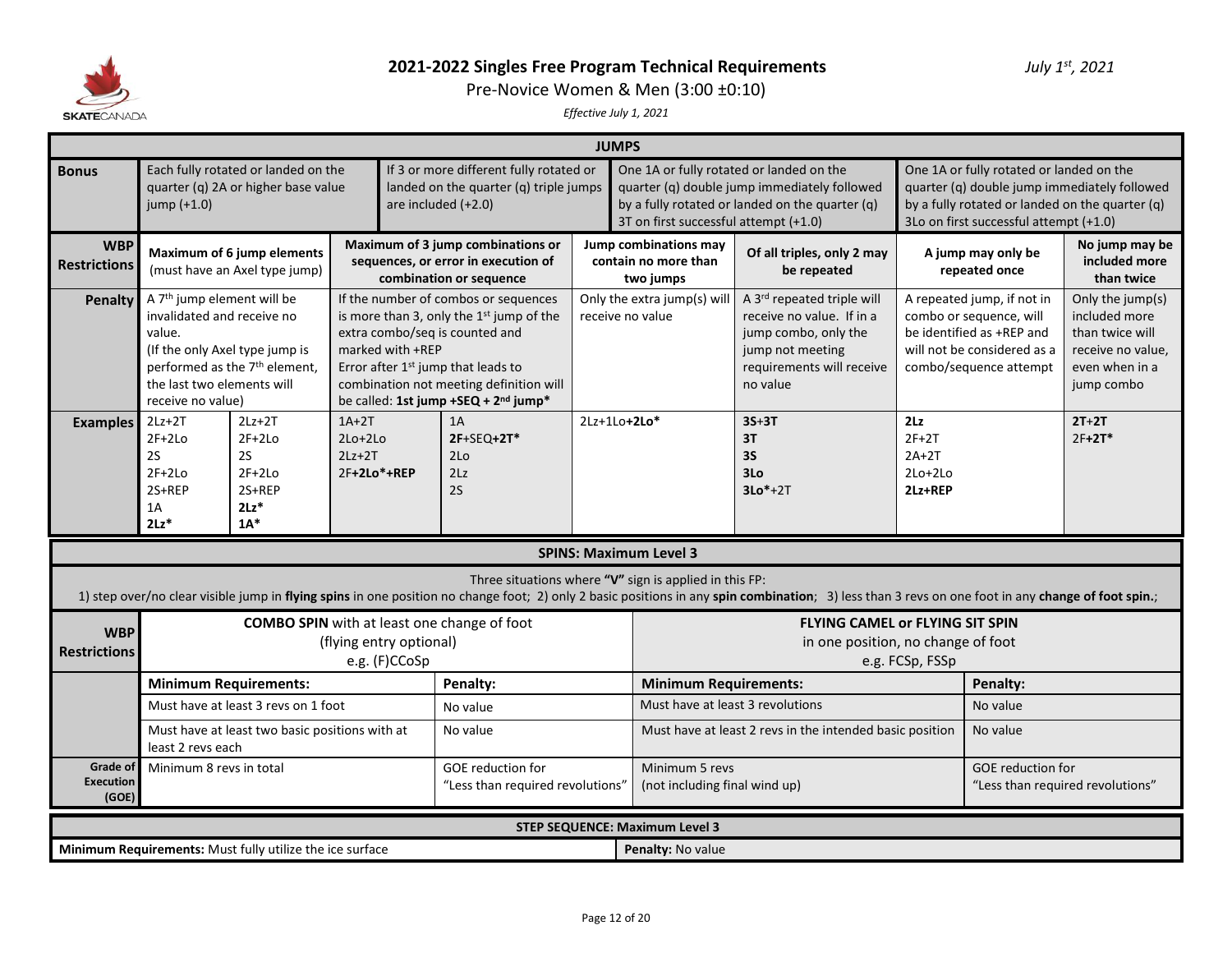

# Novice Women (3:30 ±0:10)

|                                                                                                                                             |                                                                                                                                                                                                                                                                                                                                                                                                                                                                                                                                                               |                                                   |                                          |                         |                                                                          |                                                  | <b>JUMPS</b>                                                                                                                                                                                                   |                                                                                                 |                      |                                                |                                                                                                                                              |                                                                                                                                                                                                                                                    |                                                                                                           |
|---------------------------------------------------------------------------------------------------------------------------------------------|---------------------------------------------------------------------------------------------------------------------------------------------------------------------------------------------------------------------------------------------------------------------------------------------------------------------------------------------------------------------------------------------------------------------------------------------------------------------------------------------------------------------------------------------------------------|---------------------------------------------------|------------------------------------------|-------------------------|--------------------------------------------------------------------------|--------------------------------------------------|----------------------------------------------------------------------------------------------------------------------------------------------------------------------------------------------------------------|-------------------------------------------------------------------------------------------------|----------------------|------------------------------------------------|----------------------------------------------------------------------------------------------------------------------------------------------|----------------------------------------------------------------------------------------------------------------------------------------------------------------------------------------------------------------------------------------------------|-----------------------------------------------------------------------------------------------------------|
| <b>Bonus</b>                                                                                                                                | Each fully rotated or<br>landed on the quarter (q)<br>different Triple or higher<br>base value jump (+1.0)                                                                                                                                                                                                                                                                                                                                                                                                                                                    |                                                   | jumps are included (+2.0)                |                         | 4 or more fully rotated or landed<br>on the quarter (q) different triple |                                                  | Any fully rotated or landed on the quarter (q) triple<br>jump immediately followed by a fully rotated or<br>landed on the quarter (q) 3T or 3Lo (+2.0 each)<br>(each awarded once on first successful attempt) |                                                                                                 |                      |                                                |                                                                                                                                              | Any fully rotated or landed on the quarter (q) double jump,<br>under-rotated or downgraded triple jump immediately followed<br>by a fully rotated or landed on the quarter (q) 3T or 3Lo (+1.0<br>each) (awarded once on first successful attempt) |                                                                                                           |
| <b>WBP</b><br><b>Restrictions</b>                                                                                                           | Maximum of 7 jump elements<br>(must have an Axel type jump)                                                                                                                                                                                                                                                                                                                                                                                                                                                                                                   |                                                   |                                          |                         | sequences, or error in execution of<br>combination or sequence           |                                                  | Maximum of 3 jump combinations or                                                                                                                                                                              | Only 1 of the 3 jump<br>combinations may<br>contain three jumps                                 |                      |                                                | Of all triples, only 2<br>may be repeated                                                                                                    | A jump may only be<br>repeated once                                                                                                                                                                                                                | No jump may be<br>included more<br>than twice                                                             |
| <b>Penalty</b>                                                                                                                              | An 8 <sup>th</sup> jump element will be<br>If the number of combos or sequences is<br>invalidated and receive no value.<br>more than 3, only the 1st jump of the extra<br>(If the only Axel type jump is performed<br>combo/seq is counted and marked with +REP<br>as the 8 <sup>th</sup> element, the last two elements<br>Error after 1 <sup>st</sup> jump that leads to combination<br>will receive no value)<br>not meeting definition will be called: 1st jump<br>+SEQ + $2nd$ jump*<br>$2A+2T$<br>3Lo+2Lo<br>3Lo+2Lo<br>$3T+2T$<br>$3Lo+2Lo$<br>$3T+2T$ |                                                   |                                          |                         |                                                                          |                                                  |                                                                                                                                                                                                                | Only the extra jump(s)<br>will receive no value<br>(Euler will be called<br>clean or $<<$ only) |                      |                                                | A 3rd repeated triple<br>will receive no value.<br>If in a jump combo,<br>only the jump not<br>meeting requirements<br>will receive no value | A repeated jump, if not in<br>combo or sequence, will<br>be identified as +REP and<br>will not be considered as a<br>combo/sequence attempt                                                                                                        | Only the jump(s)<br>included more<br>than twice will<br>receive no value,<br>even when in a<br>jump combo |
| <b>Examples</b>                                                                                                                             | 3F<br>3S<br>2Lz+2Lo+SEQ+2A*<br>2Lz<br>3F+REP<br>$3S*$                                                                                                                                                                                                                                                                                                                                                                                                                                                                                                         | 3F<br>3S<br>$2Lz+2Lo$<br>3F+REP<br>$3T*$<br>$2A*$ |                                          | $2Lz+2T$<br>3S+2Lo*+REP |                                                                          | 1A<br>2F+SEQ+2T*<br>2 <sub>LO</sub><br>2Lz<br>2S |                                                                                                                                                                                                                | $2A+2T+2T+1T*$<br>2Lz+2Lo+2T<br>2A+1Eu+2S*                                                      |                      | $3S+3T$<br>3T<br><b>3S</b><br>3Lo<br>$3Lo*+2T$ |                                                                                                                                              | 2Lz<br>$2F+2T$<br>$2A+2T$<br>$2Lo+2Lo$<br>2Lz+REP                                                                                                                                                                                                  | $2T+2T$<br>$2F+2T*$                                                                                       |
|                                                                                                                                             |                                                                                                                                                                                                                                                                                                                                                                                                                                                                                                                                                               |                                                   |                                          |                         |                                                                          |                                                  | <b>SPINS</b>                                                                                                                                                                                                   |                                                                                                 |                      |                                                |                                                                                                                                              |                                                                                                                                                                                                                                                    |                                                                                                           |
|                                                                                                                                             | 3) less than 3 revs on one foot in any change of foot spin;                                                                                                                                                                                                                                                                                                                                                                                                                                                                                                   |                                                   |                                          |                         |                                                                          |                                                  | Four situations where "V" sign is applied in this FP:<br>1) step over/no clear visible jump in flying spins in one position no change foot;                                                                    |                                                                                                 |                      |                                                |                                                                                                                                              | 2) only 2 basic positions in any spin combination;<br>4) no basic position for at least 2 revs on one foot in a one position spin with a change of foot.                                                                                           |                                                                                                           |
| <b>WBP</b><br><b>Restrictions</b>                                                                                                           |                                                                                                                                                                                                                                                                                                                                                                                                                                                                                                                                                               |                                                   | (flying entry optional)<br>e.g. (F)CCoSp |                         | <b>COMBO SPIN</b> with at least one change of foot                       |                                                  |                                                                                                                                                                                                                | <b>FLYING CAMEL OR FLYING SIT SPIN</b><br>in one position, no change of foot<br>e.g. FCSp, FSSp |                      |                                                |                                                                                                                                              | <b>SPIN of ANY NATURE</b><br>(flying entry optional)                                                                                                                                                                                               |                                                                                                           |
|                                                                                                                                             | <b>Minimum Requirements:</b>                                                                                                                                                                                                                                                                                                                                                                                                                                                                                                                                  |                                                   |                                          |                         | Penalty:                                                                 |                                                  | <b>Minimum Requirements:</b>                                                                                                                                                                                   |                                                                                                 | Penalty:             |                                                |                                                                                                                                              | <b>Minimum Requirements:</b>                                                                                                                                                                                                                       | Penalty:                                                                                                  |
|                                                                                                                                             | Must have at least 3 revs on 1 foot<br>No value<br>Must have at least two basic positions<br>No value<br>with at least 2 revs each                                                                                                                                                                                                                                                                                                                                                                                                                            |                                                   |                                          |                         |                                                                          |                                                  | Must have at least 3 revolutions<br>Must have at least 2 revs in the<br>intended basic position                                                                                                                |                                                                                                 | No value<br>No value |                                                |                                                                                                                                              | All spin codes must be different                                                                                                                                                                                                                   | No value                                                                                                  |
| <b>GOE</b> reduction for<br>Minimum 10 revs in total<br><b>Grade of</b><br>"Less than required<br><b>Execution</b><br>revolutions"<br>(GOE) |                                                                                                                                                                                                                                                                                                                                                                                                                                                                                                                                                               |                                                   |                                          |                         |                                                                          |                                                  | Minimum 6 revs<br><b>GOE</b> reduction for<br>Minimum 6 revs<br>(not including final wind up)<br>"Less than required<br>revolutions"                                                                           |                                                                                                 |                      |                                                | <b>GOE</b> reduction for<br>"Less than required<br>revolutions"                                                                              |                                                                                                                                                                                                                                                    |                                                                                                           |
|                                                                                                                                             |                                                                                                                                                                                                                                                                                                                                                                                                                                                                                                                                                               |                                                   |                                          |                         |                                                                          |                                                  | <b>STEP SEQUENCE</b>                                                                                                                                                                                           |                                                                                                 |                      |                                                |                                                                                                                                              |                                                                                                                                                                                                                                                    |                                                                                                           |
|                                                                                                                                             | Minimum Requirements: Must fully utilize the ice surface                                                                                                                                                                                                                                                                                                                                                                                                                                                                                                      |                                                   |                                          |                         |                                                                          |                                                  |                                                                                                                                                                                                                | Penalty: No value                                                                               |                      |                                                |                                                                                                                                              |                                                                                                                                                                                                                                                    |                                                                                                           |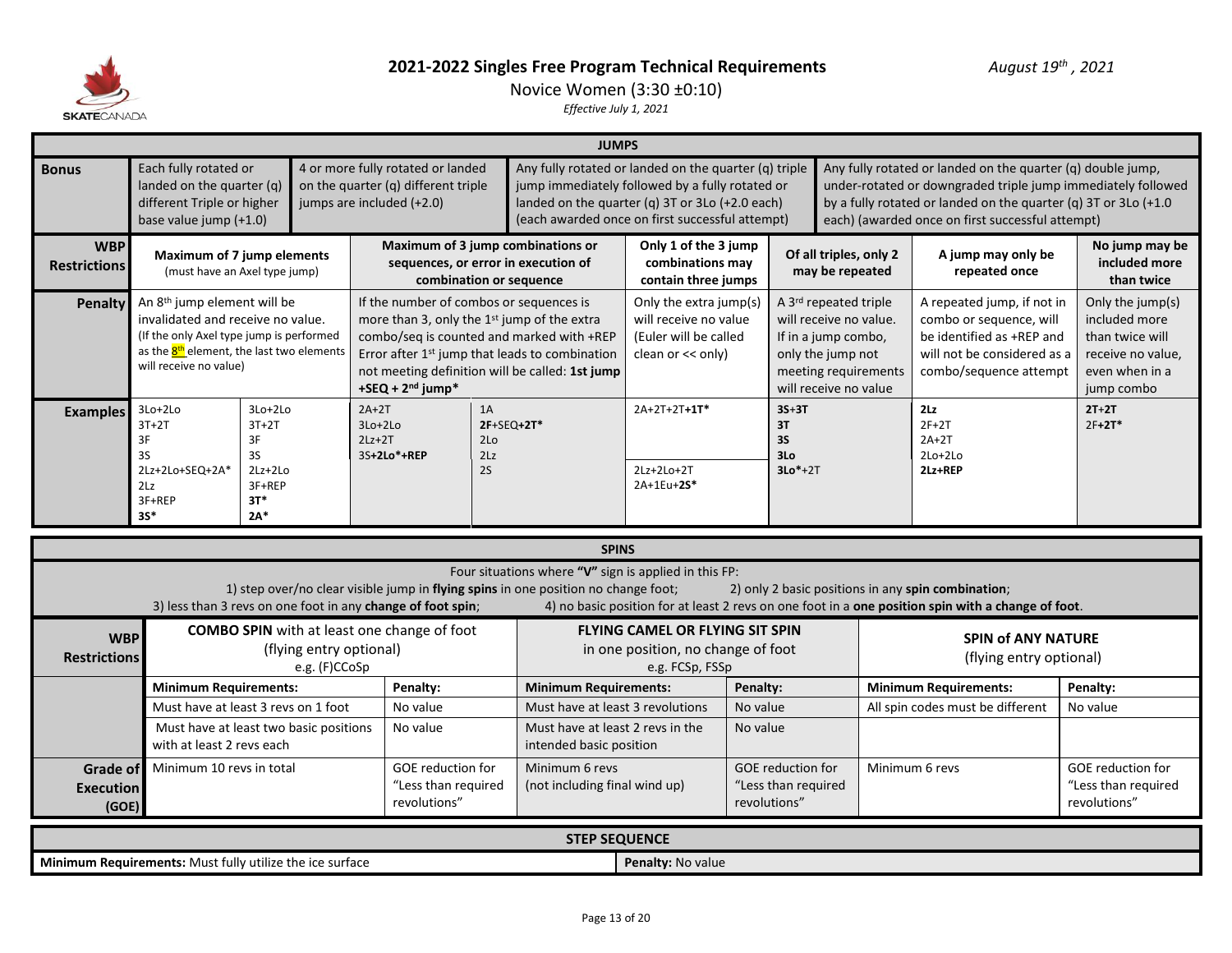

# **2021-2022 Singles Free Program Technical Requirements** *July 1st, 2021* Novice Men (3:30 ±0:10)

|                                   |                                                                                                                                                                                                             |                                                                           |                                                 |                                                                                                                                                                                                                                                                                                     |                                                                                                                                                                                                                   | <b>JUMPS</b>                                  |                                                                                                  |                                         |                                                                                                                                              |                                                   |                                                                                                                                                                                                                                                          |                                                                                                           |
|-----------------------------------|-------------------------------------------------------------------------------------------------------------------------------------------------------------------------------------------------------------|---------------------------------------------------------------------------|-------------------------------------------------|-----------------------------------------------------------------------------------------------------------------------------------------------------------------------------------------------------------------------------------------------------------------------------------------------------|-------------------------------------------------------------------------------------------------------------------------------------------------------------------------------------------------------------------|-----------------------------------------------|--------------------------------------------------------------------------------------------------|-----------------------------------------|----------------------------------------------------------------------------------------------------------------------------------------------|---------------------------------------------------|----------------------------------------------------------------------------------------------------------------------------------------------------------------------------------------------------------------------------------------------------------|-----------------------------------------------------------------------------------------------------------|
| <b>Bonus</b>                      | Each fully rotated or landed<br>on the quarter (q) and<br>different type of 3Lo or higher<br>base value jump (+1.0)                                                                                         |                                                                           | included $(+2.0)$                               | 4 or more fully rotated or<br>landed on the quarter (q)<br>different triple jumps are                                                                                                                                                                                                               | Any fully rotated or landed on the quarter (q)<br>triple jump immediately followed by a fully<br>rotated or landed on the quarter (q) 3T or 3Lo<br>(+2.0 each) (each awarded once on first<br>successful attempt) |                                               |                                                                                                  |                                         |                                                                                                                                              |                                                   | Any fully rotated or landed on the quarter (q) double jump, under-<br>rotated or downgraded triple jump immediately followed by a fully<br>rotated or landed on the quarter (q) 3T or 3Lo (+1.0 each) (each<br>awarded once on first successful attempt) |                                                                                                           |
| <b>WBP</b><br><b>Restrictions</b> |                                                                                                                                                                                                             | <b>Maximum of 7 jump elements</b><br>(must have an Axel type jump)        |                                                 |                                                                                                                                                                                                                                                                                                     | Maximum of 3 jump combinations or<br>sequences, or error in execution of<br>combination or sequence                                                                                                               |                                               | Only 1 of the 3 jump<br>combinations may<br>contain three jumps                                  |                                         | Of all triples, only 2<br>may be repeated                                                                                                    |                                                   | A jump may only be<br>repeated once                                                                                                                                                                                                                      | No jump may be<br>included more<br>than twice                                                             |
| <b>Penalty</b>                    | An 8 <sup>th</sup> jump element will be<br>invalidated and receive no value.<br>(If the only Axel type jump is<br>performed as the 8 <sup>th</sup> element, the last<br>two elements will receive no value) |                                                                           |                                                 | If the number of combos or sequences is<br>more than 3, only the 1st jump of the extra<br>combo/seq is counted and marked with +REP<br>Error after 1 <sup>st</sup> jump that leads to combination<br>not meeting definition will be called: 1st jump<br>$+$ SEQ + 2 <sup>nd</sup> jump <sup>*</sup> |                                                                                                                                                                                                                   |                                               | Only the extra<br>jump(s) will receive<br>no value<br>(Euler will be called<br>clean or << only) |                                         | A 3rd repeated triple<br>will receive no value.<br>If in a jump combo,<br>only the jump not<br>meeting requirements<br>will receive no value |                                                   | A repeated jump, if not in<br>combo or sequence, will<br>be identified as +REP and<br>will not be considered as a<br>combo/sequence attempt                                                                                                              | Only the jump(s)<br>included more<br>than twice will<br>receive no value,<br>even when in a<br>jump combo |
| <b>Examples</b>                   | 3Lo+2Lo<br>$3T+2T$<br>3F<br>3S<br>2Lz+2Lo+SEQ+2A*<br>2Lz<br>3F+REP<br>$35*$                                                                                                                                 | $3Lo+2Lo$<br>$3T+2T$<br>3F<br>3S<br>$2Lz+2Lo$<br>3F+REP<br>$3T*$<br>$2A*$ | $2A+2T$<br>$3Lo+2Lo$<br>$2Lz+2T$<br>3S+2Lo*+REP | 1A<br>2F+SEQ+2T*<br>2Lo<br>2Lz<br>2S                                                                                                                                                                                                                                                                |                                                                                                                                                                                                                   | 2Lz+2Lo+2T+1Lo*<br>$2Lz+2Lo+2T$<br>2A+1Eu+2S* |                                                                                                  | $3S+3T$<br>3T<br>3S<br>3Lo<br>$3Lo*+2T$ |                                                                                                                                              | 2Lz<br>$2F+2T$<br>$2A+2T$<br>$2Lo+2Lo$<br>2Lz+REP | $2T+2T$<br>$2F+2T*$                                                                                                                                                                                                                                      |                                                                                                           |
|                                   |                                                                                                                                                                                                             |                                                                           |                                                 |                                                                                                                                                                                                                                                                                                     |                                                                                                                                                                                                                   | <b>SPINS</b>                                  |                                                                                                  |                                         |                                                                                                                                              |                                                   |                                                                                                                                                                                                                                                          |                                                                                                           |
|                                   |                                                                                                                                                                                                             |                                                                           |                                                 | 3) less than 3 revs on one foot in any change of foot spin;                                                                                                                                                                                                                                         | Four situations where "V" sign is applied in this FP:<br>1) step over/no clear visible jump in flying spins in one position no change foot;                                                                       |                                               |                                                                                                  |                                         |                                                                                                                                              |                                                   | 2) only 2 basic positions in any spin combination;<br>4) no basic position for at least 2 revs on one foot in a one position spin with a change of foot.                                                                                                 |                                                                                                           |
| <b>WBP</b><br><b>Restrictions</b> |                                                                                                                                                                                                             | (flying entry optional)<br>e.g. (F)CCoSp                                  |                                                 | <b>COMBO SPIN</b> with at least one change of foot                                                                                                                                                                                                                                                  |                                                                                                                                                                                                                   |                                               | FLYING CAMEL OR FLYING SIT SPIN<br>in one position, no change of foot<br>e.g. FCSp, FSSp         |                                         |                                                                                                                                              |                                                   | <b>SPIN of ANY NATURE</b><br>(flying entry optional)                                                                                                                                                                                                     |                                                                                                           |
|                                   | <b>Minimum Requirements:</b>                                                                                                                                                                                |                                                                           |                                                 | Penalty:                                                                                                                                                                                                                                                                                            | <b>Minimum Requirements:</b>                                                                                                                                                                                      |                                               |                                                                                                  | Penalty:                                |                                                                                                                                              |                                                   | <b>Minimum Requirements:</b>                                                                                                                                                                                                                             | Penalty:                                                                                                  |
|                                   | Must have at least 3 revs on 1 foot                                                                                                                                                                         |                                                                           |                                                 | No value<br>No value                                                                                                                                                                                                                                                                                | Must have at least 3 revolutions                                                                                                                                                                                  |                                               |                                                                                                  | No value                                |                                                                                                                                              |                                                   | All spin codes must be different                                                                                                                                                                                                                         | No value                                                                                                  |
|                                   | Must have at least two basic positions<br>with at least 2 revs each                                                                                                                                         | Must have at least 2 revs in the<br>intended basic position               |                                                 |                                                                                                                                                                                                                                                                                                     | No value                                                                                                                                                                                                          |                                               |                                                                                                  |                                         | V sign added                                                                                                                                 |                                                   |                                                                                                                                                                                                                                                          |                                                                                                           |
|                                   | GOE reduction for<br>Minimum 10 revs in total<br>Grade of<br>"Less than required<br><b>Execution</b><br>revolutions"<br>(GOE)                                                                               |                                                                           |                                                 |                                                                                                                                                                                                                                                                                                     |                                                                                                                                                                                                                   |                                               | (not including final wind up)                                                                    |                                         | GOE reduction for<br>"Less than required<br>revolutions"                                                                                     | Minimum 6 revs                                    |                                                                                                                                                                                                                                                          | GOE reduction for<br>"Less than required<br>revolutions"                                                  |
|                                   |                                                                                                                                                                                                             |                                                                           |                                                 |                                                                                                                                                                                                                                                                                                     | <b>STEP SEQUENCE</b>                                                                                                                                                                                              |                                               |                                                                                                  |                                         |                                                                                                                                              |                                                   |                                                                                                                                                                                                                                                          |                                                                                                           |
|                                   | Minimum Requirements: Must fully utilize the ice surface                                                                                                                                                    |                                                                           |                                                 |                                                                                                                                                                                                                                                                                                     |                                                                                                                                                                                                                   |                                               | Penalty: No value                                                                                |                                         |                                                                                                                                              |                                                   |                                                                                                                                                                                                                                                          |                                                                                                           |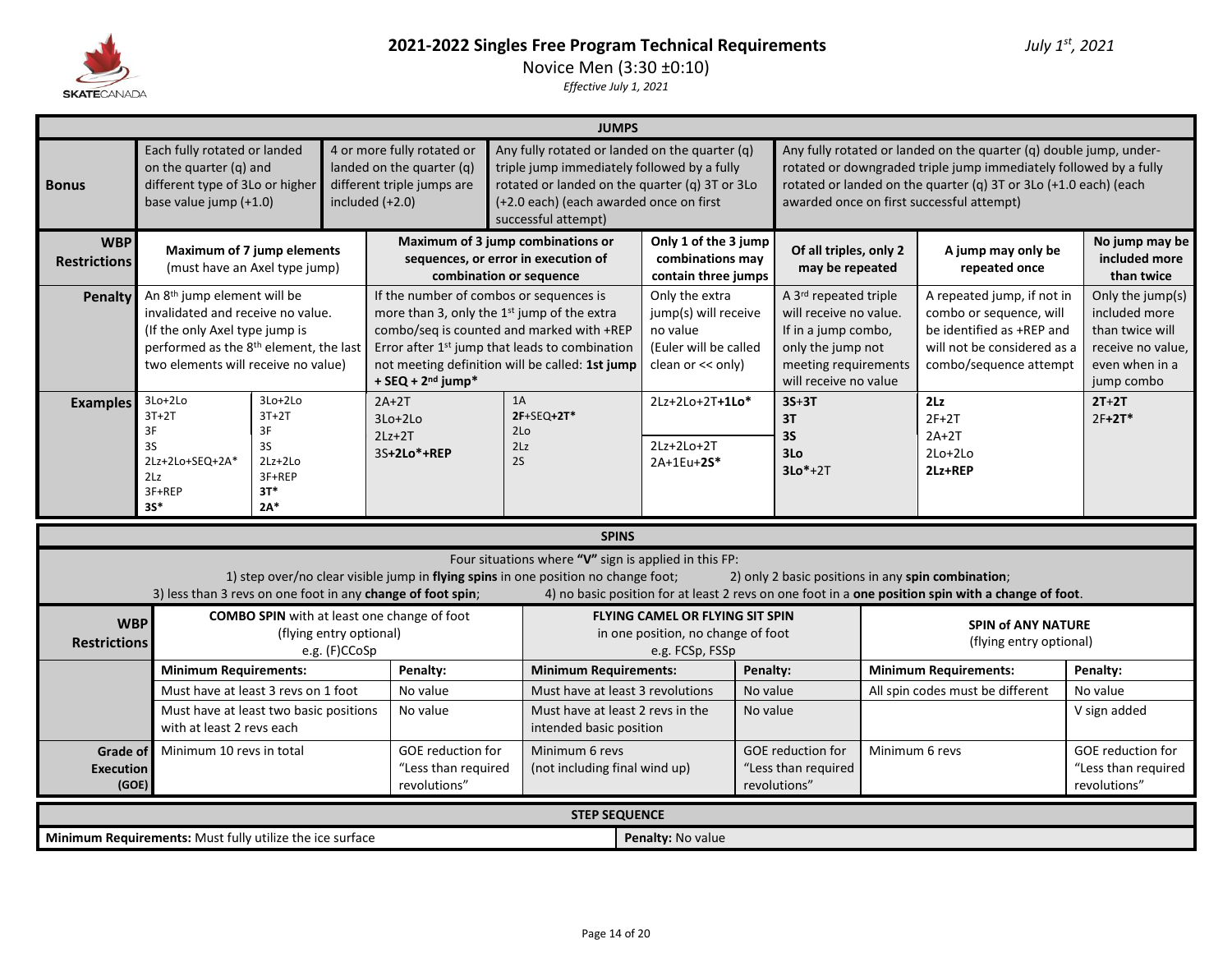

Junior Women (3:30 ±0:10)

|                                  | <b>JUMPS</b><br>A fully rotated or landed on the quarter (q) triple jump immediately followed by a<br>Halfway (1:45): Only the last three jump elements executed in $2nd$ half will be                                     |                                                         |                                                                                                                                                                                                                                                                            |                                             |                                                                                                                                              |                                                   |                                                                 |                                                                                                                                                   |                                         |                                                                                                                                                          |                                                                                                        |  |  |
|----------------------------------|----------------------------------------------------------------------------------------------------------------------------------------------------------------------------------------------------------------------------|---------------------------------------------------------|----------------------------------------------------------------------------------------------------------------------------------------------------------------------------------------------------------------------------------------------------------------------------|---------------------------------------------|----------------------------------------------------------------------------------------------------------------------------------------------|---------------------------------------------------|-----------------------------------------------------------------|---------------------------------------------------------------------------------------------------------------------------------------------------|-----------------------------------------|----------------------------------------------------------------------------------------------------------------------------------------------------------|--------------------------------------------------------------------------------------------------------|--|--|
| <b>Bonus</b>                     | successful attempt) (+1.0 each)                                                                                                                                                                                            |                                                         | fully rotated or landed on the quarter (q) 3T or 3Lo (awarded once on first                                                                                                                                                                                                |                                             |                                                                                                                                              |                                                   |                                                                 | multiplied by a 1.1 factor                                                                                                                        |                                         |                                                                                                                                                          |                                                                                                        |  |  |
| <b>WBP</b><br><b>Restriction</b> | <b>Maximum of 7 jump elements</b><br>(must have an Axel type jump)                                                                                                                                                         |                                                         | Maximum of 3 jump combinations or<br>sequences, or error in execution of<br>combination or sequence                                                                                                                                                                        |                                             |                                                                                                                                              |                                                   | Only 1 of the 3 jump<br>combinations may<br>contain three jumps | Of all triples and quads, only 2<br>Of the 2 repeated jumps, only 1                                                                               | may be executed twice.<br>can be a quad | A triple or quad jump may<br>only be repeated once                                                                                                       | No double, triple or<br>quad may be included<br>more than twice                                        |  |  |
| Penalty                          | An 8 <sup>th</sup> jump element will be<br>invalidated and receive no value.<br>(If the only Axel type jump is<br>performed as the 8 <sup>th</sup> element, the<br>last two elements will receive no<br>value)             |                                                         | If the number of combos or sequences is<br>more than 3, only the 1st jump of the extra<br>combo/seg is counted and marked with +REP<br>Error after 1 <sup>st</sup> jump that leads to combination<br>not meeting definition will be called: 1st jump<br>+SEQ + $2nd$ jump* |                                             |                                                                                                                                              | Only the extra<br>no value<br>clean or $<<$ only) | jump(s) will receive<br>(Euler will be called                   | A 3rd repeated triple or quad<br>will receive no value. If in a<br>jump combo, only the jump<br>not meeting requirements<br>will receive no value |                                         | A repeated triple or quad,<br>if not in combo or<br>sequence, will be<br>identified as +REP and will<br>not be considered as a<br>combo/sequence attempt | Only the jump(s)<br>included more than<br>twice will receive no<br>value, even when in<br>a jump combo |  |  |
| <b>Examples</b>                  | $3S+2T$<br>$3T+2Lo$<br>3S<br>3Lo<br>2Lz+2T+SEQ+2A*<br>2F<br>3T<br>$2Lz$ *                                                                                                                                                  | 1A<br>$2F+SEQ+2T*$<br>2 <sub>LO</sub><br>2Lz<br>2S      |                                                                                                                                                                                                                                                                            | $3S+2T+2T+1T^*$<br>3Lo+2T+2Lo<br>2A+1Eu+3S* |                                                                                                                                              | $3S+3T$<br>3T+1Eu+3S<br>3Lo<br>$3Lo*+2T+C$        | $4S+3T$<br>$4T+3T$<br>4T<br>$4S^*$                              | 3S<br>$3Lo+2Lo$<br>3F+2T+2Lo<br>$3T+2T$<br>3S+REP                                                                                                 | $2T+2T$<br>$3S+2T*$                     |                                                                                                                                                          |                                                                                                        |  |  |
|                                  |                                                                                                                                                                                                                            |                                                         |                                                                                                                                                                                                                                                                            |                                             |                                                                                                                                              |                                                   |                                                                 |                                                                                                                                                   |                                         |                                                                                                                                                          |                                                                                                        |  |  |
|                                  | $2A*$<br><b>SPINS</b><br>Four situations where "V" sign is applied in this FP:<br>1) step over/no clear visible jump in flying spins in one position no change foot;<br>2) only 2 basic positions in any spin combination; |                                                         |                                                                                                                                                                                                                                                                            |                                             |                                                                                                                                              |                                                   |                                                                 |                                                                                                                                                   |                                         |                                                                                                                                                          |                                                                                                        |  |  |
|                                  |                                                                                                                                                                                                                            |                                                         | 3) less than 3 revs on one foot in any change of foot spin;                                                                                                                                                                                                                |                                             |                                                                                                                                              |                                                   |                                                                 |                                                                                                                                                   |                                         | 4) no basic position for at least 2 revs on one foot in a one position spin with a change of foot.                                                       |                                                                                                        |  |  |
| <b>Restrictions</b>              | <b>WBP</b>                                                                                                                                                                                                                 |                                                         | <b>COMBO SPIN</b><br>(change of foot & fly entry optional)<br>e.g. (F)CoSP or (F)CCoSp                                                                                                                                                                                     |                                             |                                                                                                                                              |                                                   | SPIN WITH A FLYING ENTRANCE<br>FCCoSp                           | e.g. FCSp, FSSp, FUSp, FLSp, FCCSp, FCSSp, FCUSp, FCLSp, FCoSp,                                                                                   |                                         | <b>SPIN IN ONE POSITION</b><br>(change of foot and fly entry optional)                                                                                   |                                                                                                        |  |  |
|                                  |                                                                                                                                                                                                                            | <b>Minimum Requirements:</b>                            | Penalty:                                                                                                                                                                                                                                                                   |                                             | <b>Minimum Requirements:</b>                                                                                                                 |                                                   |                                                                 | Penalty:                                                                                                                                          |                                         | <b>Minimum Requirements:</b>                                                                                                                             | Penalty:                                                                                               |  |  |
|                                  |                                                                                                                                                                                                                            | Must have at least 3 revs<br>(on 1 foot if change foot) | No value                                                                                                                                                                                                                                                                   |                                             | Must have at least 3 revolutions (on<br>1 foot if change foot)                                                                               |                                                   |                                                                 | No value                                                                                                                                          |                                         | All spin codes must be<br>different                                                                                                                      | No Value                                                                                               |  |  |
|                                  | Must have at least two<br>basic positions with at<br>least 2 revs each                                                                                                                                                     |                                                         | No value                                                                                                                                                                                                                                                                   |                                             | Must have at least 2 revs in the<br>intended basic position/if combo,<br>must have at least two basic<br>positions with at least 2 revs each |                                                   |                                                                 | No value                                                                                                                                          |                                         |                                                                                                                                                          |                                                                                                        |  |  |
|                                  | <b>Grade of</b><br><b>Execution</b><br>(GOE)                                                                                                                                                                               | Minimum 10 revs in total                                | <b>GOE</b> reduction for<br>"Less than required revolutions"                                                                                                                                                                                                               |                                             | Minimum 6 revs<br>(not including final wind up)                                                                                              |                                                   |                                                                 | <b>GOE</b> reduction for<br>"Less than required<br>revolutions"                                                                                   |                                         | Minimum 6 revs<br>(not including final wind up)                                                                                                          | <b>GOE reduction for</b><br>"Less than required<br>revolutions"                                        |  |  |
|                                  |                                                                                                                                                                                                                            |                                                         |                                                                                                                                                                                                                                                                            |                                             |                                                                                                                                              | <b>STEP SEQUENCE</b>                              |                                                                 |                                                                                                                                                   |                                         |                                                                                                                                                          |                                                                                                        |  |  |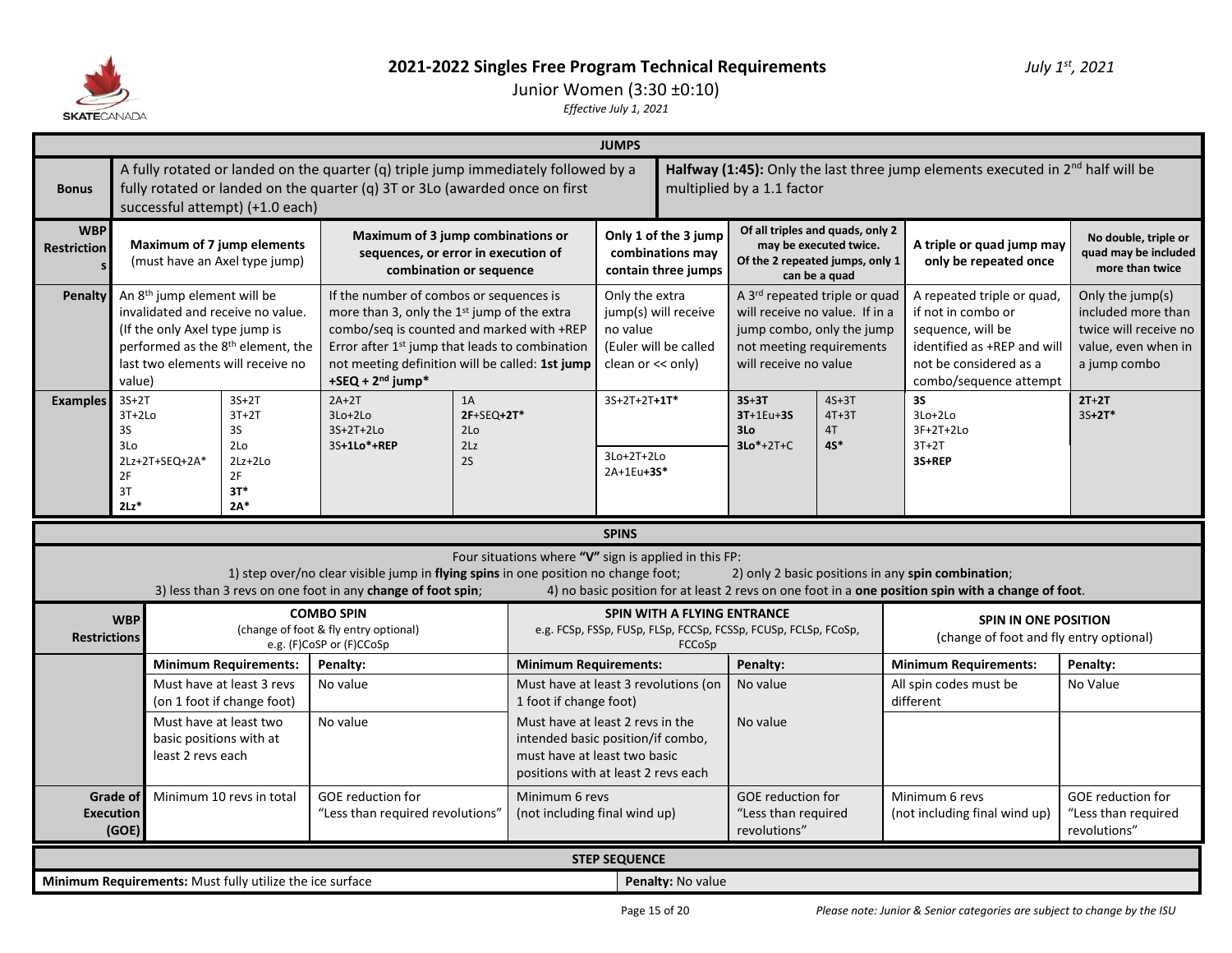

**Execution**

Junior Men (3:30 ±0:10)

*Effective July 1, 2021*

| <b>SKAI E</b> CANADA              |                                                                                                                                                                                                                |                                                                             |                                                                                                                                                                                                                                                                                      |                                                  |                                                                  |                                                                                                  |                                                                                                                                                      |           |                                                                                                                                                          |                                                                                                           |  |  |  |  |
|-----------------------------------|----------------------------------------------------------------------------------------------------------------------------------------------------------------------------------------------------------------|-----------------------------------------------------------------------------|--------------------------------------------------------------------------------------------------------------------------------------------------------------------------------------------------------------------------------------------------------------------------------------|--------------------------------------------------|------------------------------------------------------------------|--------------------------------------------------------------------------------------------------|------------------------------------------------------------------------------------------------------------------------------------------------------|-----------|----------------------------------------------------------------------------------------------------------------------------------------------------------|-----------------------------------------------------------------------------------------------------------|--|--|--|--|
|                                   | <b>JUMPS</b><br>Halfway (1:45): Only the last three jump elements executed in $2^{nd}$ half will be multiplied by a 1.1 factor<br>A fully rotated or landed on the quarter (q) 3A or higher                    |                                                                             |                                                                                                                                                                                                                                                                                      |                                                  |                                                                  |                                                                                                  |                                                                                                                                                      |           |                                                                                                                                                          |                                                                                                           |  |  |  |  |
| <b>Bonus</b>                      | base value                                                                                                                                                                                                     |                                                                             |                                                                                                                                                                                                                                                                                      |                                                  |                                                                  |                                                                                                  |                                                                                                                                                      |           |                                                                                                                                                          |                                                                                                           |  |  |  |  |
| <b>WBP</b><br><b>Restrictions</b> | Maximum of 7 jump elements<br>(must have an Axel type jump)                                                                                                                                                    |                                                                             | Maximum of 3 jump combinations or<br>sequences, or error in execution of                                                                                                                                                                                                             | combination or sequence                          |                                                                  | Only 1 of the 3 jump<br>combinations may<br>contain three jumps                                  | Of all triples and quads,<br>only 2 may be executed<br>twice. Of the 2 jumps,<br>only 1 can be a quad                                                |           | A triple or quad jump may<br>only be repeated once                                                                                                       | No double, triple<br>or quad may be<br>included more<br>than twice                                        |  |  |  |  |
| Penalty                           | An 8 <sup>th</sup> jump element will be<br>invalidated and receive no value.<br>(If the only Axel type jump is<br>performed as the 8 <sup>th</sup> element,<br>the last two elements will<br>receive no value) |                                                                             | If the number of combos or sequences is<br>more than 3, only the 1st jump of the extra<br>combo/seq is counted and marked with +REP<br>Error after 1 <sup>st</sup> jump that leads to combination<br>not meeting definition will be called: 1st jump<br>+SEQ + 2 <sup>nd</sup> jump* |                                                  |                                                                  | Only the extra<br>jump(s) will receive<br>no value<br>(Euler will be called<br>clean or << only) | A 3rd repeated triple or<br>quad will receive no value.<br>If in a jump combo, only<br>the jump not meeting<br>requirements will receive<br>no value |           | A repeated triple or quad,<br>if not in combo or<br>sequence, will be<br>identified as +REP and will<br>not be considered as a<br>combo/sequence attempt | Only the jump(s)<br>included more<br>than twice will<br>receive no value,<br>even when in a<br>jump combo |  |  |  |  |
| <b>Examples</b>                   | $3S+2T$<br>$3T+2Lo$<br>3S<br>3Lo<br>2F+2T+SEQ+2A*<br>2F<br>3T<br>$2Lz$ *                                                                                                                                       | $3S+2T$<br>$3T+2T$<br>3S<br>2Lo<br>$2Lz+2Lo$<br>2F<br>$3T*$<br>$2\Lambda^*$ | $2A+2T$<br>$3Lo+2Lo$<br>$3S+2T+2Lo$<br>3S+1Lo*+REP                                                                                                                                                                                                                                   | 1A<br>2F+SEQ+2T*<br>2 <sub>LO</sub><br>2Lz<br>2S |                                                                  |                                                                                                  | $3S+3T$<br>$3T+1Eu+3S$<br>3Lo<br>$3Lo*+2T$<br>$4S+3T$<br>$4T+3T$<br>4T<br>$4S*$                                                                      |           | 3S<br>3Lo+2Lo<br>3F+2T+2Lo<br>$3T+2T$<br>3S+REP                                                                                                          | $3T+3T$<br>$35 + 3T*$                                                                                     |  |  |  |  |
|                                   |                                                                                                                                                                                                                |                                                                             |                                                                                                                                                                                                                                                                                      |                                                  |                                                                  | <b>SPINS</b>                                                                                     |                                                                                                                                                      |           |                                                                                                                                                          |                                                                                                           |  |  |  |  |
|                                   |                                                                                                                                                                                                                |                                                                             | 1) step over/no clear visible jump in flying spins in one position no change foot;<br>3) less than 3 revs on one foot in any change of foot spin;                                                                                                                                    |                                                  |                                                                  | Four situations where "V" sign is applied in this FP:                                            | 2) only 2 basic positions in any spin combination;                                                                                                   |           | 4) no basic position for at least 2 revs on one foot in a one position spin with a change of foot.                                                       |                                                                                                           |  |  |  |  |
| <b>WBP</b><br><b>Restrictions</b> |                                                                                                                                                                                                                |                                                                             | <b>COMBO SPIN</b><br>(change of foot & fly entry optional)<br>e.g. (F)CoSP or (F)CCoSp                                                                                                                                                                                               |                                                  |                                                                  | SPIN WITH A FLYING ENTRANCE<br>FCLSp, FCoSp, FCCoSp                                              | e.g. FCSp, FSSp, FUSp, FLSp, FCCSp, FCSSp, FCUSp,                                                                                                    |           | <b>SPIN IN ONE POSITION</b><br>(change of foot and fly entry optional)                                                                                   |                                                                                                           |  |  |  |  |
|                                   | <b>Minimum Requirements:</b>                                                                                                                                                                                   |                                                                             | Penalty:                                                                                                                                                                                                                                                                             |                                                  | <b>Minimum Requirements:</b>                                     |                                                                                                  | Penalty:                                                                                                                                             |           | <b>Minimum Requirements:</b>                                                                                                                             | Penalty:                                                                                                  |  |  |  |  |
|                                   | Must have at least 3 revs<br>(on 1 foot if change foot)                                                                                                                                                        |                                                                             | No value                                                                                                                                                                                                                                                                             |                                                  | (on 1 foot if change foot)                                       | Must have at least 3 revolutions                                                                 | No value                                                                                                                                             | different | All spin codes must be                                                                                                                                   | No Value                                                                                                  |  |  |  |  |
|                                   | Must have at least two basic<br>No value<br>positions with at least 2 revs<br>each                                                                                                                             |                                                                             |                                                                                                                                                                                                                                                                                      |                                                  | Must have at least 2 revs in the<br>must have at least two basic | intended basic position/if combo,<br>positions with at least 2 revs each                         | No value                                                                                                                                             |           |                                                                                                                                                          |                                                                                                           |  |  |  |  |
| Grade of                          | Minimum 10 revs in total                                                                                                                                                                                       |                                                                             | GOE reduction for                                                                                                                                                                                                                                                                    |                                                  | Minimum 6 revs                                                   |                                                                                                  | <b>GOE</b> reduction for                                                                                                                             |           | Minimum 6 revs                                                                                                                                           | <b>GOE</b> reduction for                                                                                  |  |  |  |  |

| (GOE)                                                    |                      | revolutions"             |  | revolutions' |
|----------------------------------------------------------|----------------------|--------------------------|--|--------------|
|                                                          | <b>STEP SEQUENCE</b> |                          |  |              |
| Minimum Requirements: Must fully utilize the ice surface |                      | <b>Penalty: No value</b> |  |              |

(not including final wind up)

"Less than required revolutions"

"Less than required

"Less than required

(not including final wind up)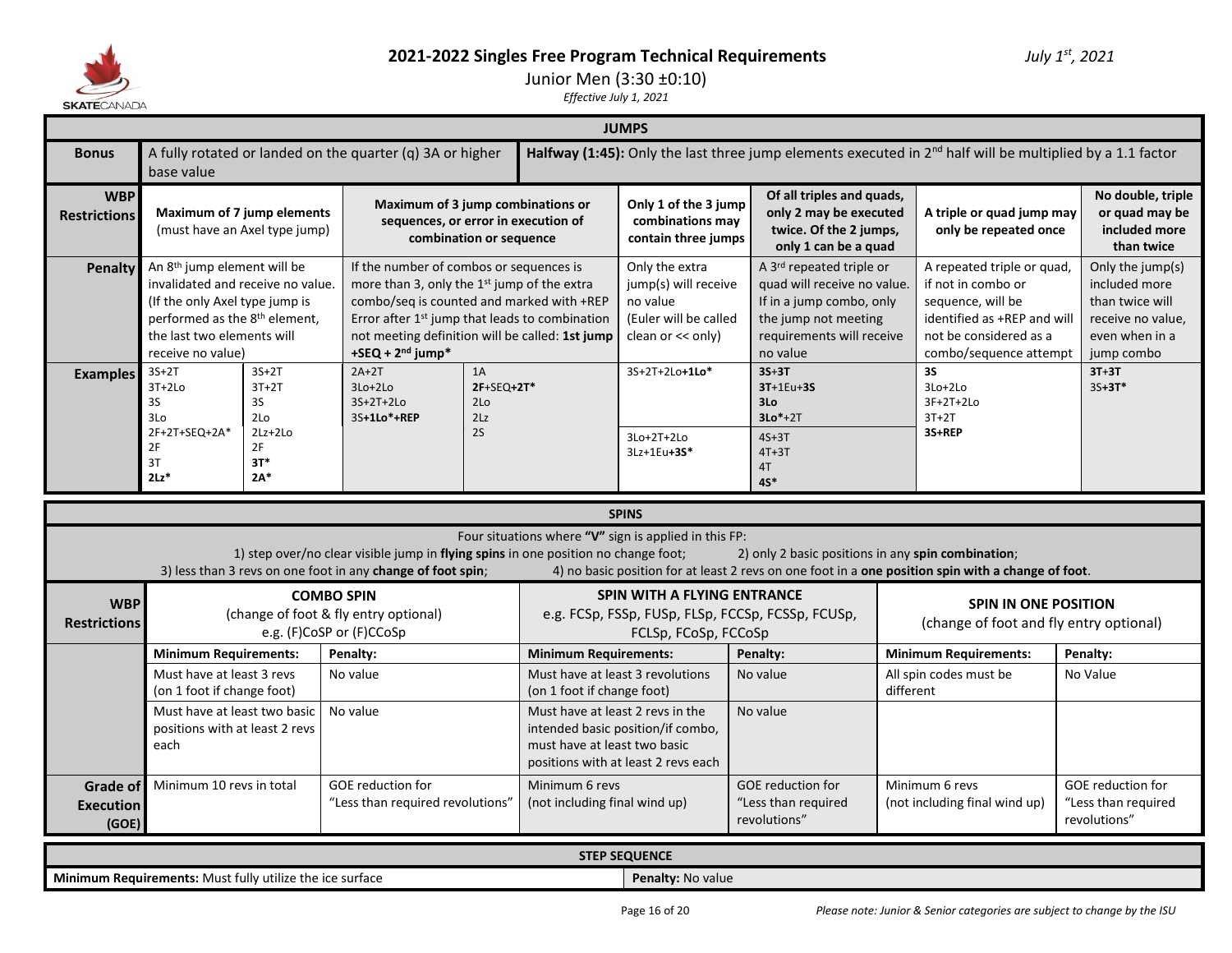

Senior Women (4:00 ±0:10)

|                                       |                                                                                                                                                                           |                                                                                        |                                                                                                                                                                                                                                                                                         |                         |                                               | <b>JUMPS</b>                                                                                                                                 |                                                                 |                                                                                                                                                               |                                                 |                                                                                                                                                             |                                                                                                        |  |
|---------------------------------------|---------------------------------------------------------------------------------------------------------------------------------------------------------------------------|----------------------------------------------------------------------------------------|-----------------------------------------------------------------------------------------------------------------------------------------------------------------------------------------------------------------------------------------------------------------------------------------|-------------------------|-----------------------------------------------|----------------------------------------------------------------------------------------------------------------------------------------------|-----------------------------------------------------------------|---------------------------------------------------------------------------------------------------------------------------------------------------------------|-------------------------------------------------|-------------------------------------------------------------------------------------------------------------------------------------------------------------|--------------------------------------------------------------------------------------------------------|--|
| <b>Bonus</b>                          | Halfway (2:00): Only the last three jump elements executed in $2^{nd}$ half will be multiplied by a 1.1 factor<br>Maximum of 3 jump combinations or                       |                                                                                        |                                                                                                                                                                                                                                                                                         |                         |                                               |                                                                                                                                              |                                                                 |                                                                                                                                                               |                                                 |                                                                                                                                                             |                                                                                                        |  |
| <b>WBP</b><br><b>Restrictions</b>     |                                                                                                                                                                           | Maximum of 7 jump elements<br>(must have an Axel type jump)                            | sequences, or error in execution of                                                                                                                                                                                                                                                     | combination or sequence |                                               |                                                                                                                                              | Only 1 of the 3 jump<br>combinations may<br>contain three jumps | Of all triples and quads, only 2<br>may be executed twice. Of the<br>2 jumps, only 1 can be a quad                                                            |                                                 | A triple or quad jump<br>may only be repeated<br>once                                                                                                       | No double, triple or<br>quad may be included<br>more than twice                                        |  |
| Penalty                               | An 8 <sup>th</sup> jump element will be<br>(If the only Axel type jump is<br>performed as the 8 <sup>th</sup> element,<br>the last two elements will<br>receive no value) | invalidated and receive no value.                                                      | If the number of combos or sequences<br>is more than 3, only the 1st jump of the<br>extra combo/seq is counted and<br>marked with +REP<br>Error after 1 <sup>st</sup> jump that leads to<br>combination not meeting definition will<br>be called: 1st jump +SEQ + 2 <sup>nd</sup> jump* |                         |                                               | receive no value<br>or $<<$ only)                                                                                                            | Only the extra jump(s) will<br>(Euler will be called clean      | A 3 <sup>rd</sup> repeated triple or quad<br>will receive no value. If in a<br>jump combo, only the jump not<br>meeting requirements will<br>receive no value |                                                 | A repeated triple or<br>quad, if not in combo or<br>sequence, will be<br>identified as +REP and<br>will not be considered as<br>a combo/sequence<br>attempt | Only the jump(s)<br>included more than<br>twice will receive no<br>value, even when in<br>a jump combo |  |
| <b>Examples</b>                       | $3S+2T$<br>$3T+2Lo$<br><b>3S</b><br>3Lo<br>2F+2T+SEQ+2A*<br>2Lz<br>3T<br>$2Lz$ *                                                                                          | $3S+2T$<br>$3T+2T$<br>3S<br>2 <sub>LO</sub><br>$2Lz+2Lo$<br>2F<br>$3T*$<br>$2A^*$      | $2A+2T$<br>$3Lo+2Lo$<br>$3S+2T+2Lo$<br>3S+1Lo*+REP                                                                                                                                                                                                                                      | $2F+SEQ+2T*$            | 3S+2T+2Lo+1Lo*<br>$3Lo+2T+2Lo$<br>3Lz+1Eu+3S* |                                                                                                                                              | $3S+3T$<br>$3T+1Eu+3S$<br>3 <sub>0</sub><br>$3Lo*+2T$           | $4S+3T$<br>$4T+3T$<br>4T<br>4S*                                                                                                                               | 3S<br>3Lo+2Lo<br>3F+2T+2Lo<br>$3T+2T$<br>3S+REP | $2T+2T$<br>$3S+2T*$                                                                                                                                         |                                                                                                        |  |
|                                       |                                                                                                                                                                           |                                                                                        |                                                                                                                                                                                                                                                                                         |                         |                                               | <b>SPINS</b>                                                                                                                                 |                                                                 |                                                                                                                                                               |                                                 |                                                                                                                                                             |                                                                                                        |  |
|                                       |                                                                                                                                                                           |                                                                                        | 1) step over/no clear visible jump in flying spins in one position no change foot;<br>3) less than 3 revs on one foot in any change of foot spin;                                                                                                                                       |                         |                                               |                                                                                                                                              | Four situations where "V" sign is applied in this FP:           | 2) only 2 basic positions in any spin combination;                                                                                                            |                                                 | 4) no basic position for at least 2 revs on one foot in a one position spin with a change of foot.                                                          |                                                                                                        |  |
| <b>WBP</b><br><b>Restrictions</b>     |                                                                                                                                                                           | <b>COMBO SPIN</b><br>(change of foot & fly entry optional)<br>e.g. (F)CoSP or (F)CCoSp |                                                                                                                                                                                                                                                                                         |                         |                                               |                                                                                                                                              | <b>SPIN WITH A FLYING ENTRANCE</b><br>FCLSp, FCoSp, FCCoSp      | e.g. FCSp, FSSp, FUSp, FLSp, FCCSp, FCSSp, FCUSp,                                                                                                             |                                                 | <b>SPIN IN ONE POSITION</b><br>(change of foot and fly entry optional)                                                                                      |                                                                                                        |  |
|                                       | <b>Minimum Requirements:</b>                                                                                                                                              |                                                                                        | Penalty:                                                                                                                                                                                                                                                                                |                         |                                               | <b>Minimum Requirements:</b>                                                                                                                 |                                                                 | Penalty:                                                                                                                                                      |                                                 | <b>Minimum Requirements:</b>                                                                                                                                | Penalty:                                                                                               |  |
|                                       | change foot)                                                                                                                                                              | Must have at least 3 revs (on 1 foot if                                                | No value                                                                                                                                                                                                                                                                                |                         | foot if change foot)                          |                                                                                                                                              | Must have at least 3 revolutions (on 1                          | No value                                                                                                                                                      |                                                 | All spin codes must be different                                                                                                                            | No Value                                                                                               |  |
|                                       | with at least 2 revs each                                                                                                                                                 | Must have at least two basic positions                                                 | No value                                                                                                                                                                                                                                                                                |                         |                                               | Must have at least 2 revs in the<br>intended basic position/if combo,<br>must have at least two basic positions<br>with at least 2 revs each |                                                                 | No value                                                                                                                                                      |                                                 |                                                                                                                                                             |                                                                                                        |  |
| Grade of<br><b>Execution</b><br>(GOE) | Minimum 10 revs in total                                                                                                                                                  |                                                                                        | <b>GOE</b> reduction for<br>"Less than required<br>revolutions"                                                                                                                                                                                                                         |                         | Minimum 6 revs                                | (not including final wind up)                                                                                                                |                                                                 | <b>GOE reduction for</b><br>"Less than required<br>revolutions"                                                                                               | Minimum 6 revs                                  | (not including final wind up)                                                                                                                               | <b>GOE</b> reduction for<br>"Less than required<br>revolutions"                                        |  |
| <b>STEP SEQUENCE</b>                  |                                                                                                                                                                           |                                                                                        |                                                                                                                                                                                                                                                                                         |                         |                                               |                                                                                                                                              |                                                                 | <b>CHOREOGRAPHIC SEQUENCE</b>                                                                                                                                 |                                                 |                                                                                                                                                             |                                                                                                        |  |
|                                       | Minimum Requirements: Must fully utilize the ice surface<br>Penalty: No value<br>Minimum Requirements: Must be clearly visible<br>Penalty: No value                       |                                                                                        |                                                                                                                                                                                                                                                                                         |                         |                                               |                                                                                                                                              |                                                                 |                                                                                                                                                               |                                                 |                                                                                                                                                             |                                                                                                        |  |
|                                       |                                                                                                                                                                           |                                                                                        |                                                                                                                                                                                                                                                                                         |                         |                                               |                                                                                                                                              |                                                                 | Falls: -1.0 for the 1st & 2nd, -2.0 for the 3rd & 4th, -3.0 for the 5th & further falls                                                                       |                                                 |                                                                                                                                                             |                                                                                                        |  |
|                                       |                                                                                                                                                                           |                                                                                        |                                                                                                                                                                                                                                                                                         |                         |                                               |                                                                                                                                              |                                                                 |                                                                                                                                                               |                                                 |                                                                                                                                                             |                                                                                                        |  |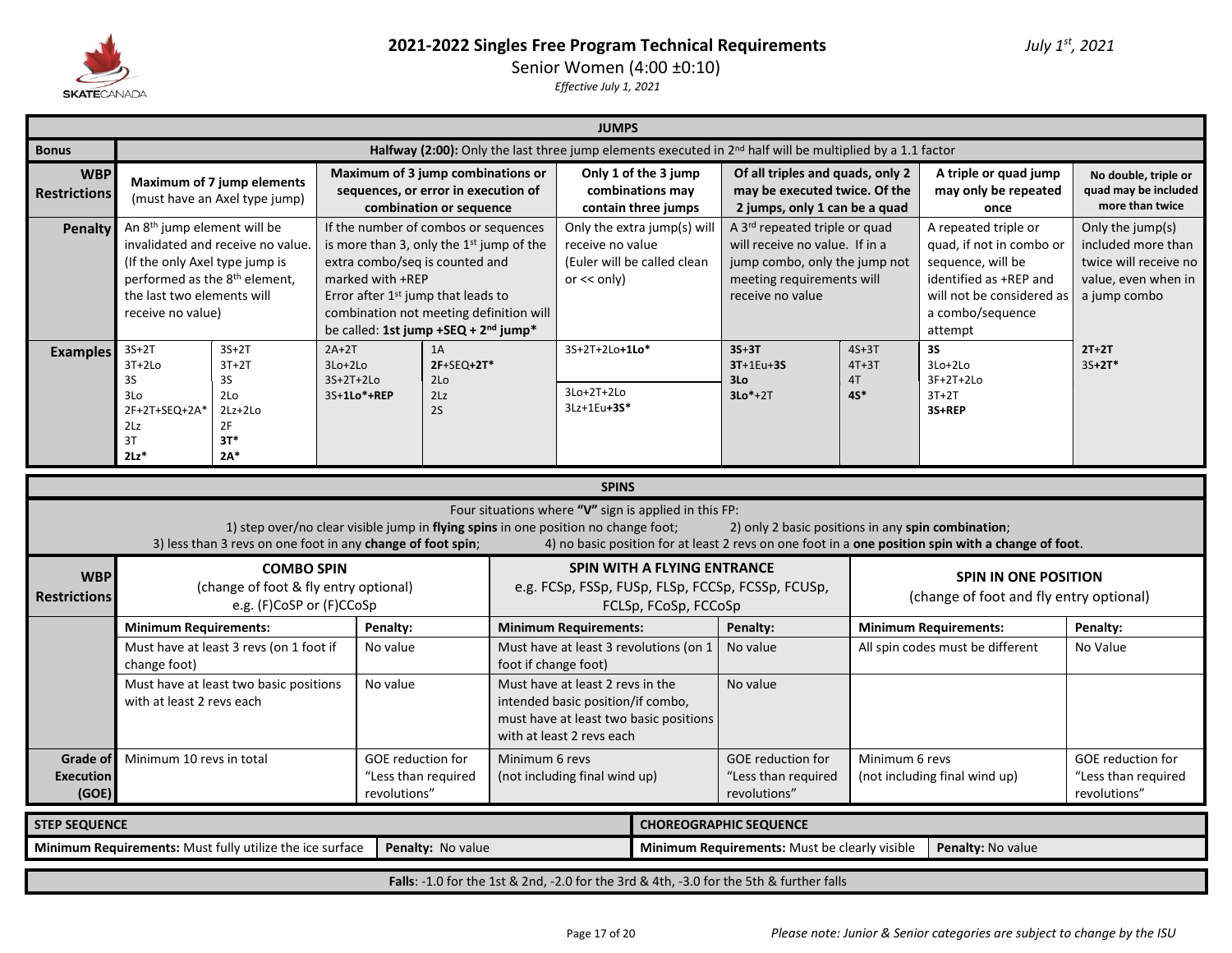

Senior Men (4:00 ±0:10)

*Effective July 1, 2021*

#### **JUMPS**

|                                                                                                                                      |                                                                                                                                                                                                                                                                                                                          |                                                             |                                                       |          |                                                                                                                                                                              |                 | <b>JUMPS</b>                                                                                                                                 |                                                                               |                                                                                                                                       |                                                                                                                                                             |                                                                                                        |  |
|--------------------------------------------------------------------------------------------------------------------------------------|--------------------------------------------------------------------------------------------------------------------------------------------------------------------------------------------------------------------------------------------------------------------------------------------------------------------------|-------------------------------------------------------------|-------------------------------------------------------|----------|------------------------------------------------------------------------------------------------------------------------------------------------------------------------------|-----------------|----------------------------------------------------------------------------------------------------------------------------------------------|-------------------------------------------------------------------------------|---------------------------------------------------------------------------------------------------------------------------------------|-------------------------------------------------------------------------------------------------------------------------------------------------------------|--------------------------------------------------------------------------------------------------------|--|
| <b>Bonus</b>                                                                                                                         |                                                                                                                                                                                                                                                                                                                          |                                                             |                                                       |          |                                                                                                                                                                              |                 |                                                                                                                                              |                                                                               | Halfway (2:00): Only the last three jump elements executed in $2^{nd}$ half will be multiplied by a 1.1 factor                        |                                                                                                                                                             |                                                                                                        |  |
| <b>WBP</b><br><b>Restrictions</b>                                                                                                    | Maximum of 7 jump elements<br>(must have an Axel type jump)                                                                                                                                                                                                                                                              |                                                             |                                                       |          | Maximum of 3 jump combinations or<br>sequences, or error in execution of<br>combination or sequence                                                                          |                 | Only 1 of the 3 jump<br>combinations may<br>contain three jumps                                                                              |                                                                               | Of all triples and quads, only 2<br>may be executed twice. Of the 2<br>jumps, only 1 can be a quad                                    | A triple or quad jump<br>may only be repeated<br>once                                                                                                       | No double, triple or<br>quad may be included<br>more than twice                                        |  |
| Penalty                                                                                                                              | An 8 <sup>th</sup> jump element will be<br>invalidated and receive no<br>value. (If the only Axel type<br>jump is performed as the 8 <sup>th</sup><br>element, the last two elements<br>will receive no value)                                                                                                           |                                                             | only the 1 <sup>st</sup> jump of the extra<br>$+$ REP |          | If the number of combos is more than 3.<br>combo/seq is counted and marked with<br>Error after 1 <sup>st</sup> jump that leads to<br>combination not meeting definition will | no value        | Only the extra<br>jump(s) will receive<br>(Euler will be called<br>clean or $<<$ only)                                                       | no value                                                                      | A 3rd repeated triple or quad will<br>receive no value. If in a jump<br>combo, only the jump not<br>meeting requirements will receive | A repeated triple or<br>quad, if not in combo or<br>sequence, will be<br>identified as +REP and<br>will not be considered as<br>a combo/sequence<br>attempt | Only the jump(s)<br>included more than<br>twice will receive no<br>value, even when in a<br>jump combo |  |
| <b>Examples</b>                                                                                                                      | be called: 1st jump +SEQ + 2 <sup>nd</sup> jump*<br>$2A+2T$<br>$4T+3T$<br>$3Lz + 3T$<br>1A<br>$3T+2T$<br>$3Lo+2Lo$<br>2F+SEQ+2T*<br>$3T+2T$<br><b>3S</b><br>3S<br>3S+2T+2Lo<br>2 <sub>Lo</sub><br>3Lz<br>3Lo<br>3S+1Lo*+REP<br>2Lz<br>3Lz+2T+SEQ+2A*<br>2S<br>3Lz+2Lo<br>2F<br>2F<br>$3F*$<br>2F+REP<br>$2Lz$ *<br>$3A*$ |                                                             |                                                       |          |                                                                                                                                                                              |                 | 3S+2T+2Lo+1Lo*<br>3Lo+2T+2Lo<br>3Lz+1Eu+3S*                                                                                                  | $3S+3T$<br>$3T+1Eu+3S$<br>3Lo<br>$3Lo*+2T$<br>$4S+3T$<br>$4T+3T$<br>4T<br>45* |                                                                                                                                       | <b>3S</b><br>3Lo+2Lo<br>$3F+2T+2Lo$<br>$3T+2T$<br>3S+REP                                                                                                    | $3T+3T$<br>$35 + 3T*$                                                                                  |  |
|                                                                                                                                      |                                                                                                                                                                                                                                                                                                                          |                                                             |                                                       |          |                                                                                                                                                                              |                 | <b>SPINS</b>                                                                                                                                 |                                                                               |                                                                                                                                       |                                                                                                                                                             |                                                                                                        |  |
|                                                                                                                                      |                                                                                                                                                                                                                                                                                                                          | 3) less than 3 revs on one foot in any change of foot spin; |                                                       |          | 1) step over/no clear visible jump in flying spins in one position no change foot;                                                                                           |                 | Four situations where "V" sign is applied in this FP:                                                                                        |                                                                               | 2) only 2 basic positions in any spin combination;                                                                                    | 4) no basic position for at least 2 revs on one foot in a one position spin with a change of foot.                                                          |                                                                                                        |  |
| <b>WBP</b><br><b>Restrictions</b>                                                                                                    |                                                                                                                                                                                                                                                                                                                          | (change of foot & fly entry optional)                       | <b>COMBO SPIN</b><br>e.g. (F)CoSP or (F)CCoSp         |          |                                                                                                                                                                              |                 | <b>SPIN WITH A FLYING ENTRANCE</b><br>e.g. FCSp, FSSp, FUSp, FLSp, FCCSp, FCSSp, FCUSp,<br>FCLSp, FCoSp, FCCoSp                              |                                                                               |                                                                                                                                       |                                                                                                                                                             | <b>SPIN IN ONE POSITION</b><br>(change of foot and fly entry optional)                                 |  |
|                                                                                                                                      | <b>Minimum Requirements:</b>                                                                                                                                                                                                                                                                                             |                                                             |                                                       | Penalty: |                                                                                                                                                                              |                 | <b>Minimum Requirements:</b>                                                                                                                 |                                                                               | Penalty:                                                                                                                              | <b>Minimum Requirements:</b>                                                                                                                                | Penalty:                                                                                               |  |
|                                                                                                                                      | Must have at least 3 revs (on 1 foot if change<br>foot)                                                                                                                                                                                                                                                                  |                                                             |                                                       | No value |                                                                                                                                                                              | if change foot) |                                                                                                                                              | Must have at least 3 revs (on 1 foot<br>No value                              |                                                                                                                                       | All spin codes must be<br>different                                                                                                                         | No Value                                                                                               |  |
|                                                                                                                                      | Must have at least two basic positions with at<br>No value<br>least 2 revs each                                                                                                                                                                                                                                          |                                                             |                                                       |          |                                                                                                                                                                              |                 | Must have at least 2 revs in the<br>intended basic position/if combo,<br>must have at least two basic<br>positions with at least 2 revs each |                                                                               | No value                                                                                                                              |                                                                                                                                                             |                                                                                                        |  |
| Minimum 10 revs in total<br><b>GOE</b> reduction for<br>Grade of<br>"Less than required<br><b>Execution</b><br>(GOE)<br>revolutions" |                                                                                                                                                                                                                                                                                                                          |                                                             |                                                       |          |                                                                                                                                                                              |                 | Minimum 6 revs<br>(not including final wind up)                                                                                              |                                                                               | GOE reduction for<br>"Less than required<br>revolutions"                                                                              | Minimum 6 revs<br>(not including final wind up)                                                                                                             | <b>GOE reduction for</b><br>"Less than required<br>revolutions"                                        |  |
| <b>STEP SEQUENCE</b>                                                                                                                 |                                                                                                                                                                                                                                                                                                                          |                                                             |                                                       |          |                                                                                                                                                                              |                 | <b>CHOREOGRAPHIC SEQUENCE</b>                                                                                                                |                                                                               |                                                                                                                                       |                                                                                                                                                             |                                                                                                        |  |
|                                                                                                                                      | Minimum Requirements: Must fully utilize the ice surface                                                                                                                                                                                                                                                                 |                                                             |                                                       |          | Penalty: No value                                                                                                                                                            |                 |                                                                                                                                              |                                                                               | Minimum Requirements: Must be clearly visible                                                                                         | Penalty: No value                                                                                                                                           |                                                                                                        |  |

**Falls**: -1.0 for the 1st & 2nd, -2.0 for the 3rd & 4th, -3.0 for the 5th & further falls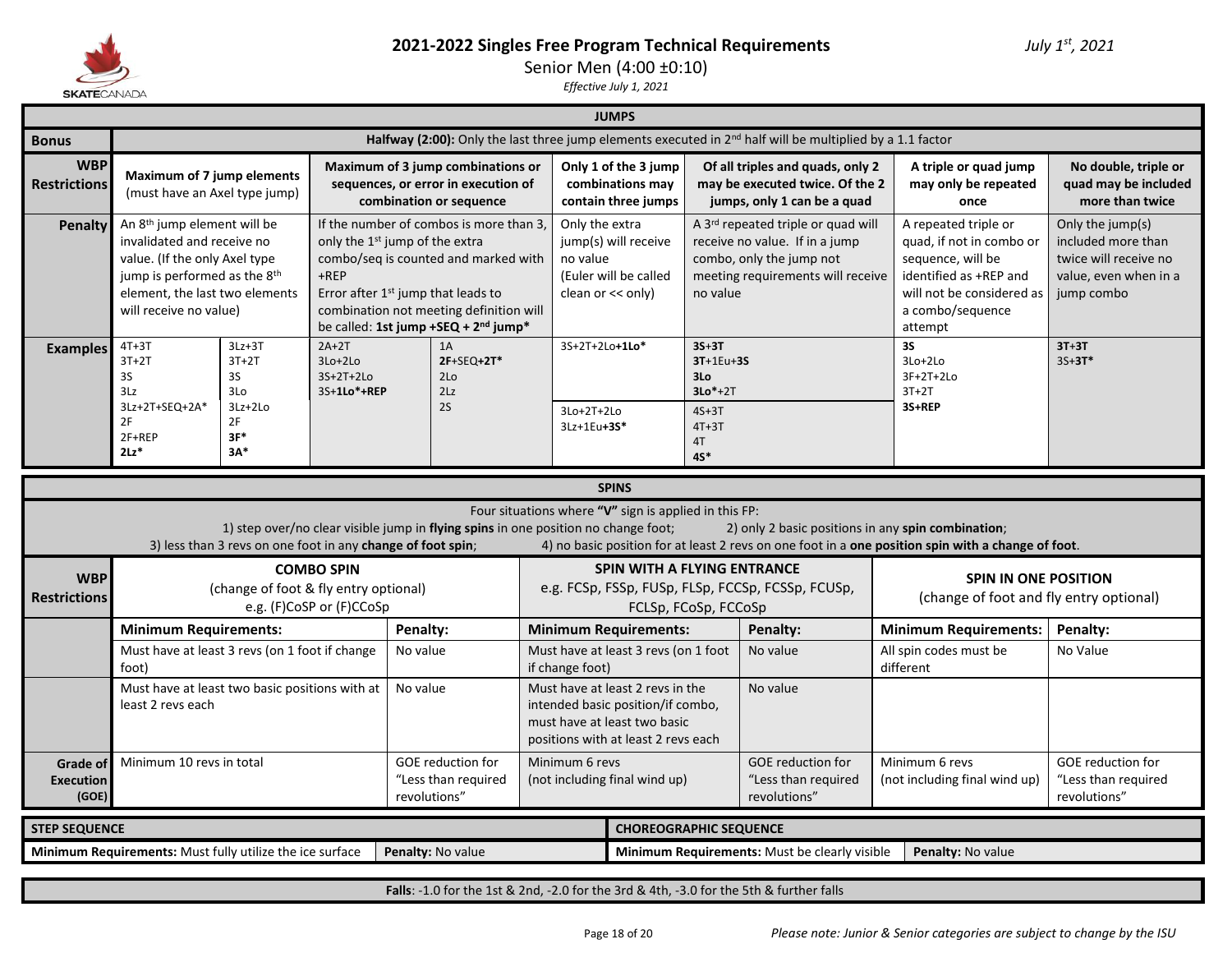

**Definition of a Spiral Sequence:** A collection of at least two spirals on different feet with at least one spiral in an unsupported position. The spirals may be connected by any number of steps, turns, hops or other comparable moves. The first two performed spirals shall be identified as the required spirals for the sequence. Additional spirals, if included, will be considered for GOE only. The spirals must not be separated by other elements such as jumps or spins.

**Definition of a Spiral:** A gliding position executed on one foot with free leg extended (including knee and foot) above hip level. Variations such as Biellmann, "Y" type, other similar types of positions with the free leg extended to the side or behind, and changes of free leg position while maintaining the spiral position (i.e. moving free leg from front to side, etc.) are permitted within the spiral position. Such variations or changes of positions are not considered to be different spirals for the purpose of identifying a spiral for the spiral sequence.

- A spiral sequence meeting the definition will be identified as "Basic Level".
- The element will be identified as "No Value" in the following situations:
	- o There is not a sustained spiral position (i.e. not kicked) on each foot
	- o There is not a spiral on each foot
	- o There is not at least one spiral with an unsupported position
- If either spiral is so short that the edge is not well-established, the edge is flat, or the position is not held long enough to be evaluated, the judges will apply the corresponding GOE reduction(s) as appropriate.

| <b>Guidelines for establishing +GOE - SpSq</b>                            |
|---------------------------------------------------------------------------|
| For +1: 1 bullets / For +2: 2 bullets / For +3: 3 bullets                 |
| For +4: 4 bullets / For +5: 5 or more bullets                             |
| For +4 and +5 THE FIRST THREE bullets highlighted in bold<br>➤            |
| must be present                                                           |
| 1. Good body line and full extension in both spirals for 3 or more        |
| seconds each                                                              |
| 2. Effortless throughout with good energy, flow and execution             |
| 3. Element matches the music                                              |
| 4. Good ice coverage                                                      |
| 5. Good clarity and precision - attain positions quickly and effortlessly |
| 6. Creativity and originality                                             |

| <b>Guidelines for establishing GOE reductions for errors - SpSq</b> |              |  |
|---------------------------------------------------------------------|--------------|--|
| Fall                                                                | -5           |  |
| Stumble                                                             | $-1$ to $-3$ |  |
| One spiral not held for 3 seconds                                   | $-1$ to $-2$ |  |
| Both spirals not held for 3 seconds                                 | $-3$ to $-4$ |  |
| Poor quality of position(s)                                         | $-1$ to $-3$ |  |
| Poor quality of edge(s)                                             | $-1$ to $-3$ |  |
| Does not correspond to the music                                    | $-1$ to $-3$ |  |
| Loss of control while executing the sequence                        | $-1$ to $-3$ |  |